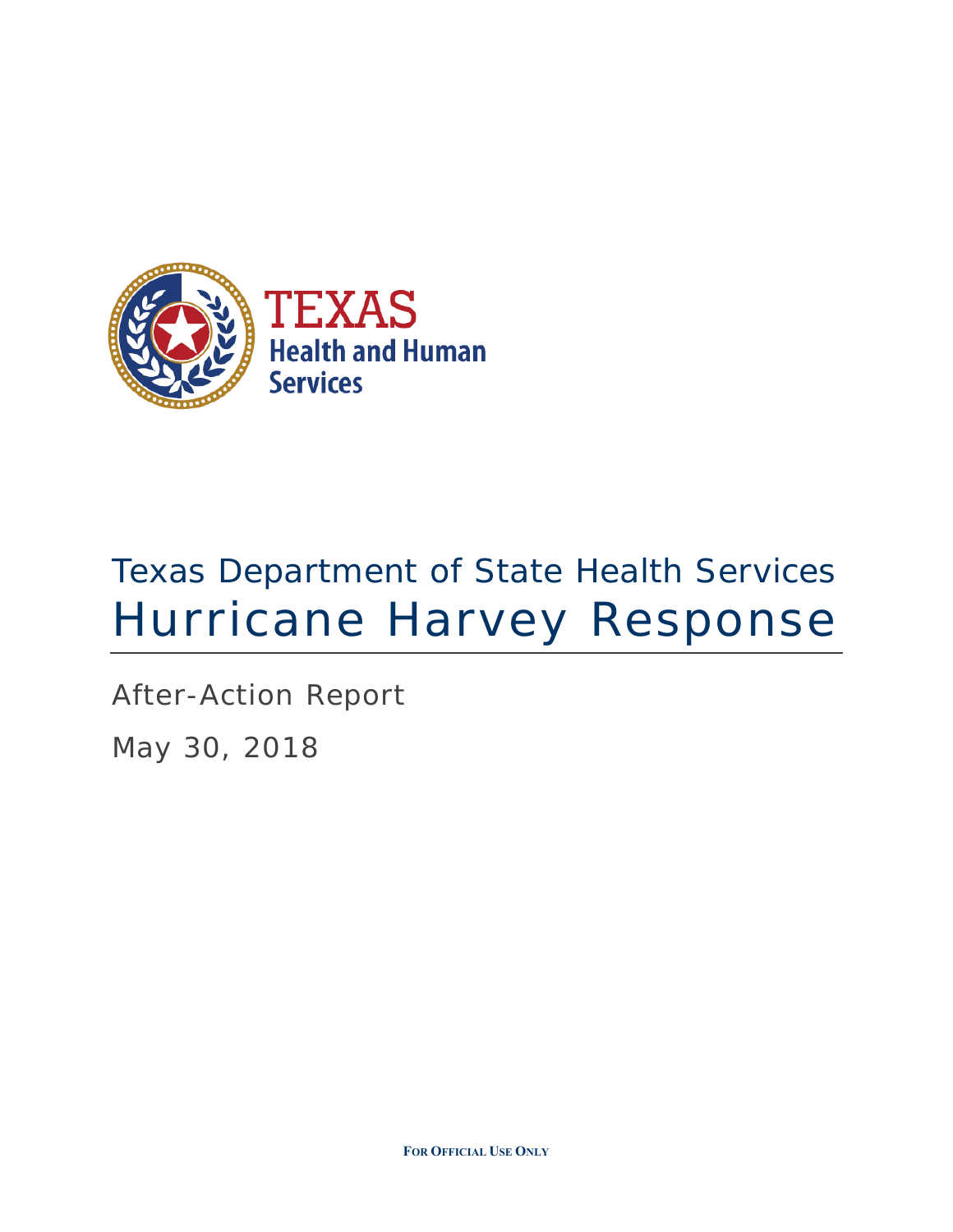This page intentionally left blank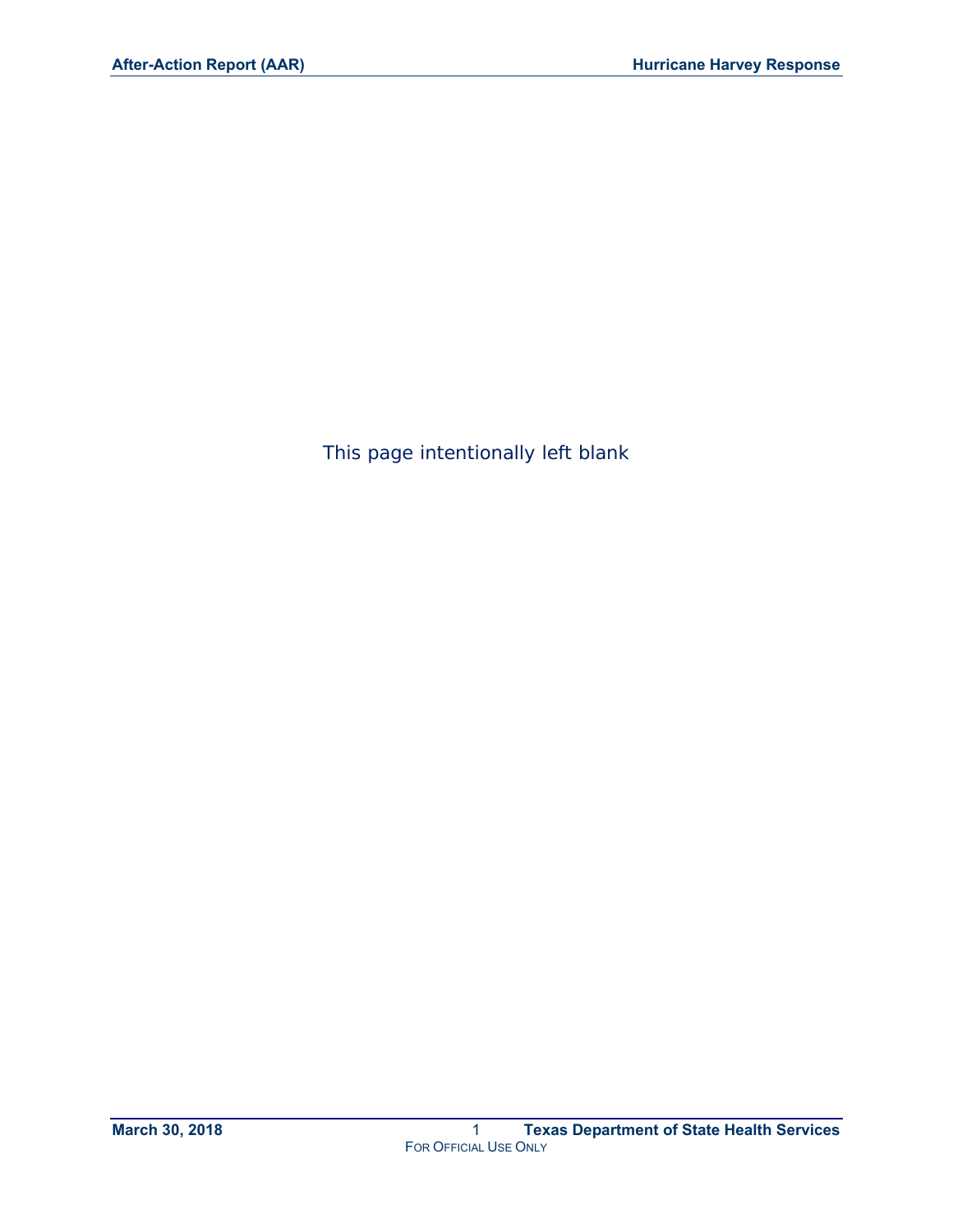## **Table of Contents**

| Table 1. Summary of Core Capability Performance  12 |
|-----------------------------------------------------|
|                                                     |
| I. Executive Leadership and Government Affairs 15   |
|                                                     |
|                                                     |
|                                                     |
|                                                     |
|                                                     |
|                                                     |
|                                                     |
|                                                     |
|                                                     |
|                                                     |
|                                                     |
|                                                     |
|                                                     |
|                                                     |
|                                                     |
|                                                     |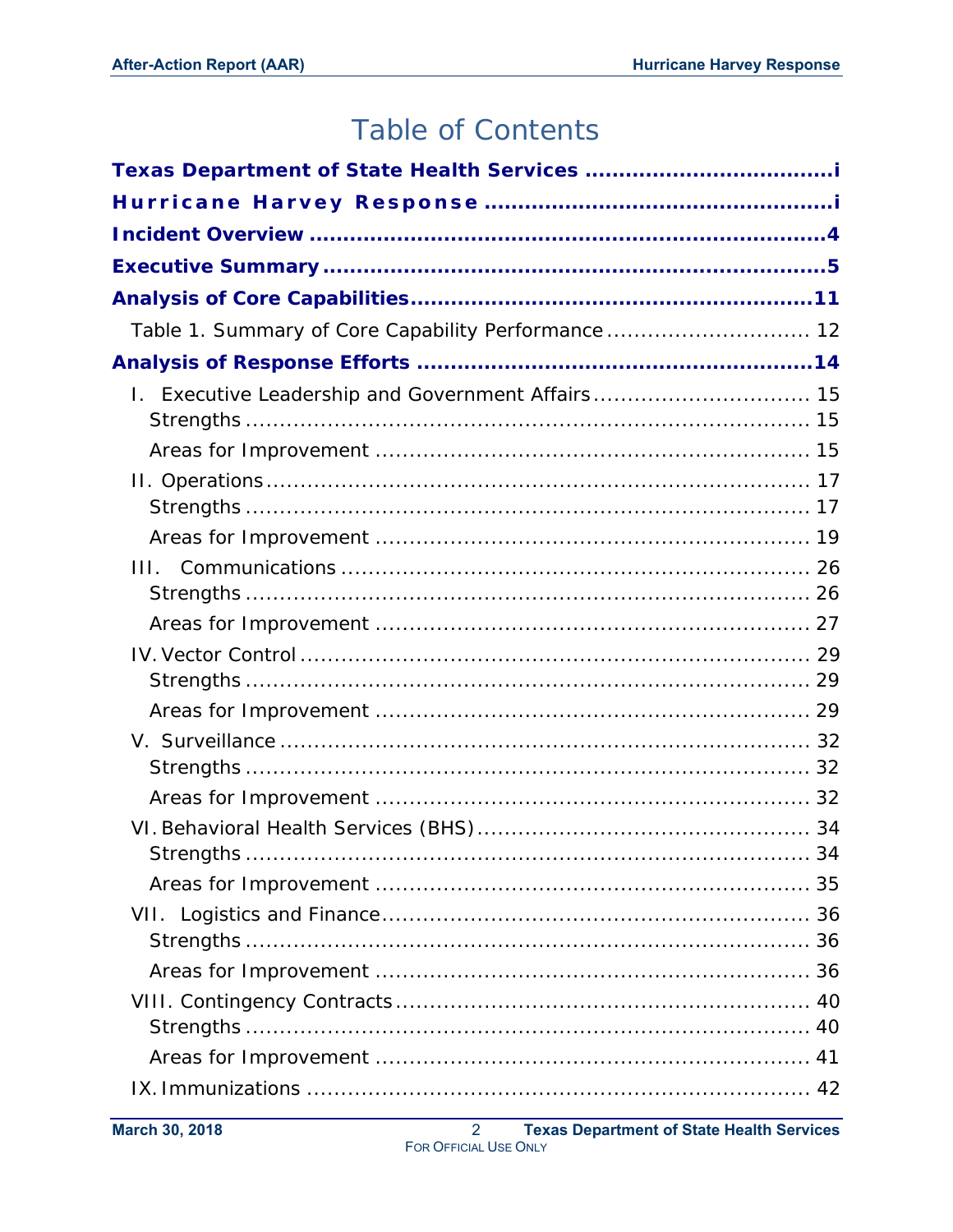| XIII. State of Texas Assistance Request (STAR) Process 49 |  |
|-----------------------------------------------------------|--|
|                                                           |  |
|                                                           |  |
|                                                           |  |
|                                                           |  |
|                                                           |  |
|                                                           |  |
|                                                           |  |
|                                                           |  |
|                                                           |  |
|                                                           |  |
|                                                           |  |
|                                                           |  |
|                                                           |  |
| DSHS Public Health Regions' After-Action Reports 61       |  |
|                                                           |  |
|                                                           |  |
|                                                           |  |
|                                                           |  |
|                                                           |  |
|                                                           |  |
|                                                           |  |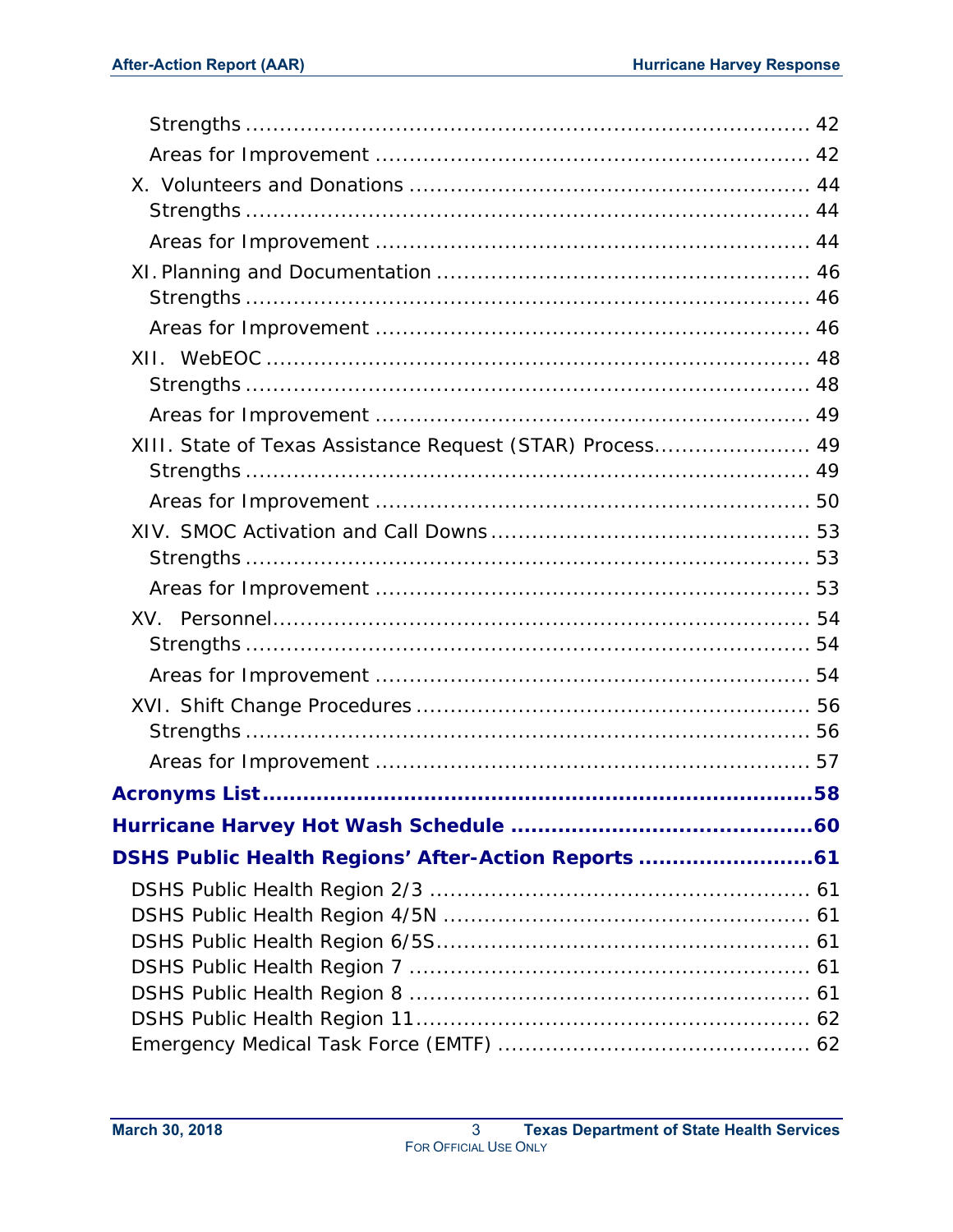## **INCIDENT OVERVIEW**

| <b>Incident</b><br><b>Name</b>    | Hurricane Harvey Response<br>(WebEOC incident name: 17-0021 Harvey 2017)                                                                                                                                                                                               |
|-----------------------------------|------------------------------------------------------------------------------------------------------------------------------------------------------------------------------------------------------------------------------------------------------------------------|
| <b>Incident</b><br><b>Dates</b>   | August 23, 2017 to September 26, 2017                                                                                                                                                                                                                                  |
| <b>Scope</b>                      | Hurricane Harvey was a real-world incident response<br>involving full-scale deployment of assets and personnel.<br>The extent of this report is limited to Texas Department of<br>State Health Services (DSHS) Central Office and Public<br>Health Region involvement. |
| <b>Domain</b><br>Area(s)          | Response                                                                                                                                                                                                                                                               |
| <b>Threat or</b><br><b>Hazard</b> | Natural: Major (Category 4) hurricane with historic<br>rainfall and flooding.                                                                                                                                                                                          |
| <b>Agency</b>                     | Texas Department of State Health Services (DSHS)                                                                                                                                                                                                                       |
|                                   | Jeffrey W. Hoogheem<br><b>Director</b><br>Health Emergency Preparedness and Response Section<br>Texas Department of State Health Services<br>PO Box 149347, Austin, TX 78714-9347<br>Office: (512)776-3134                                                             |
| <b>Point of</b><br><b>Contact</b> | <b>Michelle Petraitis</b><br>Director, Response and Recovery Unit<br>Health Emergency Preparedness and Response Section<br>Texas Department of State Health Services<br>PO Box 149347, Austin, TX 78714-9347<br>Office: (512)776-6484                                  |
|                                   | Lisette Osborne<br>Manager, Preparedness Branch<br>Health Emergency Preparedness and Response Section<br><b>Texas Department of State Health Services</b><br>PO Box 149347, Austin, TX 78714-9347<br>Office: (512)776-7228                                             |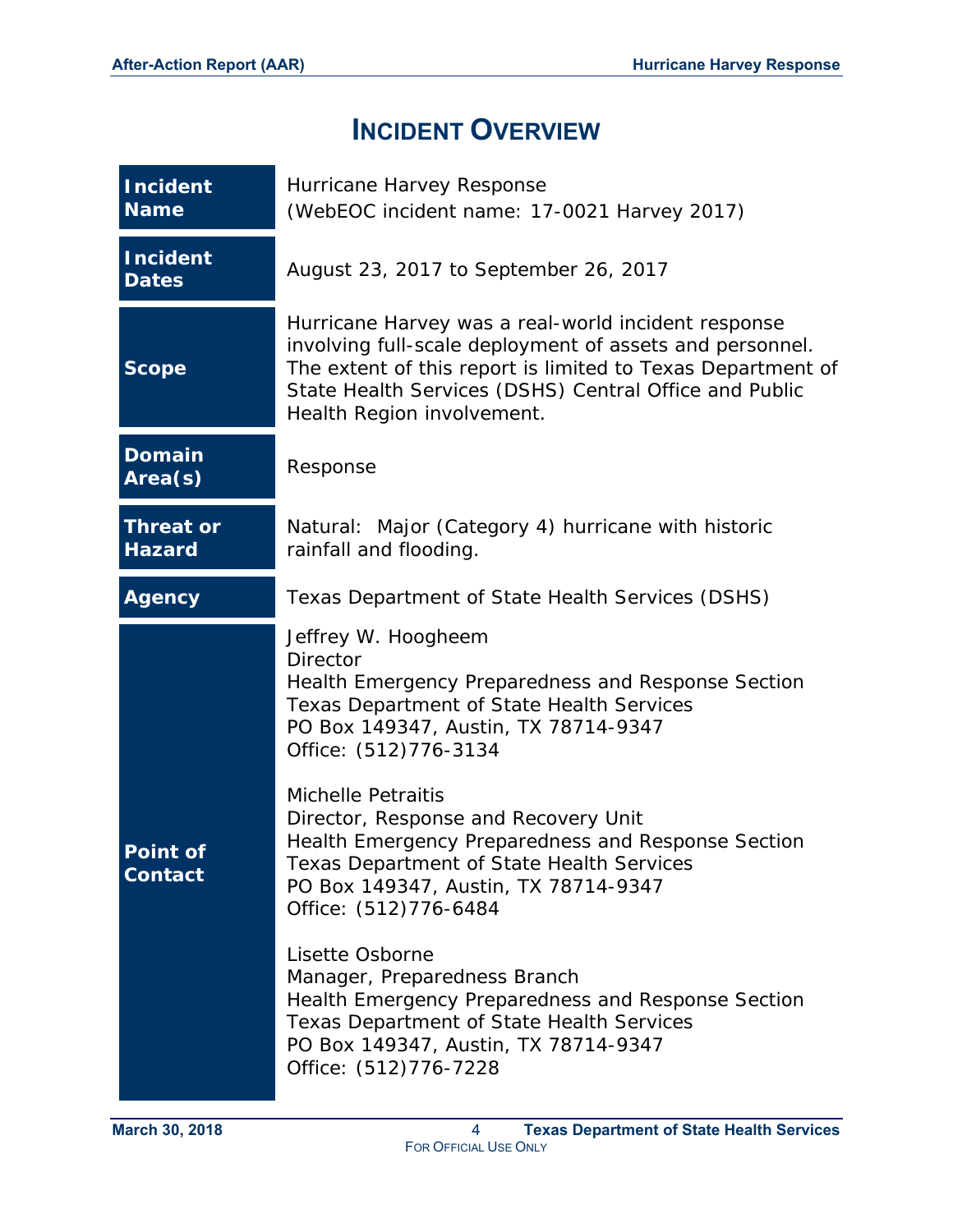## **EXECUTIVE SUMMARY**

#### **PART I: Overview**

The DSHS After-Action Report (AAR) for Hurricane Harvey reflects a postincident review of state-level public health and medical preparedness and response activities. DSHS compiled inputs for this report through a series of over ten information gathering sessions (Hotwash schedule on pg. 62) spanning the months of September 2017 to February 2018 which were conducted in multiple locations across the state including Austin and the regional headquarters' offices. DSHS agency executive leadership and programs, DSHS Public Health Regional staff, and external partner agencies provided input. The report is an assessment of areas of success and those requiring improvement and will guide future hurricane and disaster resource needs, protocols, planning, training and exercise.

Hurricane Harvey struck the coast of Texas on Friday August 25<sup>th</sup> centered on Rockport as a Category 4 hurricane. The storm lost much of its strength over the course of the subsequent 12 hours; however, over a period of four days, unprecedented rainfall impacted the state as Harvey meandered up the coastal bend from just north of Corpus Christi to Jefferson County. The effect was the equivalent of three simultaneous disasters: Wind and storm surge in the Rockport area where the hurricane made landfall, severe flooding in Houston, compounded by controlled releases of the Addicks and Barker reservoirs, and flooding from extreme rainfall centered on the Beaumont/Port Arthur area.

Impacting over 39 thousand square miles and 32% of the state's population; Hurricane Harvey - adjusted for inflation - is second only to Hurricane Katrina as the most-costly hurricane in U.S. history. Hurricane Harvey's projected cost exceeds \$7.2 billion of which DSHS' total cost exceeds \$34 million. As of April 2018, 94 Texas deaths have been attributed to this storm.

Chapter 418 of the Texas Government Code delineates the emergency management structure in Texas. The Texas Division of Emergency Management's State Emergency Management Plan identifies lead agencies for each Emergency Support Function (ESF). DSHS is the lead agency for ESF-8, public health and medical response. These responsibilities include coordination of public health and medical related preparedness, response and recovery activities. Depending on the size and scope of an incident, DSHS may activate the State Medical Operations Center (SMOC) to serve as the state public health and medical coordination point. The SMOC serves as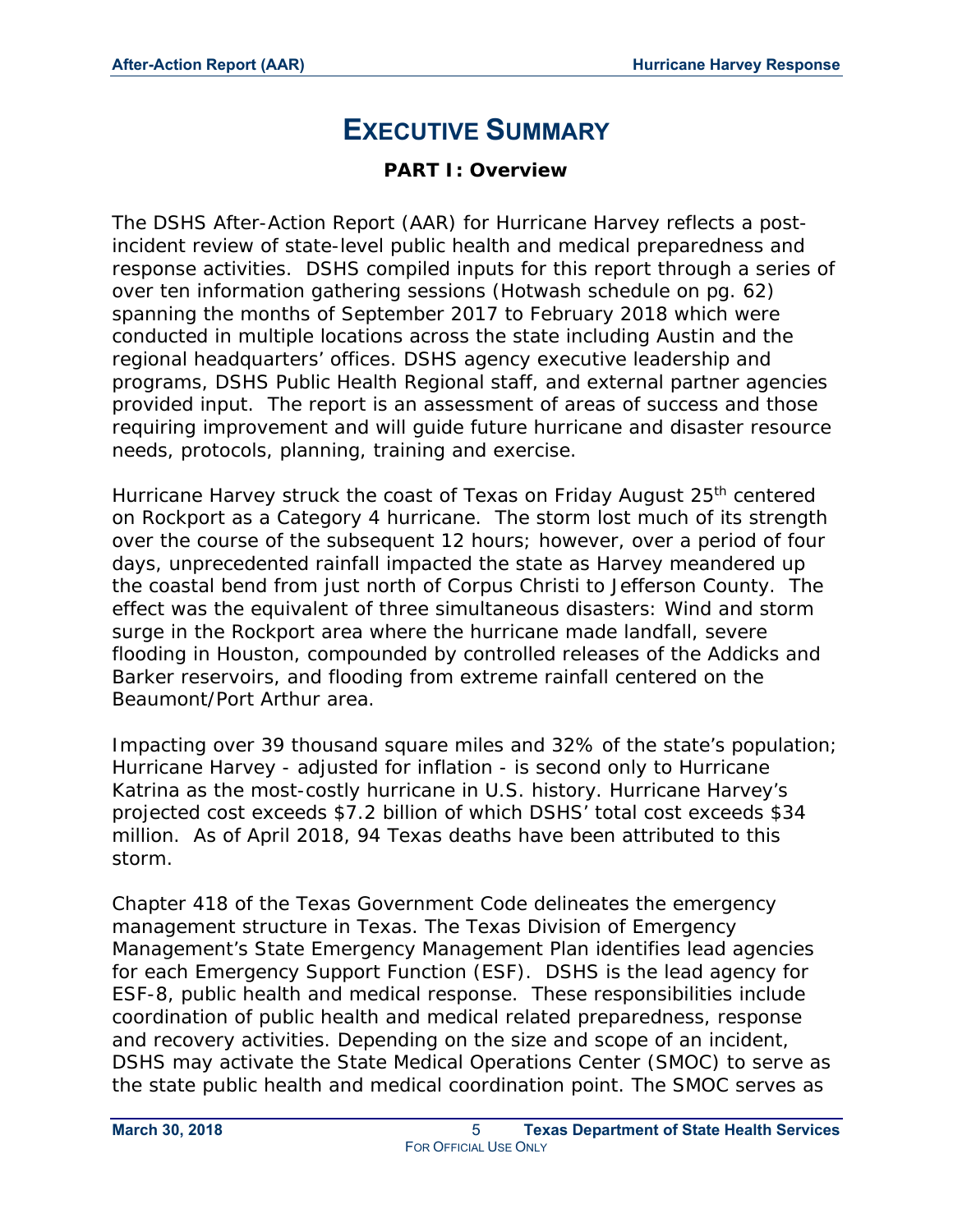the public health and medical arm of the State Operations Center (SOC) and includes state-level public health and medical partners and representatives from federal agencies. Activation of the SMOC ensures that state resources are effectively applied to the response before requesting additional support from outside of the state. DSHS has eight Public Health Regions (PHRs) that ensure public health and medical planning and response activities are coordinated throughout the state. Comparable to the SMOC, each PHR has a Regional Health and Medical Operations Center (RHMOC) that serves as the public health and medical arm of the Department of Public Safety (DPS) Disaster District Committees within their region. During Hurricane Harvey, the SMOC was activated for over 30 days and all PHRs supported the response efforts.

During Harvey, DSHS' responsibilities included statewide health system command and control (federal, state, regional, and local), coordination of medical and public health response, resource provision through contract and direct service for EMS assets, medical sheltering, pharmaceutical, vaccine, mosquito vector, and fatality management.

An analysis of the ESF-8 response indicated numerous strengths which contributed to successful public health and medical operations, and areas that require further review and improvement. This AAR delineates these items focusing on actions that DSHS will lead as Texas prepares for the future. DSHS will subsequently issue an Improvement Plan (IP) that identifies specifics of the corrective and improvement process.

### **PART II: Summary of System Successes and Areas for Improvement**

(*does not include internal DSHS issues*)

#### **System Successes**

Incorporation of lessons learned post-hurricanes Rita, Ike, Dolly, and Katrina and a 2017 full-scale hurricane evacuation exercise provided direct benefits during the Harvey response. These included:

- Medical shelter operations
- Pre-incident pharmaceutical contracts
- Personal and hospital oxygen canister contracts
- Emergency Medical Task Force (EMTF) development and implementation

Federal and other state partner coordination resulted from continuous engagement during non-emergency periods and mutual exercise participation.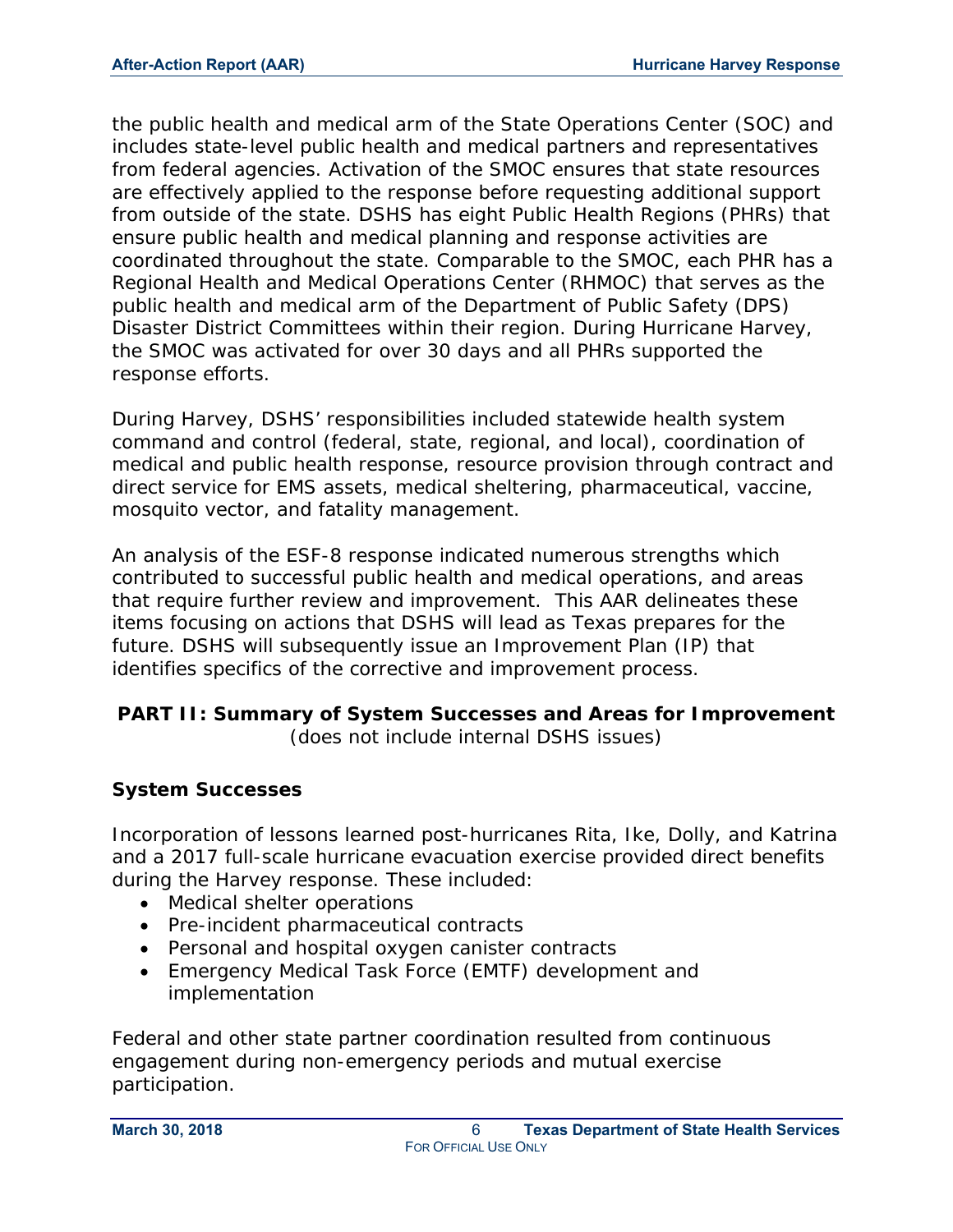Mutual aid operations between DSHS PHRs contributed to optimum use and deployment of DSHS staff and support to local partners.

State medical shelter operations conducted quickly and effectively and supported the state's needs.

Rapid gubernatorial disaster declaration allowed for pre-emptive and immediate mobilization of needed services.

EMTF operations were effectively coordinated and executed due to:

- Embedding EMTF State Coordinating Office (SCO) Liaison Officer (LNO) in DSHS State Medical Operations Center (SMOC) to provide direct link between command/control and operational activities
- Use of Medical Incident Support Teams for assessment and management of medical operations
- Medical Unit Rehabilitation Teams to support first responders

Vector response operations were effectively coordinated and executed due to:

- Establishing a DSHS Vector Control Task Force as an extension of the SMOC
- Military and federal liaison officers embedded in DSHS operations
- Presence of DSHS medical entomologist
- GIS support
- Government Affairs interactions with impacted communities and close coordination with the Vector Control Task Force

Pre-existing contracts for critical services provided timely resources including:

- Medical shelters
- Personal oxygen
- Pharmacy services
- Federal ambulances (air and ground)
- Vector control

GIS support to all facets of operations provided critical incident support and common basis for activities to include:

- Vector control coordination and management
- EMS deployment
- Accessible roads/areas vs non-accessible roads/areas
- Resource allocations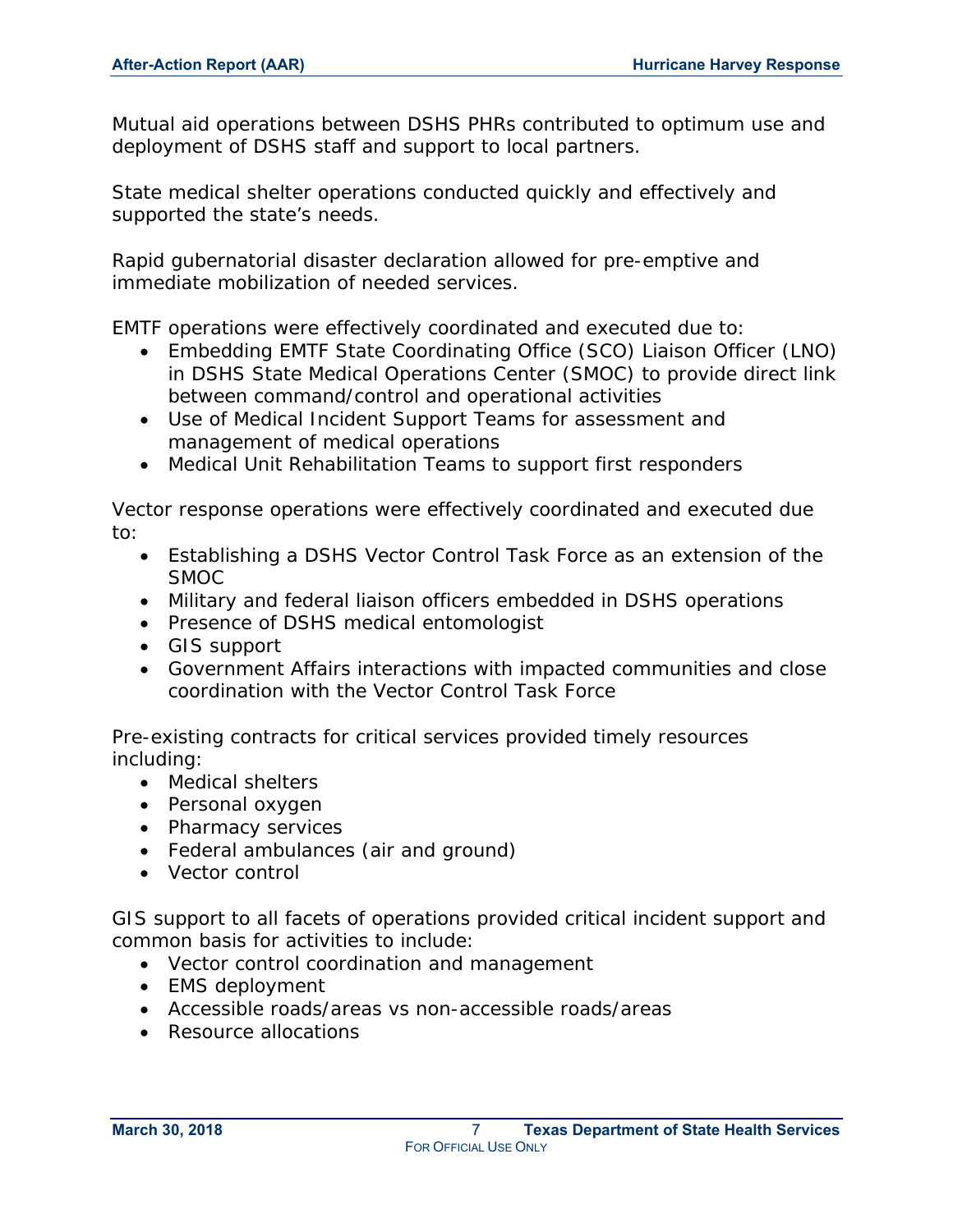Communications were strong in the areas of:

- Medical asset deployment and operations due to frequency of coordination calls
- Presence of DSHS Public Information Officer (PIO) in the SMOC and in executive meetings
- Coordination of DSHS PIO with other agency, partner and press communication links

Vaccine operations were successfully coordinated to meet all requests:

- The SMOC assumed responsibility for all vaccination requests ensuring coordinated response, needs assessment and distribution
- DSHS activated pharmacy and immunization staff in support of vaccination response and technical assistance provision
- A remote team was established to support SMOC operations in handling the amount of vaccine requests
- DSHS required all requestors to use the STAR system as a mechanism to formally request and track immunization needs and delivery

### **Areas for Improvement**

*(The following areas for improvement involve DSHS and partner agencies.)* 

Revisit the 120-hour pre-hurricane impact timeline to accommodate rapidly developing or changing tropical events.

Assess pre-event communications to better coordinate information dissemination.

Improve coordination of dialysis needs and dialysis patient movement.

Develop standardized equipment requirements for federal assets deployed in support of Texas operations.

SMOC operations:

- Assess SMOC and Regional Health and Medical Operations Center information flow and need for additional liaison officers
- Enhance SMOC resource tracking methods for large scale incidents
- Improvement of health care facility status tracking to include standardized reports and better definition/identification of facility type
- Development of standardized surveys for assessing health facility status and use of EMResource software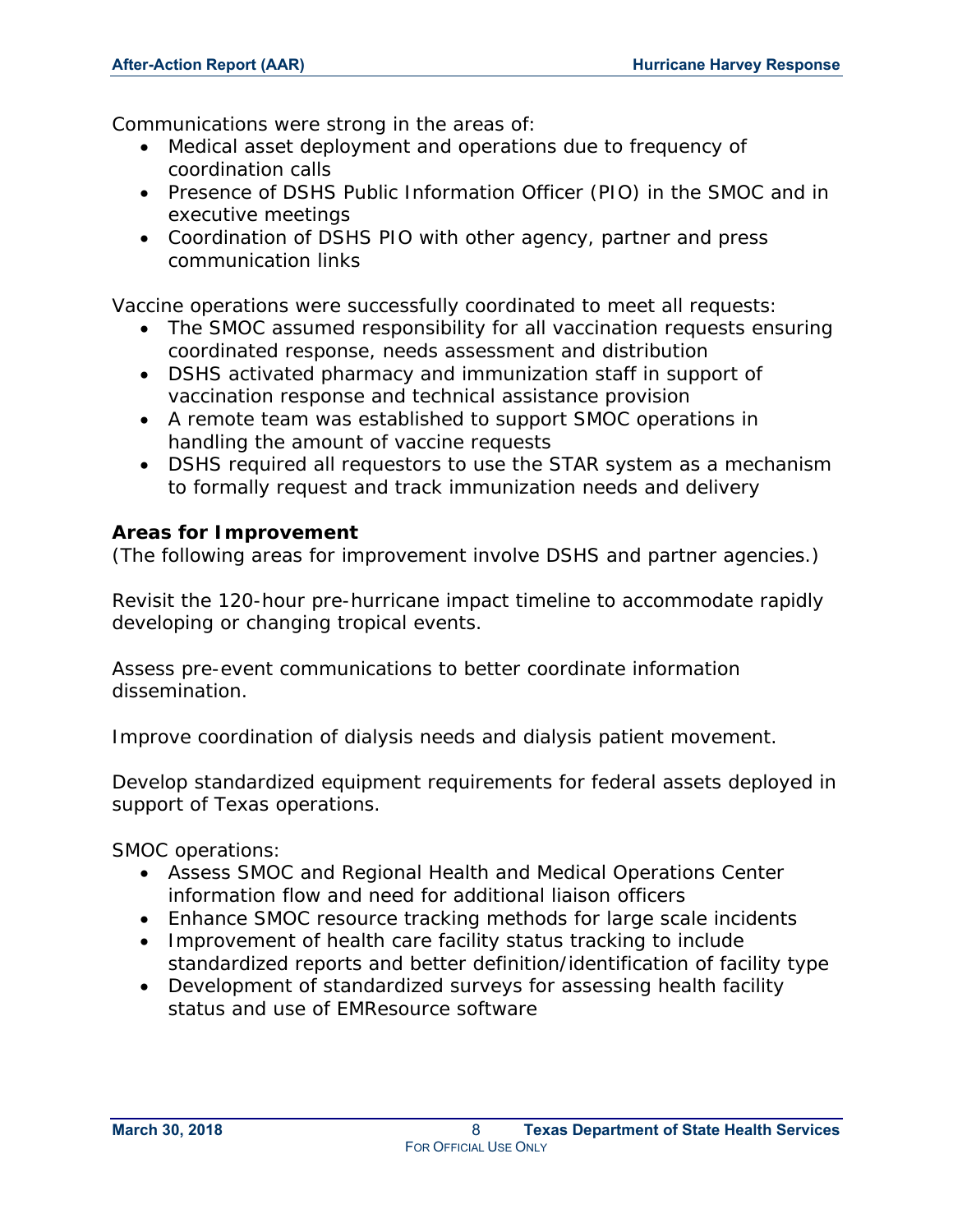Shelter operations:

- Clarify DSHS role in general population shelters
- Improve interactions between public health staff (local, regional, and state) and American Red Cross (ARC) staff in ARC shelters
- Improve triage protocols to determine an individual's need for medical shelter placement
- Review shelter types and services
- Identify process and responsibilities for shelter disease and sanitation surveillance

Patient tracking:

- Revise and improve statewide patient tracking methods
- Identify patients in need of evacuation support
- Develop processes and identify roles and responsibilities to return evacuated hospital patients to originating hospital
- Increase para-transit capacity across the state
- Identify and support patients highly susceptible to disease/health/behavioral health issues that would impact the general population and those who cannot support their medical needs without assistance

Logistics:

- Improve supply line management to include distribution to areas impeded by flooding/debris or road closures
- Improve the STAR process address deficiencies in knowledge of STAR system, correct transfer of STAR paperwork, and ability to access/sort STARs to identify needs

Fatality management/tracking:

- Include fatality statistics training in future exercises
- Determine fatality case definitions
- Identify communication processes between Texas Division of Emergency Management, DSHS, and local jurisdictions

Communications among ESF-8 partners and stakeholders:

- Identify direct and indirect ESF-8 stakeholders and establish standard communication pathways
- Improve coordination of statewide public information efforts
- Increase social media presence on existing DSHS pages and establish presence on all other available social media platforms
- Develop capability to monitor external social media and integrate into response operations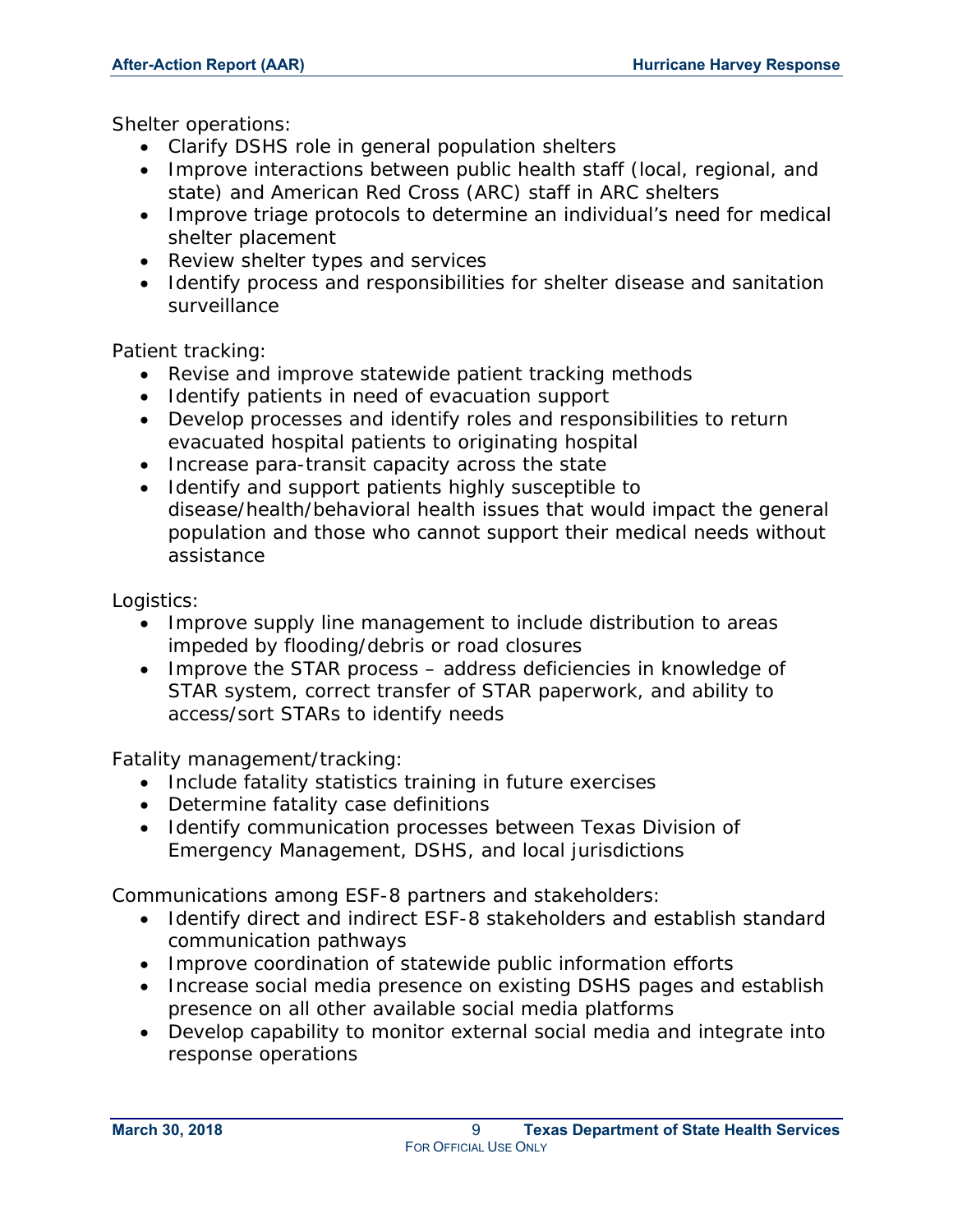EMTF operations:

- Enhance staging areas to support first responder health, safety and rehabilitation
- Define command and control authorities and transfer of command procedures

Vector control operations:

- Develop a dedicated Vector Control team within the DSHS SMOC response structure
- Develop processes that link to local and federal entities

Vaccine operations:

 Develop emergency vaccine protocols to include logistics, first responder guidance, and guidance for state and local public health coordinated operations

Volunteer and donations management:

- Develop protocols and establish an organizational structure to manage donation of vaccine and other public health and medical supplies and equipment
- Ensure this public health and medical volunteers and donations are coordinated with a statewide volunteer and donation management system
- Develop protocols for volunteer management to include credentialing of licensed healthcare providers, and distribution of volunteers.

Behavioral health:

 Enhance existing integration of behavioral health capabilities into ESF-8 operations to include behavioral health services assets in shelters, first responder staging areas, and reception centers

#### **Next Steps**

Subsequent to this AAR, the DSHS Health Emergency Preparedness and Response Section (HEPRS) will manage the process to develop an Improvement Plan (IP). The IP will take the successes, strengths, and areas for improvement identified in this AAR and identify tasks to sustain or resolve them, assign a DSHS program responsible for each task, and determine estimated completion dates. Many of the recommendations identified in this AAR are already being implemented in programs across DSHS.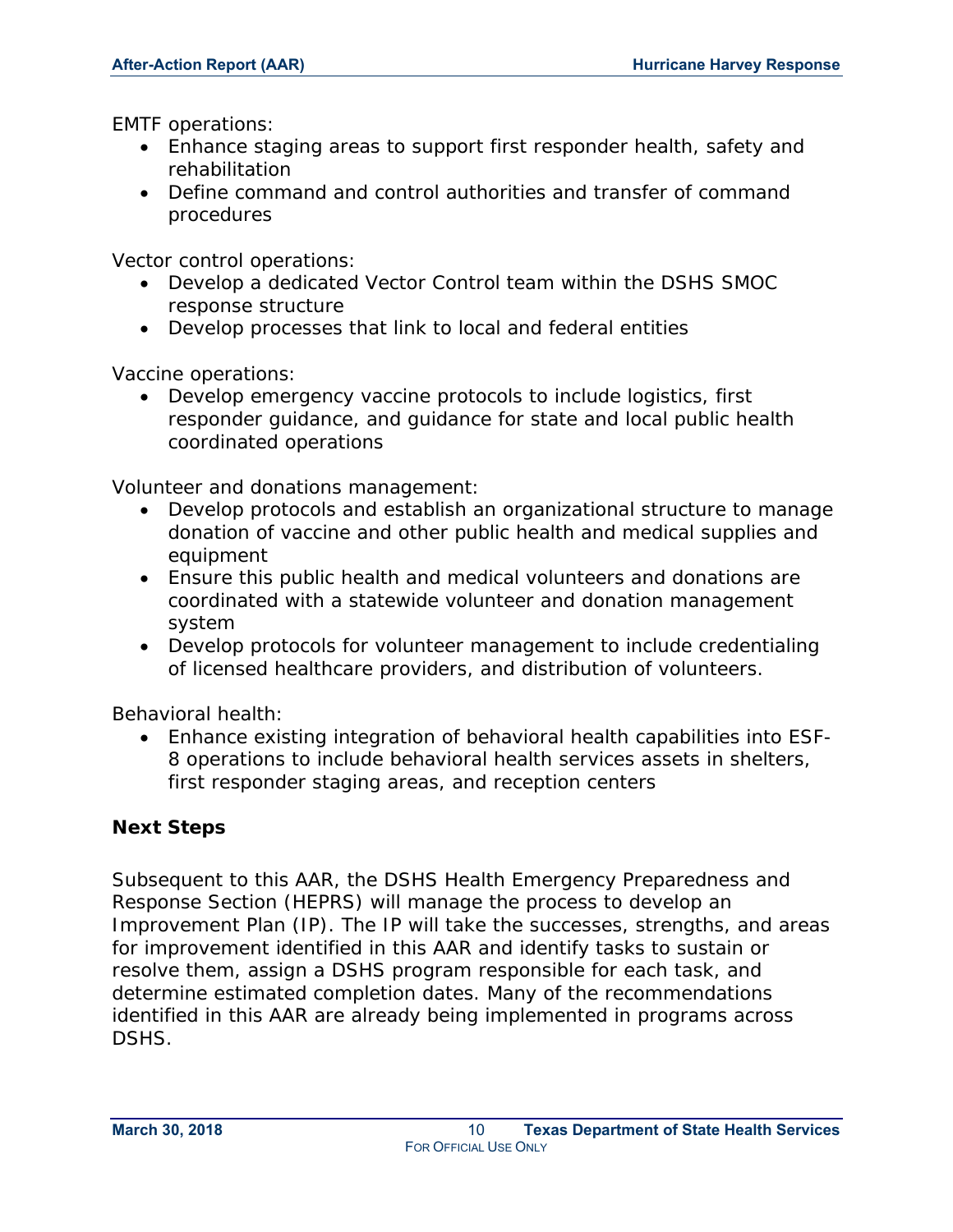## **ANALYSIS OF CORE CAPABILITIES**

Aligning response activities with preparedness domains and core capabilities provides a consistent framework for evaluating individual responses in the context of other responses and to support preparedness reporting and trend analysis. Table 1, on the following page, includes the preparedness domains, Public Health Preparedness (PHP) and Health Care Preparedness and Response (HCPR) capabilities, and performance ratings for each area, as observed and documented during the real-world incident.

#### **Performance Ratings Definitions:**

**Performed without Challenges (P):** The targets and critical tasks associated with the core capability were completed in a manner that achieved the objective(s) and did not negatively impact the performance of other activities. Performance of this activity did not contribute to additional health and/or safety risks for the public or for emergency workers, and it was conducted in accordance with applicable plans, policies, procedures, regulations, and laws.

**Performed with Some Challenges (S):** The targets and critical tasks associated with the core capability were completed in a manner that achieved the objective(s) and did not negatively impact the performance of other activities. Performance of this activity did not contribute to additional health and/or safety risks for the public or for emergency workers, and it was conducted in accordance with applicable plans, policies, procedures, regulations, and laws. However, opportunities to enhance effectiveness and/or efficiency were identified.

**Performed with Major Challenges (M):** The targets and critical tasks associated with the core capability were completed in a manner that achieved the objective(s), but some or all of the following were observed: demonstrated performance had a negative impact on the performance of other activities; contributed to additional health and/or safety risks for the public or for emergency workers; and/or was not conducted in accordance with applicable plans, policies, procedures, regulations, and laws.

**Unable to be Performed (U):** The targets and critical tasks associated with the core capability were not performed in a manner that achieved the objective(s).

The following sections provide an overview of the performance related to each objective and associated core capability, highlighting strengths and areas for improvement.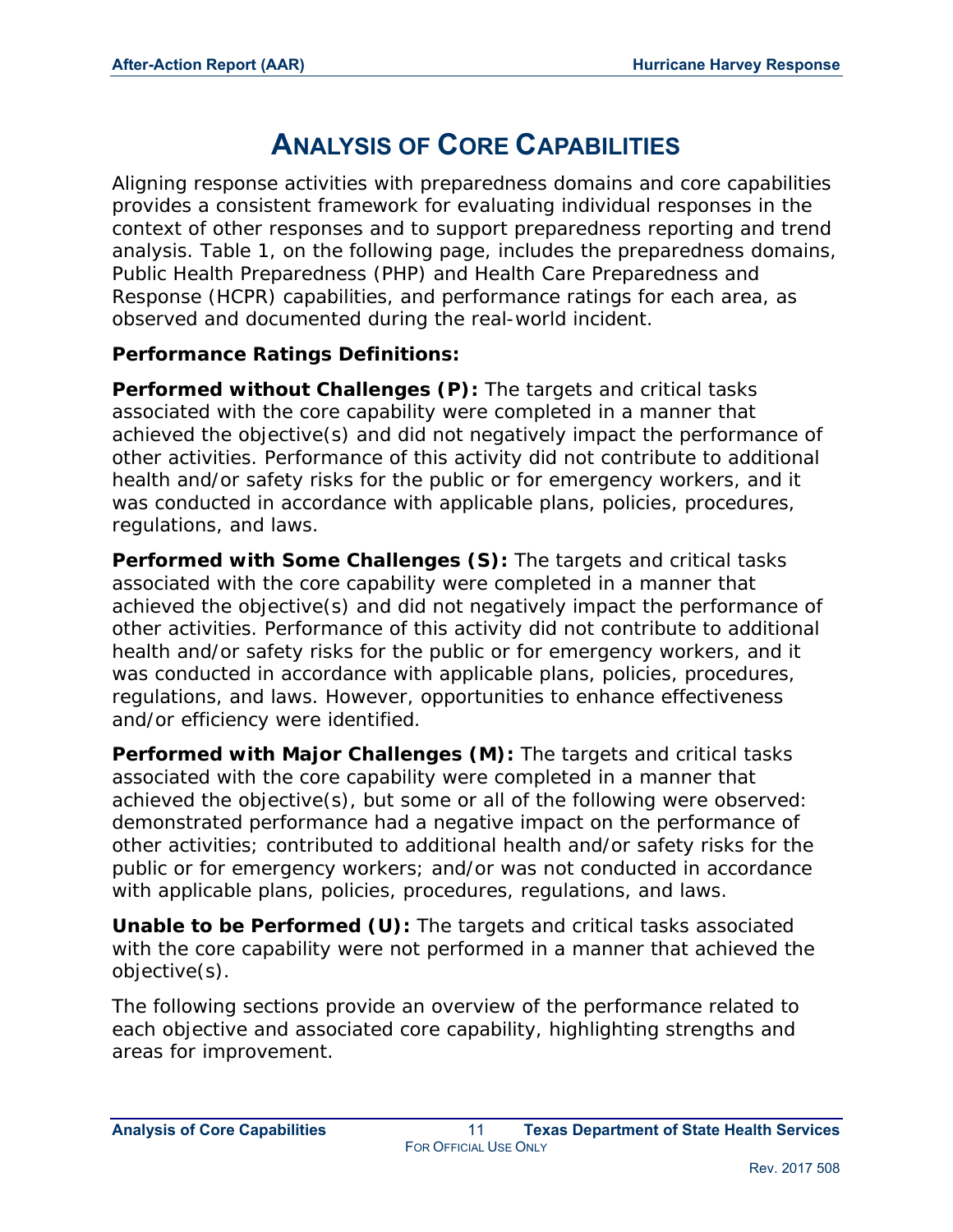| <b>Domain</b>                                                                                                                                                                                                                       | <b>Core Capability</b>                                          | <b>Performance</b><br><b>Rating</b> |
|-------------------------------------------------------------------------------------------------------------------------------------------------------------------------------------------------------------------------------------|-----------------------------------------------------------------|-------------------------------------|
| Community<br><b>Resilience:</b><br>Strengthen the day-to-<br>day health and<br>wellbeing of Texas to<br>reduce the negative<br>impact of a major<br>hurricane and historic<br>flooding.                                             | PHP 1: Community Preparedness                                   | S                                   |
|                                                                                                                                                                                                                                     | PHP 2: Community Recovery                                       | S                                   |
|                                                                                                                                                                                                                                     | HCPR 1: Foundation for Health Care<br>and Medical Readiness     | S                                   |
| <b>Incident</b><br>Management:<br>Effectively direct and<br>support public health<br>and medical response<br>and recovery efforts<br>resulting from<br>Hurricane Harvey by                                                          | PHP 3: Emergency Operations<br>Coordination                     | S                                   |
| establishing a<br>standardized, scalable<br>system of oversight,<br>organization, and<br>supervision consistent<br>with jurisdictional<br>standards and practices<br>and with the National<br>Incident Management<br>System (NIMS). | HCPR 2: Health Care and Medical<br><b>Response Coordination</b> | S                                   |
| <b>Information</b><br>Management:<br>Develop, coordinate,                                                                                                                                                                           | PHP 4: Emergency Public<br>Information and Warning              | S                                   |
| and disseminate<br>information, alerts,<br>warnings, and<br>notifications to the<br>public and responders.<br>Conduct                                                                                                               | PHP 6: Information Sharing                                      | S                                   |

#### **Table 1. Summary of Core Capability Performance**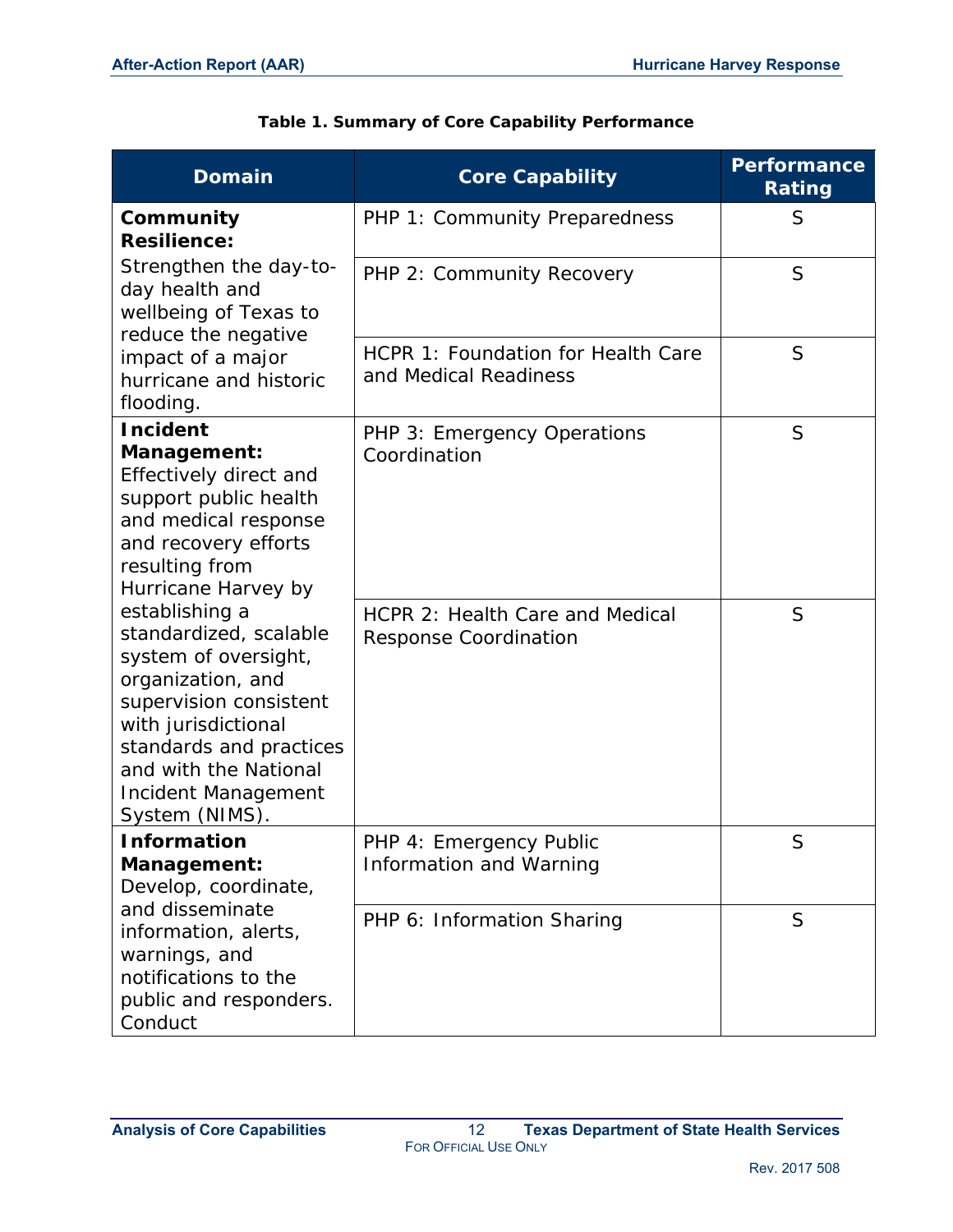| <b>Domain</b>                                                                                                                 | <b>Core Capability</b>                                                 | <b>Performance</b><br><b>Rating</b> |
|-------------------------------------------------------------------------------------------------------------------------------|------------------------------------------------------------------------|-------------------------------------|
| multijurisdictional,<br>multidisciplinary<br>exchange of health-<br>related information and<br>situational awareness<br>data. | HCPR 2: Health Care and Medical<br><b>Response Coordination</b>        | S                                   |
| <b>Countermeasures</b><br>and Mitigation:<br>Acquire, maintain,                                                               | PHP 8: Medical Countermeasure<br>Dispensing                            | S                                   |
| transport, distribute,<br>and track medical<br>materiel during the                                                            | PHP 9: Medical Materiel Management<br>and Distribution                 | S                                   |
| Hurricane Harvey<br>incident and to recover<br>and account for unused<br>medical materiel, as                                 | PHP 14: Responder Safety and<br>Health                                 | S                                   |
| necessary, after an<br>incident.                                                                                              | <b>HCPR 2: Health Care and Medical</b><br><b>Response Coordination</b> | S                                   |
| <b>Surge Management:</b><br>To provide adequate<br>medical evaluation and<br>care during the<br>Hurricane Harvey              | PHP 5: Fatality Management                                             | S                                   |
|                                                                                                                               | PHP 7: Mass Care                                                       | S                                   |
| incident that exceeded<br>the limits of the normal                                                                            | HCPR 4, PHP 10: Medical Surge                                          | S                                   |
| medical infrastructure<br>of an affected<br>community. It<br>encompasses the ability<br>of the health care                    | HCPR 3: Continuity of Health Care<br>Service Delivery                  | S                                   |
| system to survive a<br>hazard impact and<br>maintain or rapidly<br>recover operations that<br>were compromised.               | PHP 15: Volunteer Management                                           | S                                   |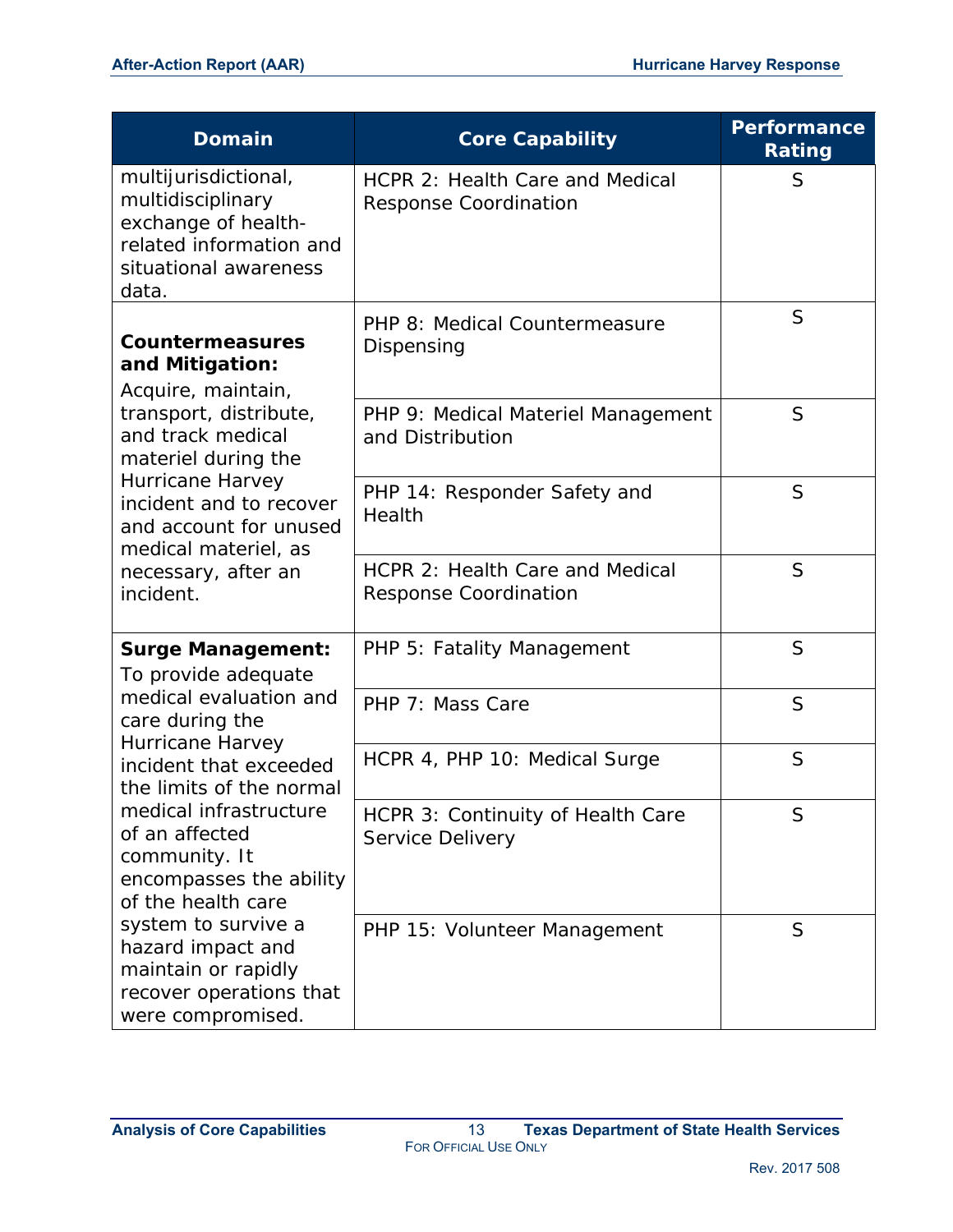## **ANALYSIS OF RESPONSE EFFORTS**

The DSHS emergency response to Hurricane Harvey was overwhelmingly successful. DSHS coordinated efforts which saved countless lives through evacuations of medical patients from the impacted areas, implemented the nation's largest emergency vector control operation, and distributed thousands of doses of vaccine. DSHS Health Emergency Preparedness and Response Section (HEPRS) continues to seek to improve such efforts and has conducted several information gathering sessions with key response partners (both within and external to DSHS) to determine which aspects of the response were successful (in order to sustain and replicate them in future responses) and which aspects could be improved. These findings are outlined in this document.

Items noted in parenthesis following strengths or areas for improvement identify the item with its associated Public Health Preparedness (PHP) or Health Care Preparedness and Response (HCPR) Capability. More detail on these capabilities is provided under the *Analysis of Core Capabilities* section of this document.

For the purposes of this AAR, the DSHS response efforts have been grouped into the following categories:

- I. Executive Leadership and Government Affairs
- II. Operations
- III. Communications
- IV. Vector Control
- V. Surveillance
- VI. Behavioral Health Services
- VII. Logistics and Finance
- VIII. Contingency Contracts
	- IX. Immunizations
	- X. Volunteers and Donations
	- XI. Planning and Documentation
- XII. WebEOC
- XIII. State of Texas Assistance Request (STAR) Process
- XIV. SMOC Activation and Call-Downs
- XV. Personnel
- XVI. Shift Change Procedures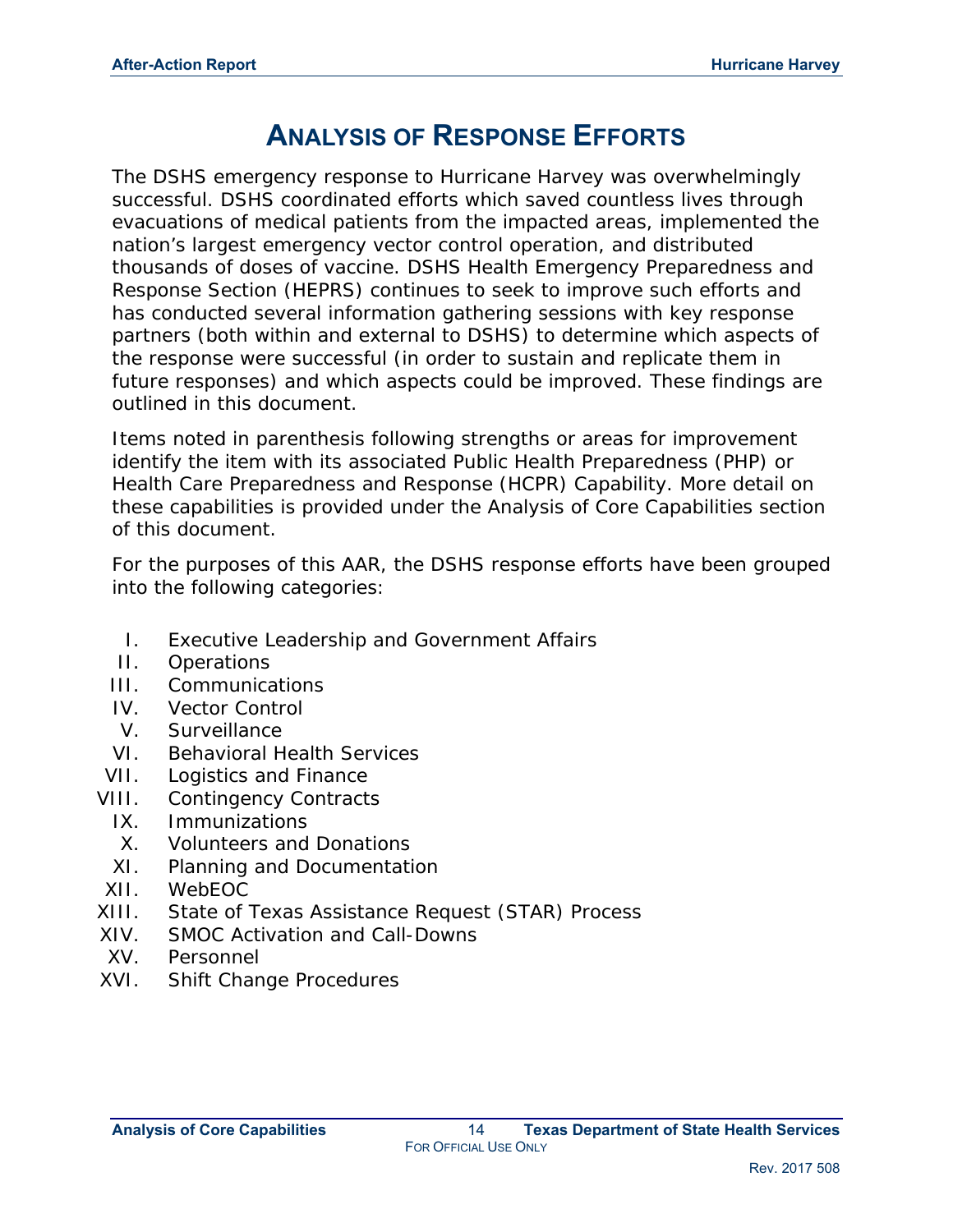### **I. Executive Leadership and Government Affairs**

### **Strengths**

The following items were identified as successful aspects of the response and should be sustained in future responses:

**Strength 1:** The Governor's disaster declaration made in advance of storm provided authorization for spending ability. *Recommend working with the Texas Division of Emergency Management (TDEM) to support requests for a disaster declaration early in response operations.* (HCPR 2, PHP 3)

**Strength 2:** Communications with DSHS executive leadership was efficient and effective in providing high-level situational awareness. HHS Executive Commissioner Charles Smith, DSHS Commissioner Dr. John Hellerstedt, Senior Advisor Kirk Cole, Associate Commissioners David Gruber and Janna Zumbrun were frequently present in the SMOC, which increased accessibility to executive leadership. *Recommend continued frequent communications with executive leadership during disaster response operations.* (HCPR 2, PHP 6)

**Strength 3:** Executive leadership was quick to act in support of SMOC operations on issues requiring high-level intervention and decision, such as interacting with the finance department following repeated Pro-Card declinations from vendors. *Recommend executive leadership continue to be accessible for support of disaster response operations.* (HCPR 2, PHP 3)

### **Areas for Improvement**

The following items were identified as areas for improvement:

**Area for Improvement 1:** Communications with stakeholder associations and partner organizations (HCPR 2, PHP 6)

Analysis**:** Stakeholder associations and partner organizations received questions from their membership and in their attempt to answer their members, reached out through normal business channels (DSHS staff relationships) that were unavailable during the disaster.

Recommendation: Develop a protocol with Government Affairs for response to communications/questions from stakeholder associations and partner organizations during disaster response when normal business processes are unavailable. Coordinate with and provide established protocol information to known stakeholder associations and partner organizations prior to and again early in each disaster response.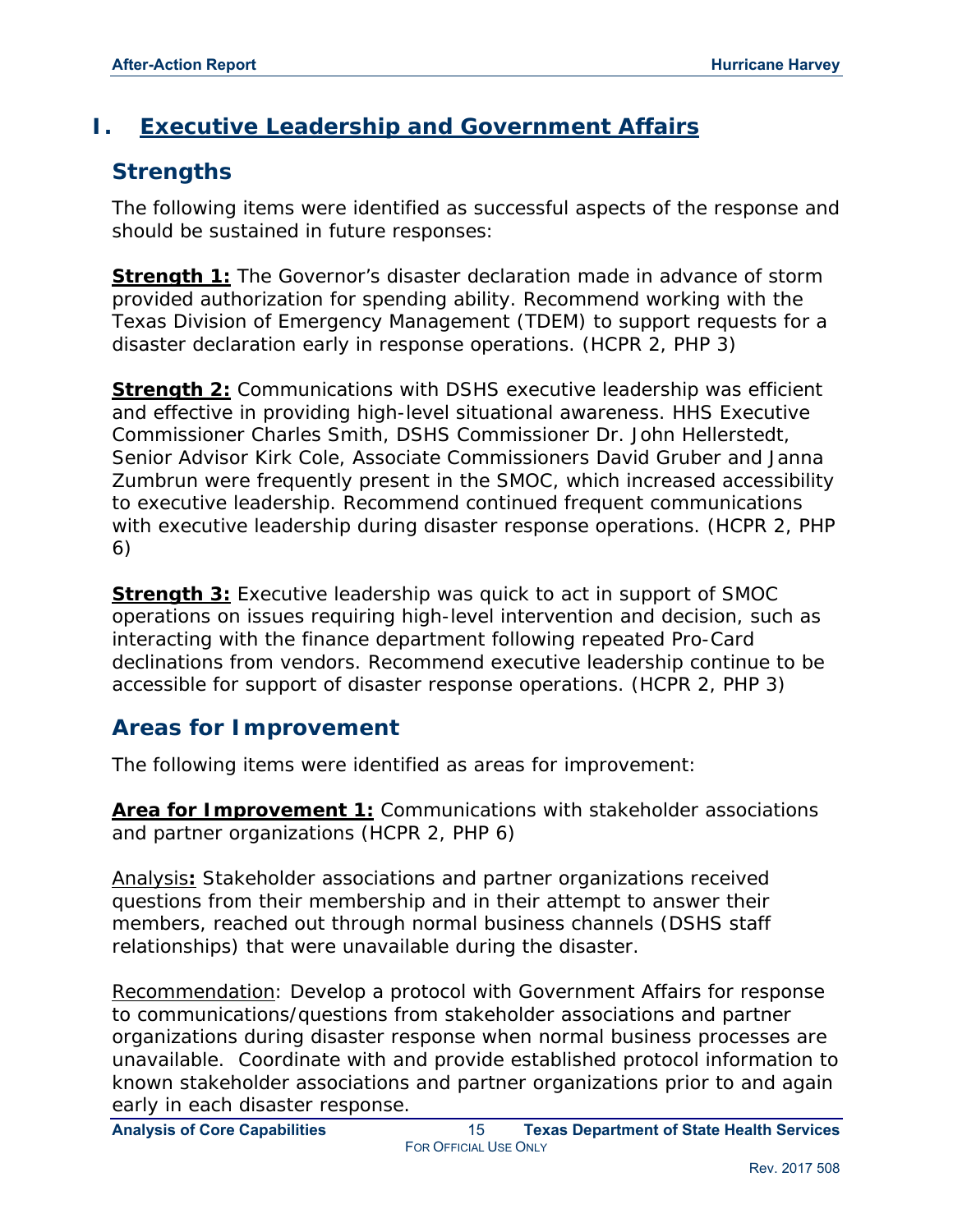**Area for Improvement 2**: Awareness of agency resources (HCPR 1, PHP 1)

Analysis: Staff in the SMOC were not aware of resources throughout the agency available for use. For instance, 20 vehicles were available within Regulatory programs.

Recommendation: Determine and create a reference inventory of all assets throughout DSHS that could be available during disaster response.

**Area for Improvement 3:** Waiver Requests (HCPR 3 & 4, PHP 10)

Analysis**:** There was no pre-identified list of waivers, so it was not clear which should be requested. Also, there was a lack of legal input into the process. There was also no standard mechanism to communicate waivers.

Recommendation: Pre-identify appropriate waivers to issue related to the incident and involve legal consultation. Also, consider creating a specific page for waivers on the DSHS website. Lastly, discuss waivers with response partners to ensure they are clearly understood and to limit the number of inappropriate waiver requests in the future.

**Area for Improvement 4:** Transition from response to recovery (HCPR 2, PHP 2)

Analysis**:** The National Disaster Recovery Framework (NDRF), including the Recovery Support Functions (RSF), are rarely implemented at the local and state levels. After most disasters, Emergency Support Function (ESF) leads, at all levels of government, transition to recovery operations without reconfiguring themselves into an RSF structure. Consequently, the RSF organization and implementation is largely unfamiliar to state agencies, local jurisdictions, and the DSHS preparedness staff.

Recommendation: Develop an exercise for preparedness staff regarding local and regional recovery activities to include information regarding Federal Emergency Management Agency (FEMA) recovery activities. Additionally, provide feedback to federal partners describing challenges related to RSF transition/implementation.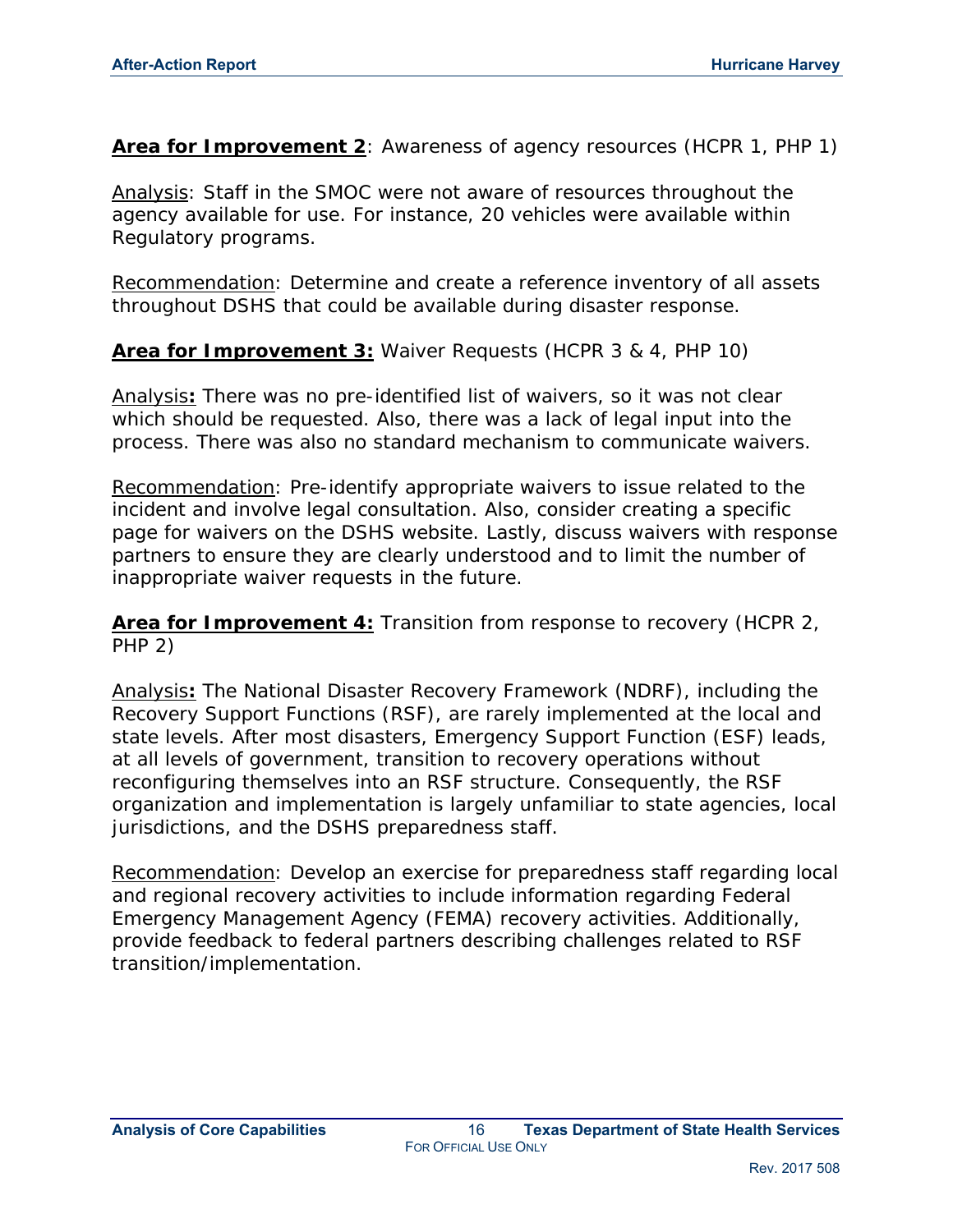#### **Area for Improvement 5:** Staff safety (HCPR 2, PHP 14)

Analysis**:** Some DSHS staff assigned to duty within the affected area were not accounted for early on during the incident.

Recommendation: Central office and PHRs should develop and implement a required procedure for accounting for all assigned staff in the event of a disruption to normal business practices.

### **II. Operations**

### **Strengths**

The following items were identified as successful aspects of the response and should be sustained in future responses:

**Strength 1:** Lessons learned from the state-level Hurricane Charlie Full-Scale Evacuation Exercise of 2017 were successfully applied to this response. *Recommend continuing to participate in annual state-level exercises with TDEM and other partners.* (HCPR 1, PHP 1)

**Strength 2:** Embedding the EMTF SCO LNO physically in the SMOC significantly enhanced communications, the ability to manage the deployment of EMTF assets (including, but not limited to Ambulance Strike Teams (ASTs), Medical Incident Support Teams (MISTs), and Mobile Medical Units (MMUs)), and SMOC visibility of missions. *Recommend embedding the EMTF SCO LNO in the SMOC during future large-scale activations and retaining language in the SCO contractual statement of work requiring this support.* (HCPR 2, PHP 3)

**Strength 3:** Collaboration with federal partners was very effective. Regional Emergency Coordinators (REC) were pre-positioned and embedded in the SMOC and the State Operations Center (SOC) prior to the declared disaster and provided extensive guidance on available assets and the process for requesting and deploying federal resources. Federal assets, including Federal Medical Stations and Disaster Medical Assistance Teams (DMATs), were pre-staged in anticipation of the disaster declaration and as such were able to be rapidly deployed to meet medical needs in affected areas. Ground (over 200) and air (over 25) ambulances activated under the federal ambulance contract were easily integrated into the existing SMOC and EMTF response structure. Military C-130s expanded state capacity to conduct aerial vector control operations and coordinated well with DSHS' private contractors. *Recommend continuing planning efforts with RECs and*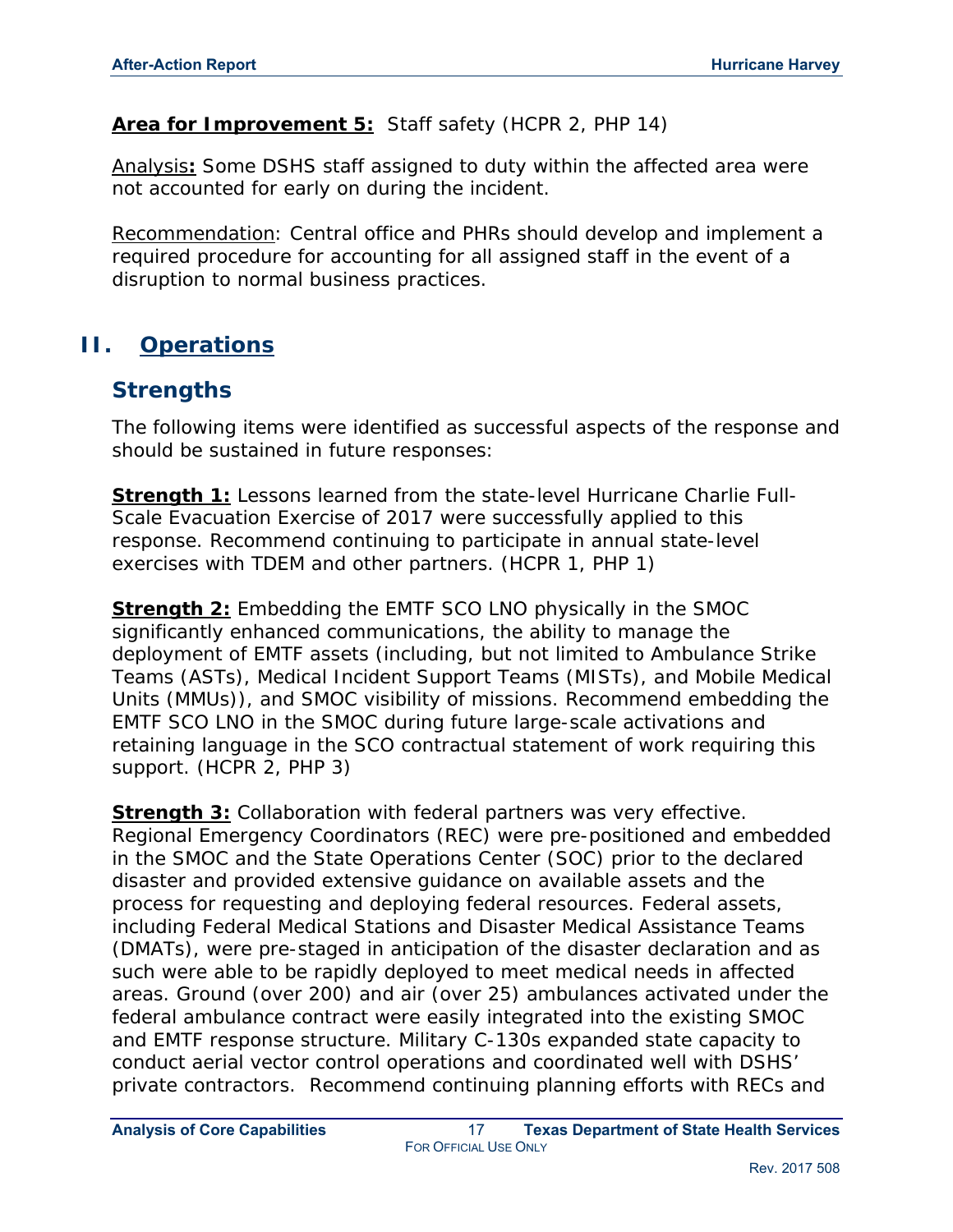*embed RECs in the SMOC during future large-scale activations.* (HCPR 2, PHP 3)

**Strength 4:** Relationships built with neighboring states through previous collaborative planning and information sharing meetings contributed to quick resolution of issues that crossed state lines. *Recommend continuing to participate in collaborative planning efforts with neighboring states.* (HCPR1, PHP 1)

**Strength 5:** DSHS PHRs supported other regions and shared resources, including staff. For example, PHRs 1 and 4/5N both deployed staff to support response coordination in PHR 6/5S. *Recommend unaffected PHRs continue to support staffing and resource needs of affected PHRs during a disaster.*  (HCPR 2, PHP 3)

**Strength 6:** Medical Incident Support Teams (MISTs) coordinated transportation of residents during the evacuation of a state supported living centers and other facilities, including triaging resident needs to match them with appropriate transportation, and ensuring necessary supplies and personnel traveled with the residents. *Recommend continuing to offer training to new and existing MISTs. Recommend deploying MISTs to support evacuations of medical facilities as appropriate.* (HCPR 1 & 2, PHP 1 & 3)

**Strength 7:** State medical shelter operations conducted by BCFS Health and Human Services (HHS), including repopulation and case management, were successful. BCFS HHS was flexible and able to support medical sheltering needs in multiple jurisdictions as the situation and needs evolved. *Recommend maintaining contract with BCFS HHS for medical sheltering operations and case management.* (HCPR 1, 3, & 4 PHP 1 & 7)

**Strength 8:** The Medical Unit Rehab Crew (MUR-C) was highly effective at providing needed medical treatment to responders in the disaster area. The MUR-C was originally deployed to support medical responders at ambulance staging areas, but their mission expanded to include providing medical care for all responders at staging in need of care. *Recommend deploying MUR-C to support responder health and safety at ambulance staging during future large-scale deployments.* (HCPR 2, PHP 14)

**Strength 9:** Due to the duration of the response, the SMOC utilized incident management teams from Washington and North Dakota via an Emergency Management Assistance Compact (EMAC) request as well as a team from BCFS HHS to support ongoing operations. *Recommend continuing Emergency Support Services (ESS) contract with BCFS HHS and identifying ways to incorporate BCFS HHS into future exercises.* (HCPR 1, PHP 1)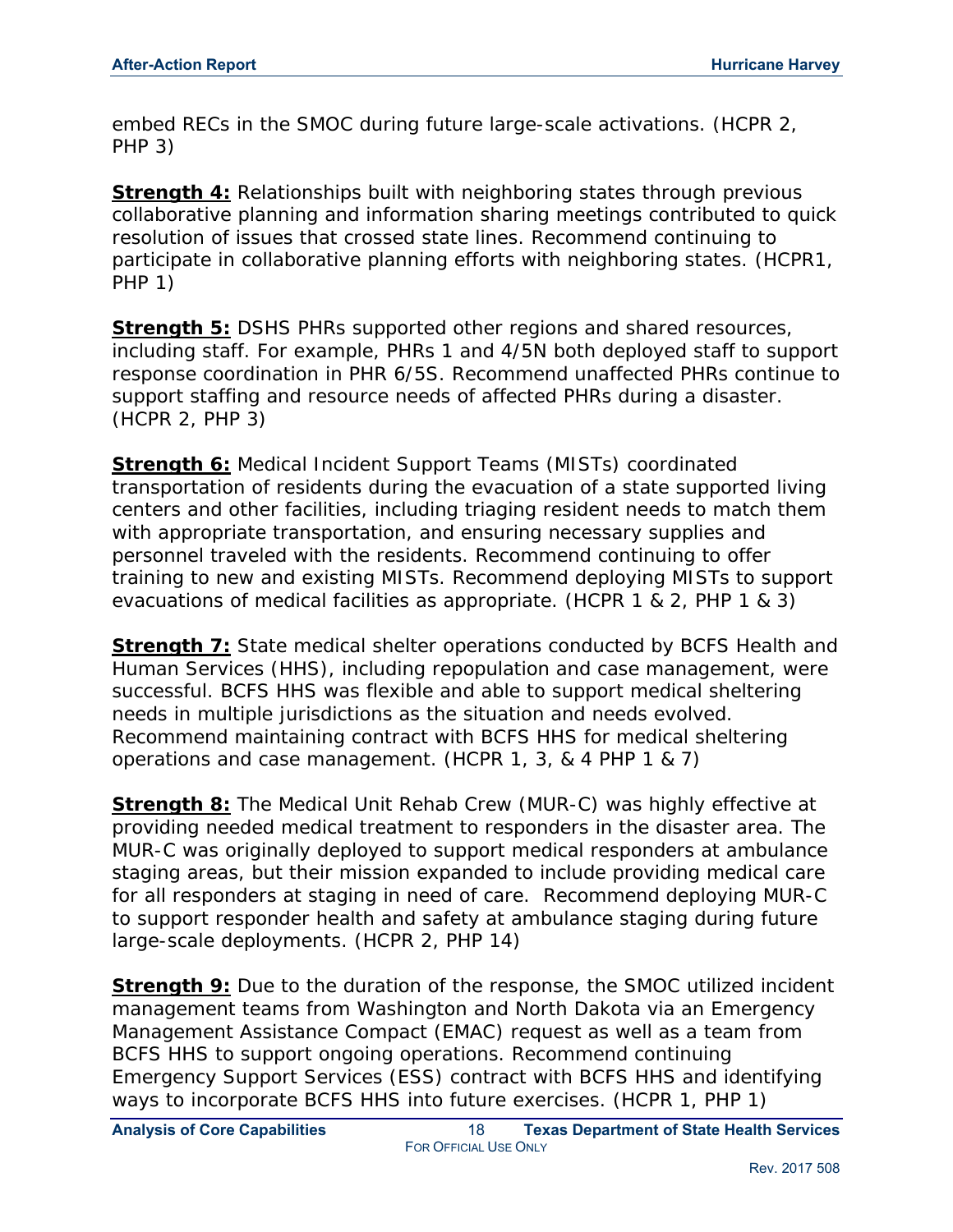### **Areas for Improvement**

The following items were identified as areas for improvement:

**Area for Improvement 1:** Timing of initiation of processes and resources (HCPR 2, PHP 3)

Analysis**:** The H-120 timeline did not include initiating all current contracts and other resources. In some cases, it was unclear what steps were required to initiate a contract or action.

Recommendation: Revise H-120 timeline to include all current contracts and resources including the initiation of contracts, running estimates, and templates. H-120 timeline should specifically list all known contracts by name/type at the appropriate time in the sequence. Develop task sheets with specifics on how to activate certain contracts.

**Area for Improvement 2:** Situational awareness of emerging disaster (HCPR 2, PHP 3)

Analysis**:** Prior to the SMOC being fully activated, there were routine statewide conference calls being conducted, but call invitations were not shared and the information from the calls was not shared with all rostered SMOC chiefs and other partner programs (such as Immunizations Unit and Zoonosis Branch).

Recommendation: Revise protocols to ensure improved situational awareness, prior to SMOC activation, for rostered SMOC chiefs and other essential partners as the event develops. Consider sharing briefing information from calls.

**Area for Improvement 3:** Catastrophic Medical Operations Center (CMOC) activity situational awareness in SMOC (HCPR 2, PHP 3)

Analysis**:** Information flow from the CMOC to the SMOC was dependent on the availability of the CMOC staff who were often too focused on coordinating local operations and therefore unable provide the SMOC with full situational awareness.

Recommendation: Deploy and embed a DSHS liaison (either from PHR or SMOC) to the CMOC for future responses involving DSHS operations. **Area for Improvement 4:** Deployed resource tracking (HCPR 2, PHP 3)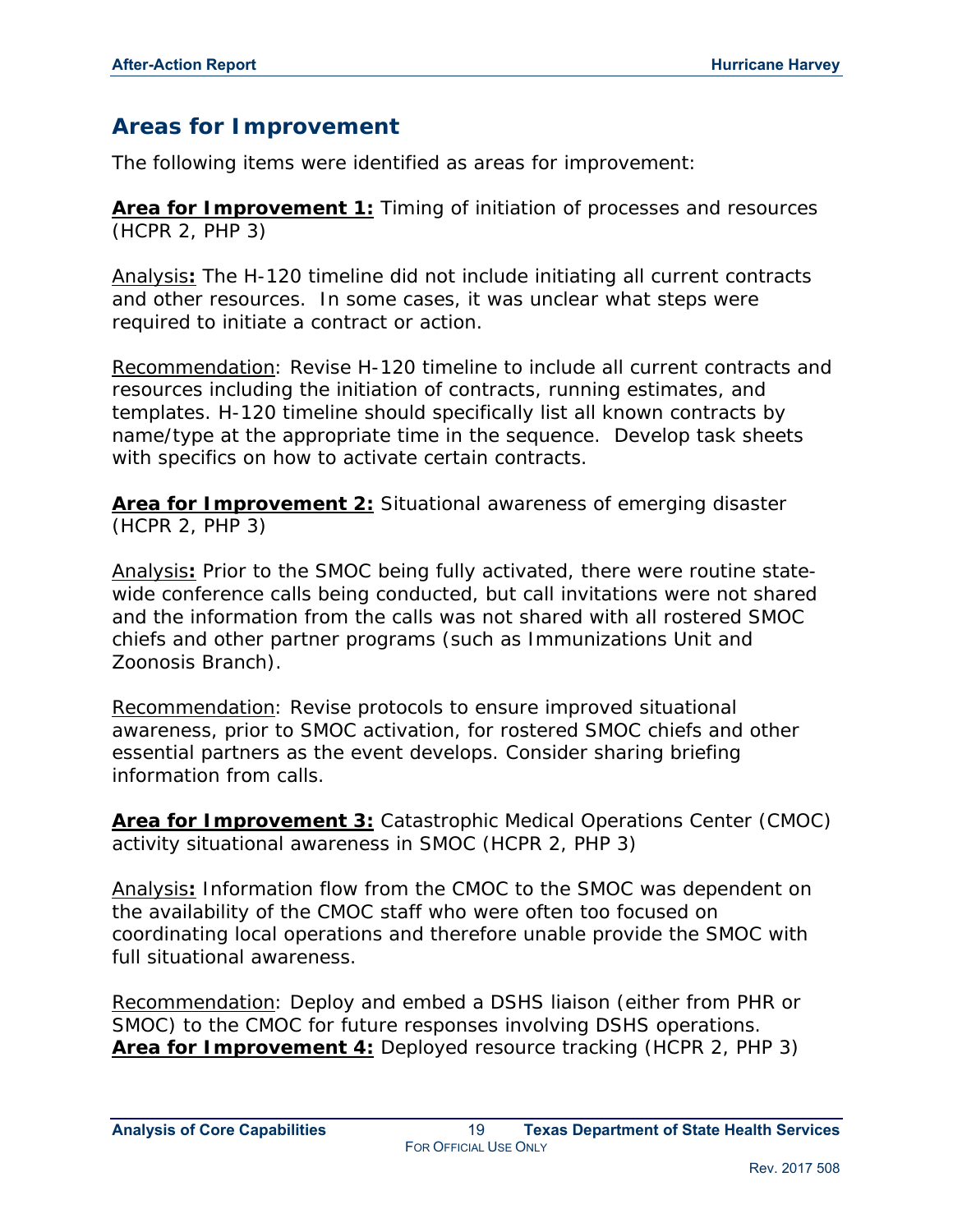Analysis**:** No specific roles were pre-identified in the SMOC operation task sheets for resource tracking.

Recommendation: Revise SMOC operations task sheets and organizational chart to include a resource unit leader. Develop task sheets describing specific roles for tracking deployed resources, including personnel (EMTF, DSHS, and Federal).

#### **Area for Improvement 5:** Deployable assets (HCPR 1, PHP 1)

Analysis**:** Some assets, such as generators, were not maintained in deployable condition.

Recommendation: Develop protocols to ensure that DSHS and HPP/PHEP assets are maintained in deployable condition.

**Area for Improvement 6:** Health care facility status (HCPR 2, 3, & 4, PHP 3 & 10)

Analysis: The SMOC lacked a predetermined format for reporting on health care facility status. Methods of obtaining facility status differed by region (EMResource data was extensive and frequently updated in some regions but not in others) and facility type (dialysis and hospitals was mostly available in EMResource, long-term care facilities and others were provided by the Health and Human Services Commission (HHSC) or collected via phone calls). Staff developed a format during the response but frequently updated it due to evolving information requirements.

Recommendation: Develop standardized template for tracking facility status for use during disaster response. Work to make statewide use of EMResource more robust.

#### **Area for Improvement 7:** Health care facility surveys (HCPR 1, PHP 1)

Analysis**:** Ad hoc surveys of hospitals in affected regions were developed and deployed during the response. Surveys included some information not previously collected from hospitals, such as current census, utility status, and available generator fuel supply.

Recommendation: Develop standardized EMResource surveys and have available in the system for deployment. Share the pre-developed surveys with hospitals and include in future EMResource drills.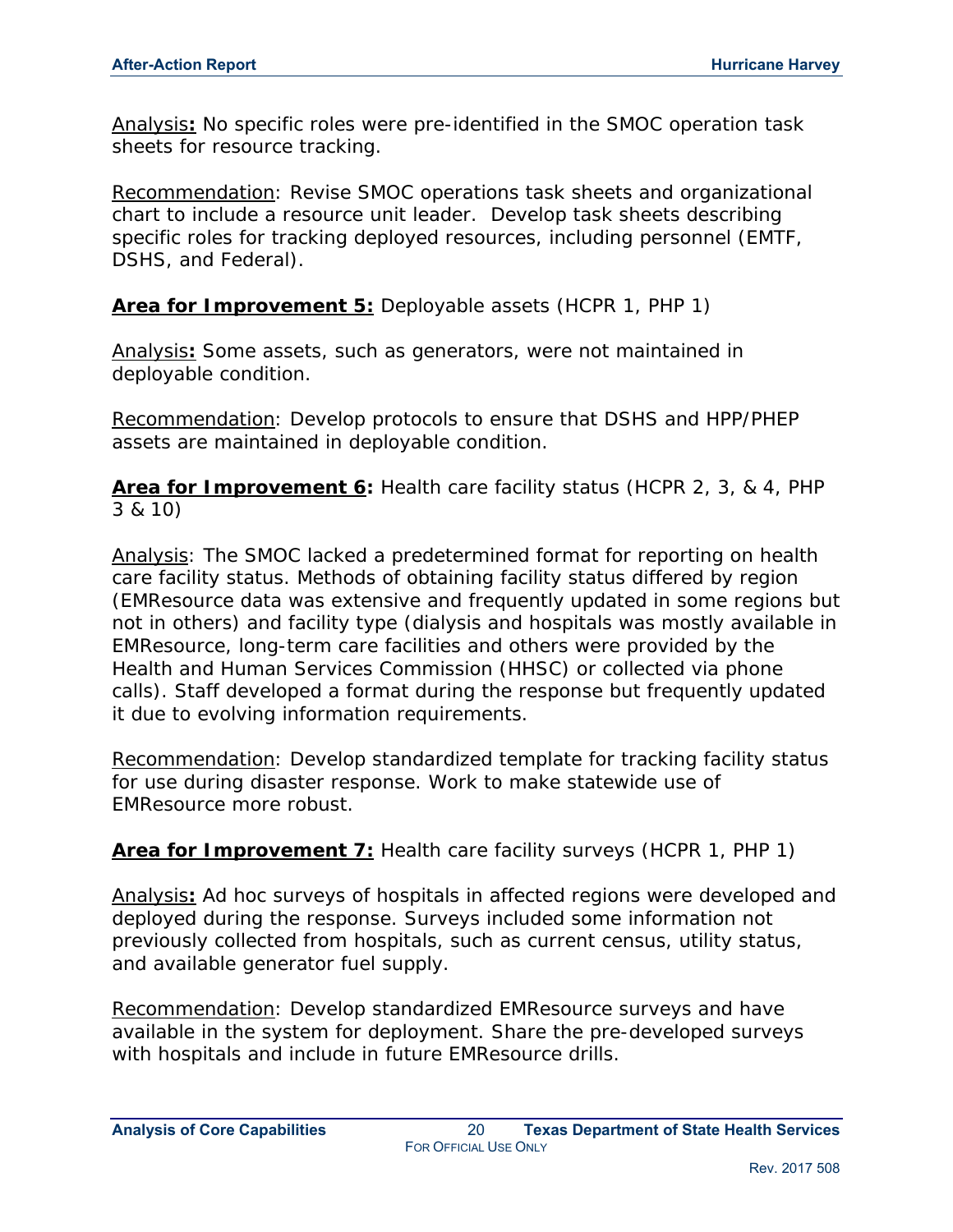#### **Area for Improvement 8:** Dialysis access (HCPR 3, PHP 7)

Analysis**:** Widespread flooding and reduced transportation options left some dialysis patients unable to reach either their usual location or an alternate location to receive dialysis treatment. Many patients were unable to predialyze in case of delays due to the rapid approach and unpredictability of the storm.

Recommendation: Work with the End Stage Renal Disease (ESRD) Network to develop and distribute best practices for communications with dialysis patients prior to the need to evacuate. Identify transportation support for dialysis patients.

**Area for Improvement 9:** DSHS' role in general population shelter case management (PHP 7)

Analysis**:** Public Health Region case workers were sent to the general population shelter to conduct case management. In some instances, other agencies were already providing case management services. In other instances, DSHS case workers could not provide services needed by the shelter (e.g. placement of homeless guests when the shelter ceased operations).

Recommendation: Determine and clarify with local emergency management the role and responsibility of DSHS as it relates to case management in general population shelters.

Area for Improvement 10: Coordination of transportation and financial for return of evacuated hospital patients to originating hospital (HCPR 3, PHP 2)

Analysis**:** There were limited cases when hospitals, which were evacuated with state support, reopened but refused to transport or accept their previously-evacuated patients. It was not clear what obligations the evacuating hospital had to their patients once they had been evacuated.

Recommendation: Work with HHSC Regulatory staff, possibly Texas Hospital Association, and other healthcare facility stakeholders to determine the role and responsibility (specifically coordination and payment) regarding reverse transportation (repopulation) of hospital patients evacuated from an impacted facility, once the facility is reopened and able to take patients.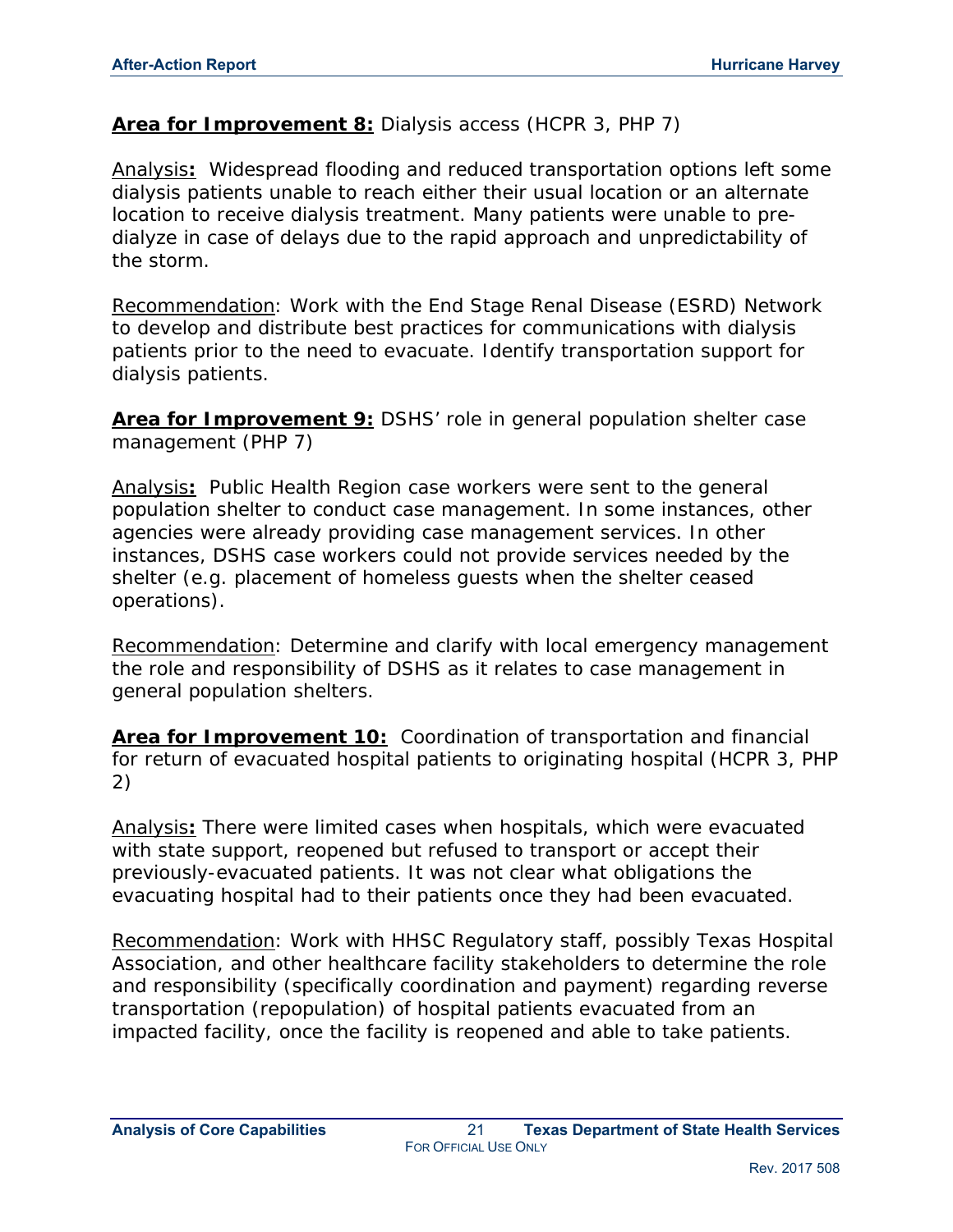**Area for Improvement 11:** Interactions with American Red Cross (ARC) shelters (PHP 7)

#### Analysis:

- a) DSHS sanitarians had challenges obtaining a detailed listing of ARC shelters, which was needed to plan and conduct food safety inspections
- b) ARC nurses did not provide medical care for shelter guests
- c) DSHS received resource requests from the ARC related to access and functional needs rather than medical needs

Recommendation: Work with TDEM Mass Care Coordinator (ESF-6) and ARC leadership to gain an understanding of the services ARC shelter staff can and will provide. Work with TDEM, ARC leadership, and local jurisdictions to determine how best to obtain information of shelter openings for sanitarian use. Work with TDEM/SOC to ensure proper routing of requests related to access and functional needs.

**Area for Improvement 12:** Assignment of individuals requiring medical sheltering and those with access and functional needs to appropriate shelters (HCPR 4, PHP 7)

Analysis**:** DSHS received requests to open medical shelters for guests with access and functional needs (AFN), not medical needs. DSHS also received requests for medical support of general population shelters whose guests' needs, upon further investigation, included support with activities of daily living, which are AFNs rather than medical needs.

Recommendation: Work with TDEM Mass Care Coordinator (ESF-6) to increase education and training on the distinction between guests appropriate for medical sheltering and those who may need functional needs support services (FNSS) in a general population shelter. Target education and training to local jurisdictions, including further education about meeting the access and functional needs of guests in a general population shelter. General population shelter managers must clearly understand requirements as they relate to AFN.

#### **Area for Improvement 13:** Paratransit resources (PHP 7)

Analysis**:** There were inadequate paratransit resources available to support the extensive evacuation operations. During the evacuation of a state supported living center, EMTF ambulance buses (AMBUS) were reassigned from medical transportation to paratransit due to the size of the AMBUS and ability to strap down wheelchairs for safety during transport.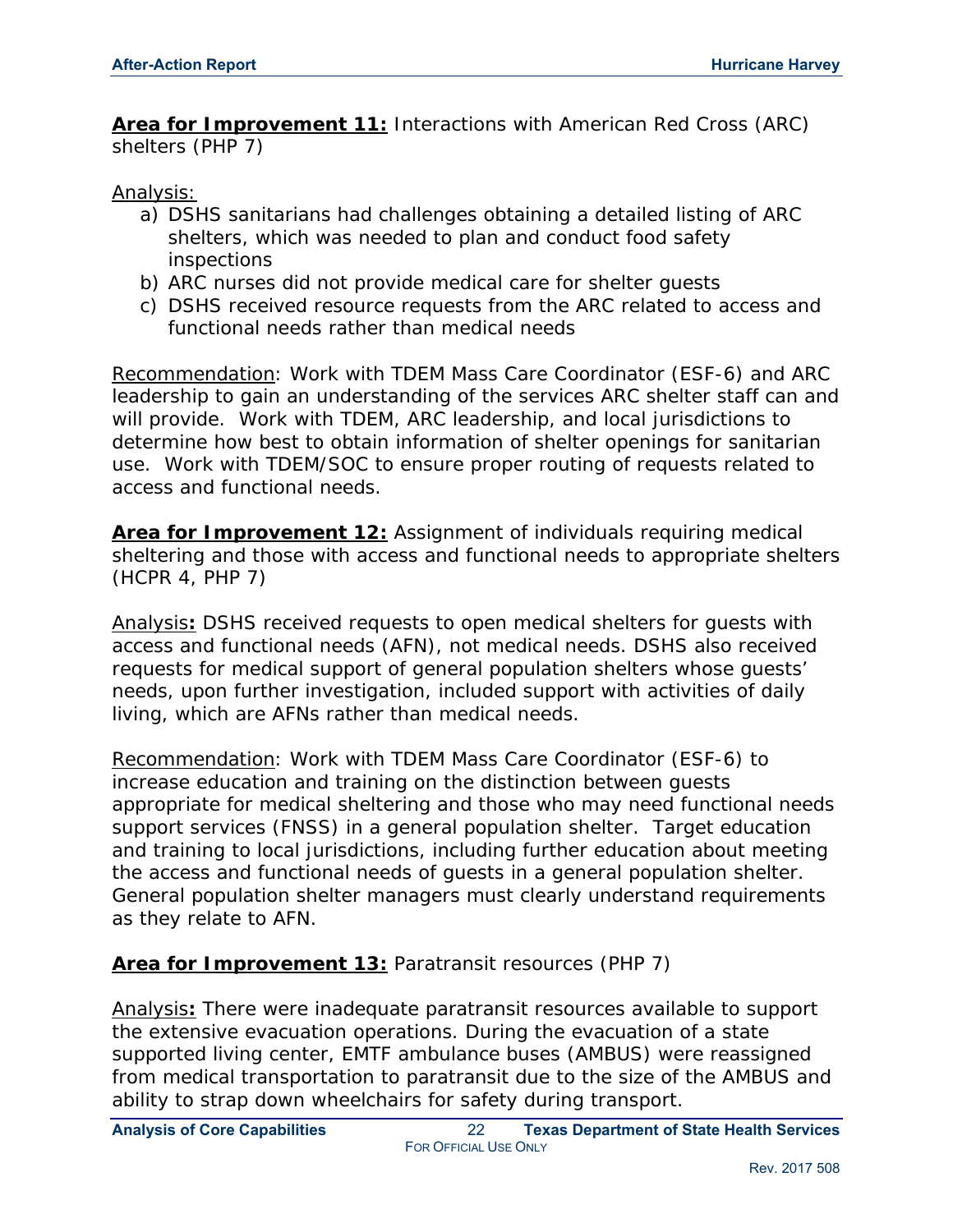Recommendation: Work with TDEM Mass Care Coordinator (ESF-6) and TDEM Transportation unit to include paratransit vehicles on the TDEM Coach Bus contract, and to identify existing paratransit resources across the state. Coordinate with HHSC regarding contracted paratransit resources. Explore integrating paratransit resources into the EMTF. Consider modifying some AMBUSes to include bariatric lifts/winches.

#### **Area for Improvement 14:** Patient tracking (HCPR 3, PHP 7)

Analysis**:** State medical transportation assets were using routine patient transfer record-keeping procedures rather than the Emergency Tracking Network (ETN). Federal assets do not use ETN bands and were not entering patients into the ETN system.

Recommendation: Work with TDEM and other emergency management partners, including the ETN Advisory Group of the Texas Emergency Management Advisory Committee (TEMAC) to better integrate patient tracking with ETN. Explore possibility of changing day-to-day EMS transport protocols to better merge with disaster response evacuation operations. This could include banding of every EMS transport during daily operations so that new banding procedures are not necessary during disaster evacuation operations. Further integration of normal (non-disaster) patient tracking systems with ETN is needed.

#### **Area for Improvement 15:** Staging support (HCPR 2, PHP 3 & 14)

Analysis**:** The rapidly escalating and moving disaster led to response assets deploying ahead of their staging supports. This meant staging facilities were not always set up to provide fleet support and responder rehab (including beds, toilets, showers, laundry, etc.) when and where they were needed.

Recommendation: Work with EMTF SCO to develop processes and procure assets to ensure the availability of rapid deployment of required staging support to ensure responder safety and health.

Area for Improvement 16: FEMA ambulance equipment (HCPR 4, PHP 10)

Analysis**:** Some ambulances deployed under the FEMA ambulance contract did not have IV pumps or other essential equipment, and some had unusually-sized or outdated equipment/supplies.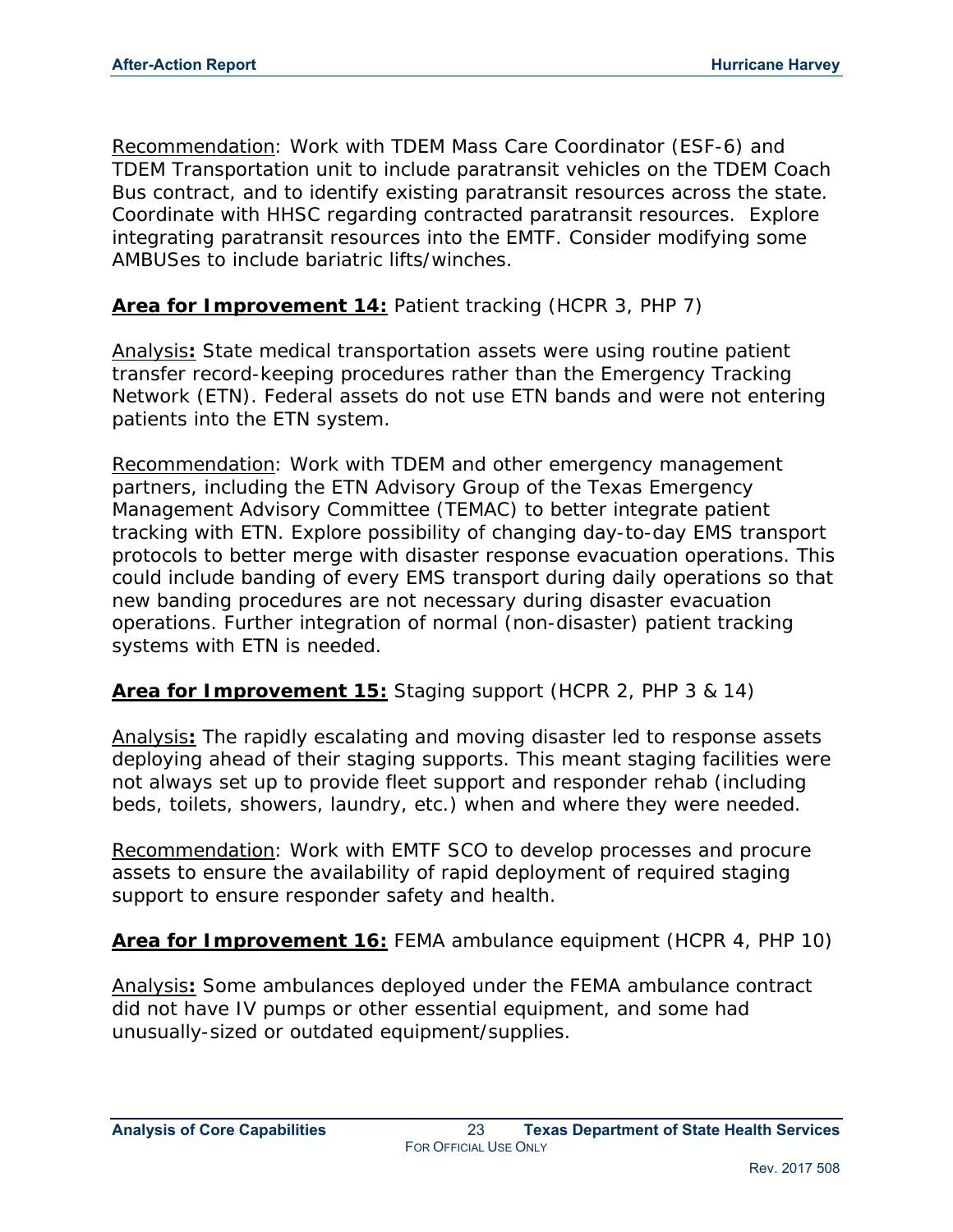Recommendation: Engage federal partners in discussions about equipment needs of deployed ambulances. Develop plan to meet gaps between actual needs and provided assets.

**Area for Improvement 17:** Accessing and sharing information in EMResource (HCPR 2, PHP 6)

Analysis**:** The federal Regional Emergency Coordinators (RECs) in the SMOC needed to be able to provide U.S. Health and Human Services (HHS) leadership with situational awareness specific to hospitals and other health care facilities in affected areas. To meet this need, DSHS created accounts for U.S. HHS staff in EMResource and provided just-in-time training on navigating the system. There were overnight shifts staffed with responders who were inexperienced with EMResource.

Recommendation: Eliminate need to create accounts during a response by creating multiple read-only statewide-view accounts for EMResource. Develop task sheets specific to EMResource, including developing surveys, managing permissions, and accessing information. Ensure 24-hour SMOC coverage by responders well-trained on EMResource during major responses.

**Area for Improvement 18:** Command and control of deployed resources (HCPR 2, PHP 3)

Analysis**:** Some units were transferred from the San Antonio to Houston area, but continued to receive direction from the Regional Medical Operations Center (RMOC) in San Antonio rather than the Catastrophic Medical Operations Center (CMOC) in Houston due to confusion about reporting structure. This was a factor in part because of the extreme size and duration of the response, which necessitated redeployment of operational assets across large geographical areas. Furthermore, there was confusion about which controlling or coordinating entity (SMOC/SOC/RHMOC/CMOC/RMOC) responders and other operations centers should contact about different issues.

Recommendation: Continue efforts to refine policies and procedures, and to include stakeholders at all levels in future exercises to socialize them to those policies and procedures. Provide clear communication instructions with deployment orders, including redeployment and change of mission orders, from SMOC or SCO. All orders must specifically include reporting and checkin instructions.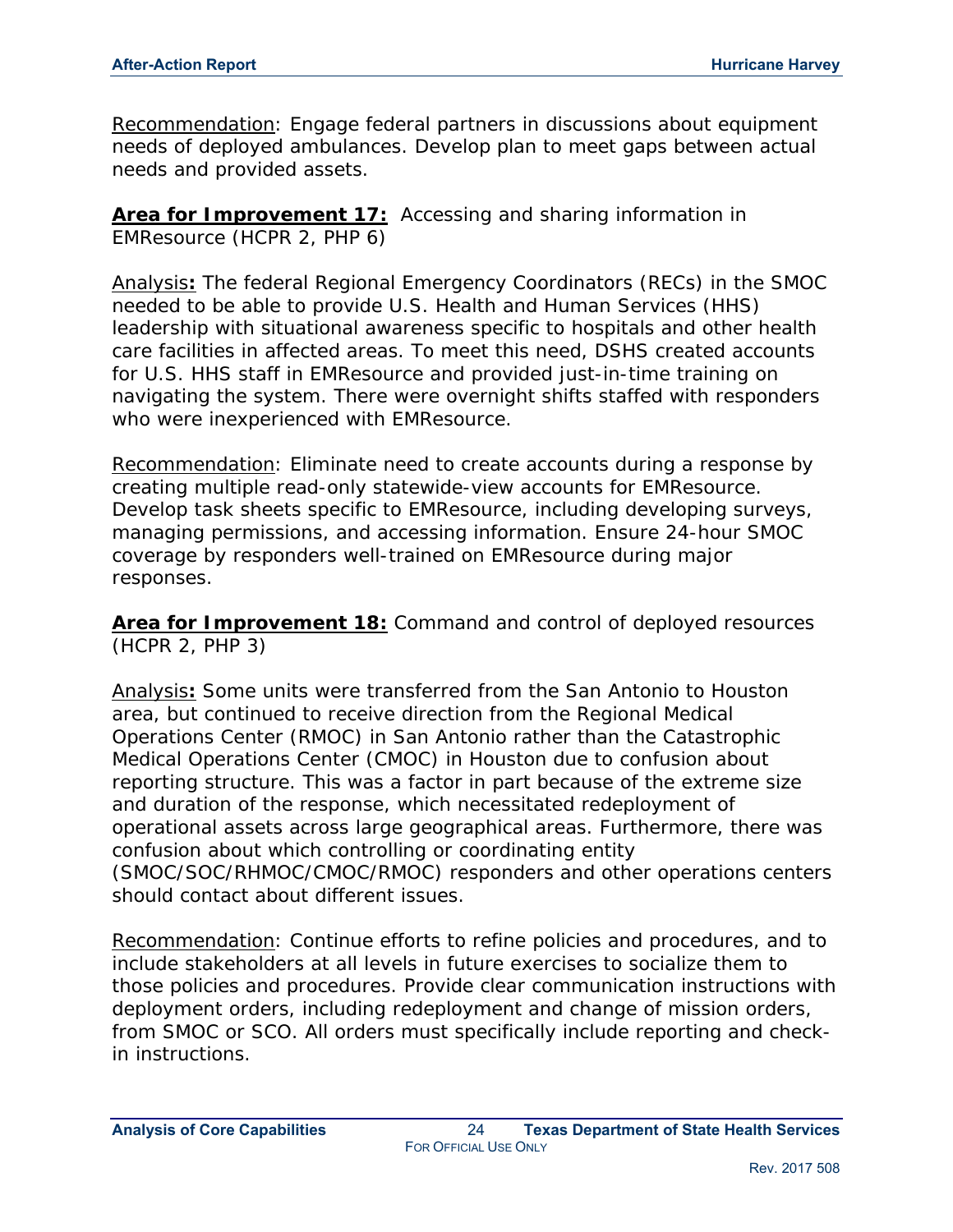**Area for Improvement 19:** Communicable diseases in shelters (PHP 7)

Analysis**:** People presented at general population shelters with significant infections (specifically MRSA). Some of these people were resistant to voluntary isolation. As a result, there were multiple requests for isolation procedures/orders for these shelters.

Recommendation: DSHS PHRs should develop standardized shelter protocols/recommendations for rapid identification and isolation of those with known or suspected communicable diseases.

**Area for Improvement 20:** Coordination of aviation evacuation assets (HCPR 2 & 4, PHP 3 & 10)

Analysis**:** There were rotary air assets (helicopters) from a wide range of organizations (private providers, military, U.S. Coast Guard, FEMA, etc.) executing missions during the response, with no central coordination or visibility of all the assets. Hospitals reported helicopters landing on closed helipads with no warning to drop medical and non-medical evacuees. Substantial air traffic in affected areas with minimal communication and coordination between the air assets created hazardous conditions.

Recommendation: Work with partner agencies to develop a standard approach to coordinating multiple rotary air assets and improving communications among various agencies.

**Area for Improvement 21:** Use of emPOWER data (emPOWER is a dataset of Medicare billing information for each type of durable medical equipment and dialysis, oxygen tank, and home health care service in use within a state, territory, county, or zip code. emPOWER data is provided by U.S. HHS to public health authorities in the event of an emergency that requires life-maintaining and saving outreach assistance.) (HCPR 1 & 2, PHP 3 & 7)

Analysis**:** While DSHS obtained identified emPOWER data from U.S. HHS during the response, the data was not utilized effectively due to lack of prior planning and exposure.

Recommendation: Convene a workgroup to determine how emPOWER data can be best used in future responses. Provide feedback to federal partners describing delays in getting the data, lengthy request process, and need to receive/share the data ahead of the disaster. Also work to receive identified and actionable emPOWER data and conduct planning ahead of the disaster to make the best use of the information.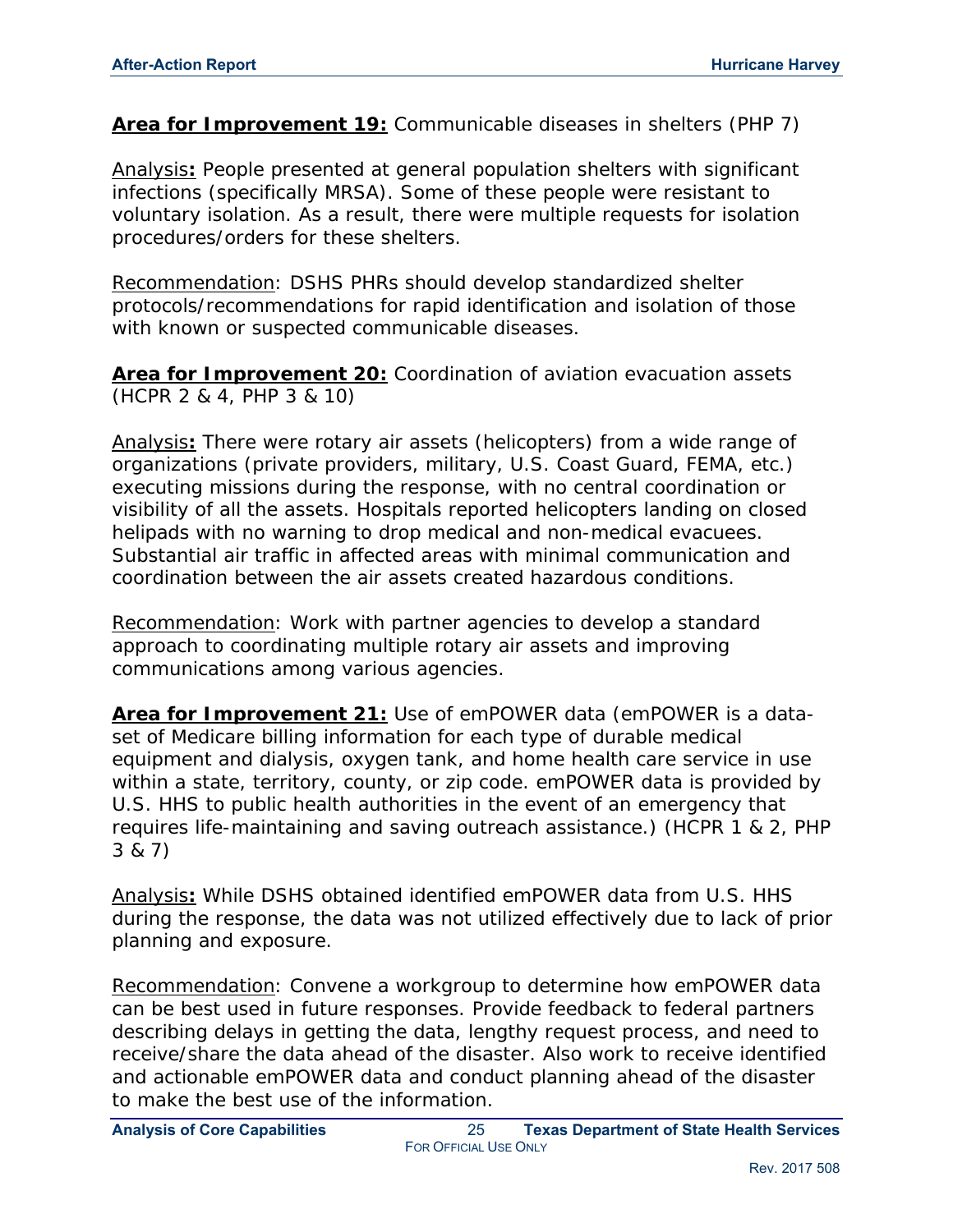**Area for Improvement 22:** Identification of patients in need of evacuation support (HCPR 1, PHP 1)

Analysis**:** Information from Medicaid/managed health care plans about their members needing evacuation support was not available before the response.

Recommendation: Work with the Disability Task Force on Emergency Management, HHSC, and Medicaid/managed health care plans to better plan for people in need of medically-supported evacuations.

**Area for Improvement 23:** Federal Resource Request Form (RRF) process (HCPR 2, PHP 3)

Analysis**:** There was no established protocol on how to develop an RRF. Logistics did not have clear visibility on all RRFs causing difficulty in reconciling with the SOC. RRFs were created that did not show accurate requester data and lacked documentation.

Recommendation: Develop a SMOC task sheet for completing RRFs, including the internal SMOC approval process required prior to submitting an RRF. Ensure those involved with requesting and documenting RRFs are trained on the process and provided situational awareness of RRFs during the response. Reinforce RRF process in the annual SMOC training and exercise.

**Area for Improvement 24:** Communication with and integration of Consumer Protection Division's foodborne illness Rapid Response Team into response and recovery (PHP 6)

Analysis**:** There was room for improvement on the integration and the visibility of the Rapid Response Team operations in the SMOC. Recommendation: Gain mutual understanding of capabilities, objectives and requirements of the Rapid Response Team. Develop standard communication protocols for their integration into the SMOC during response and recovery operations.

### **III. Communications**

### **Strengths**

The following items were identified as successful aspects of the response and should be sustained in future responses: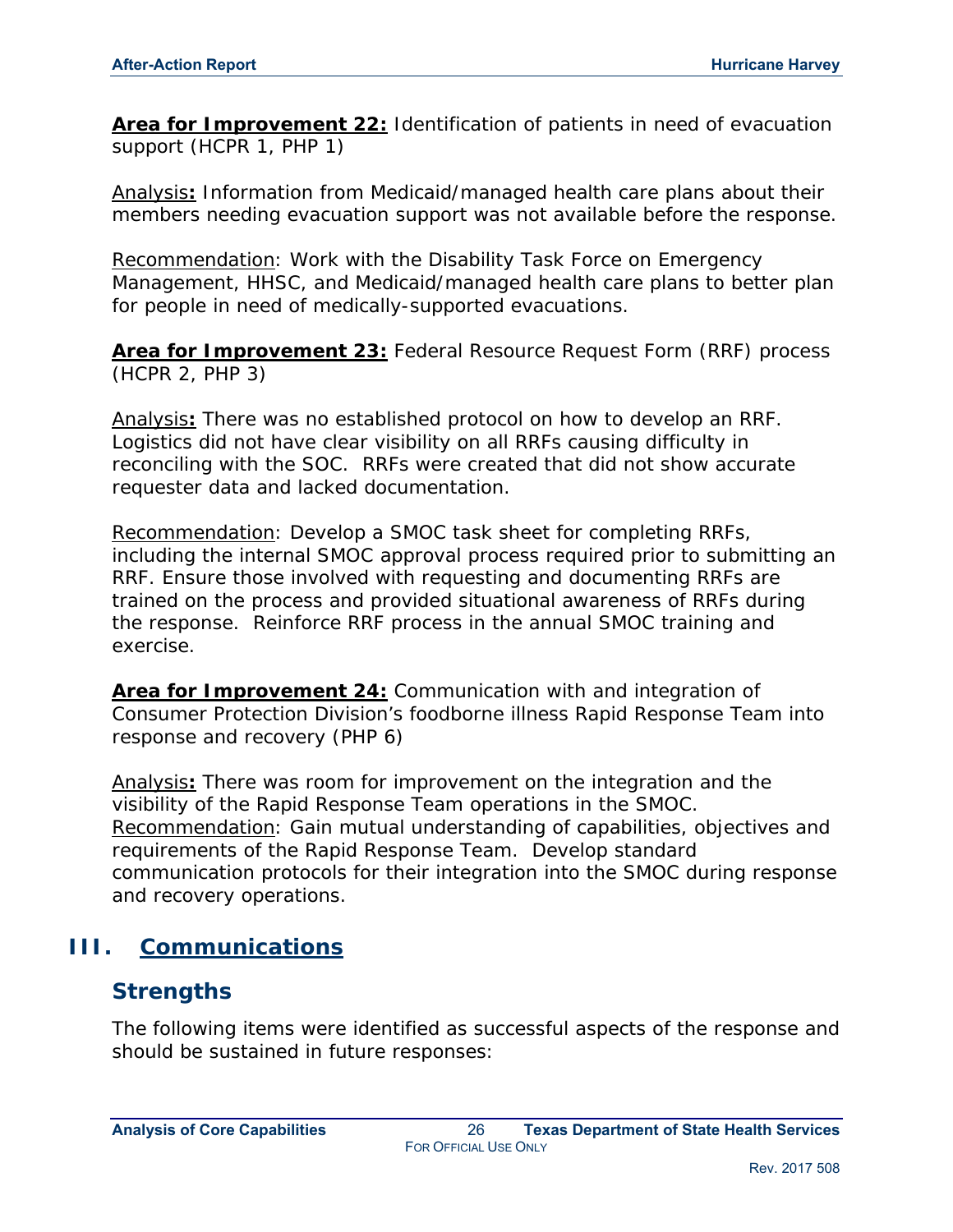**Strength 1:** Daily ESF-8 coordination calls and afternoon meetings worked to maintain consistent situational awareness. *Recommend hosting daily ESF-8 coordination calls focused on issues that require coordination with the SMOC or other regions during future large-scale response operations.* (HCPR 2, PHP 3 & 6)

**Strength 2:** Assignment of liaisons from BCFS HHS and EMTF SCO to the SMOC enhanced situational awareness and communication. *Recommend embedding BCFS HHS and EMTF SCO liaisons in the SMOC during future large-scale response operations involving medical sheltering and EMTF deployments, respectively.* (HCPR 2, PHP 3)

**Strength 3:** The presence of the DSHS Public Information Officer in the SMOC provided the PIO with solid situational awareness and enabled other SMOC responders to easily alert the PIO of emerging issues. *Recommend continuing to roster PIO staff in the SMOC for future large-scale response operations.* (HCPR 2, PHP 3, 4, & 6)

**Strength 4:** Daily calls with the EMTF SCO, RMOC, CMOC and Forward Operating Group (FOG) leadership were critical to the success of medical evacuation operations. *Recommend sustaining the plan to continue these calls in future responses and formalizing the schedule on the SMOC battle rhythm board in WebEOC.* (HCPR 2, PHP 3)

### **Areas for Improvement**

The following items were identified as areas for improvement:

**Area for Improvement 1:** Awareness of Public Information efforts (HCPR 2, PHP 4 & 6)

Analysis**:** Public information related to public health and medical issues was provided by a variety of sources, sometimes resulting in redundant messages, and/or without visibility in the SMOC. The SMOC and the RHMOCs received inquiries related to information posted to DSHS social media but did not have the same information in a shareable format.

Recommendation: Create and review disaster public information and warning content, including information that may be shared via social media, considering audiences and disaster types. Develop a repository (e.g. a website) for this information as well as a way for public health and medical responders to access the content.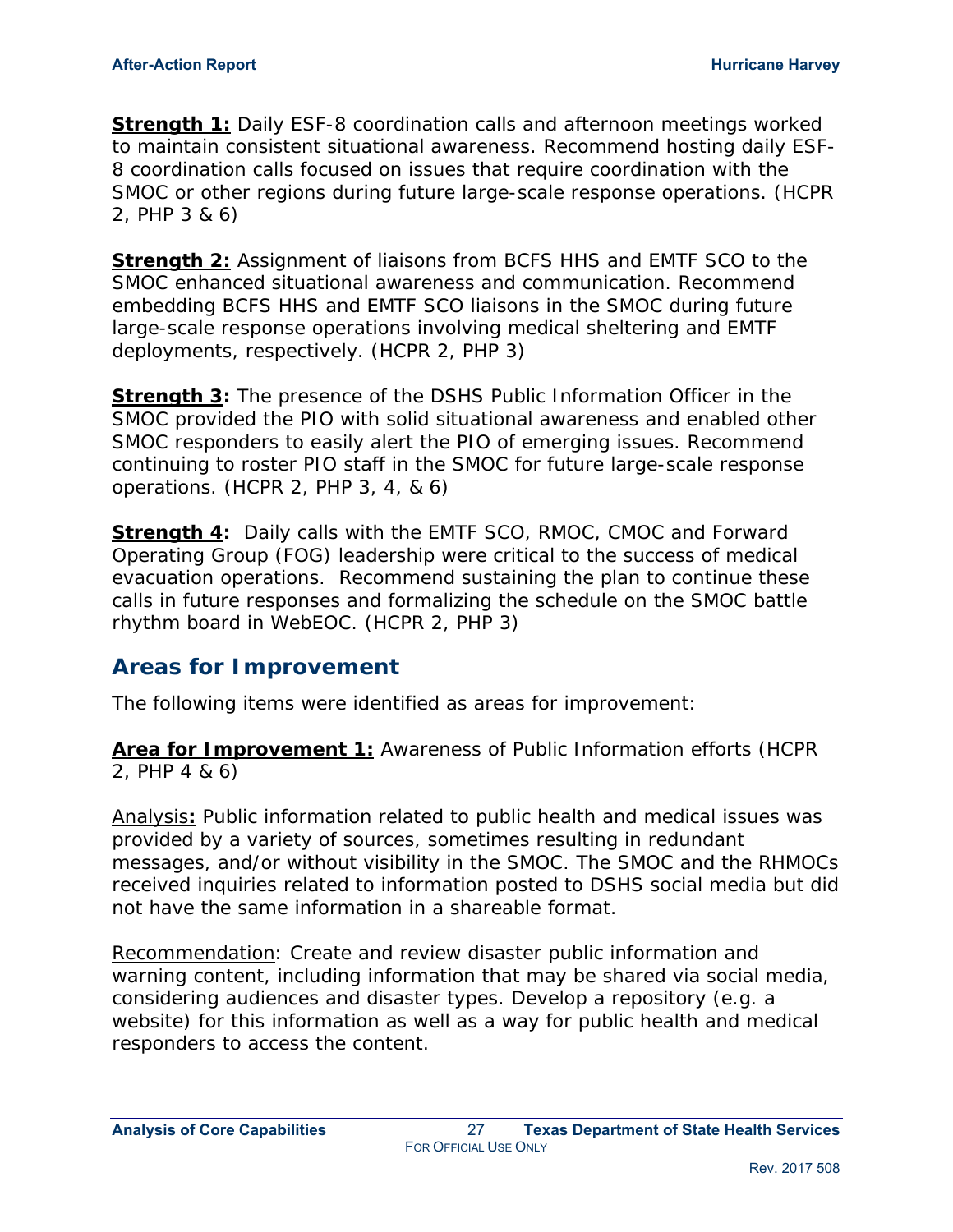**Area for Improvement 2:** Release of death information (PHP 5)

Analysis**:** Vital statistics requires a data use agreement to share death information including sharing information within DSHS.

Recommendation: Work with the Vital Statistics Unit (VSU) to develop and implement a data use agreement between HEPRS and VSU.

#### **Area for Improvement 3:** RHMOC email accounts (HCPR 2, PHP 6)

Analysis**:** Many email inboxes used during this response in the PHRs were name-based accounts (daily-use DSHS individual email) rather than standardized mailboxes, e.g. "6/5 planning," for bulk email delivery.

Recommendation: Develop a naming convention and establish standard disaster response email accounts for all RHMOCs. Public Health Regions should develop procedures for utilizing these accounts and integrate into ongoing training/exercises.

#### **Area for Improvement 4:** Distribution lists (HCPR 2, PHP 6)

Analysis**:** There were no standardized distribution lists available for general communication to DSHS executive leadership, Associate Commissioners, Regional Medical Directors and Deputy Regional Directors, and external partners.

Recommendation: Develop and maintain standard distribution lists for future use. Create separate distribution lists for Executive leadership, HPP providers, local health departments (LHDs), PHR RMDs/DRDs and Preparedness and Response Managers (PARMs). Pre-determine routine communications to be sent to each, e.g. Incident Action Plans (IAP), situational reports (SitReps), and call invitations, based on recipient needs. Develop and implement system (e.g. RedSky) to automate this process to ensure that all necessary recipients receive information appropriate to the type of disaster or response.

**Area for Improvement 5:** Routing of incoming calls to the SMOC (HCPR 2, PHP 3 & 6)

Analysis**:** Switchboard operators had varying degrees of understanding of SMOC operations and appropriate triage of incoming calls. Calls at times were routed straight to Section Chiefs and/or SMOC Director without triage.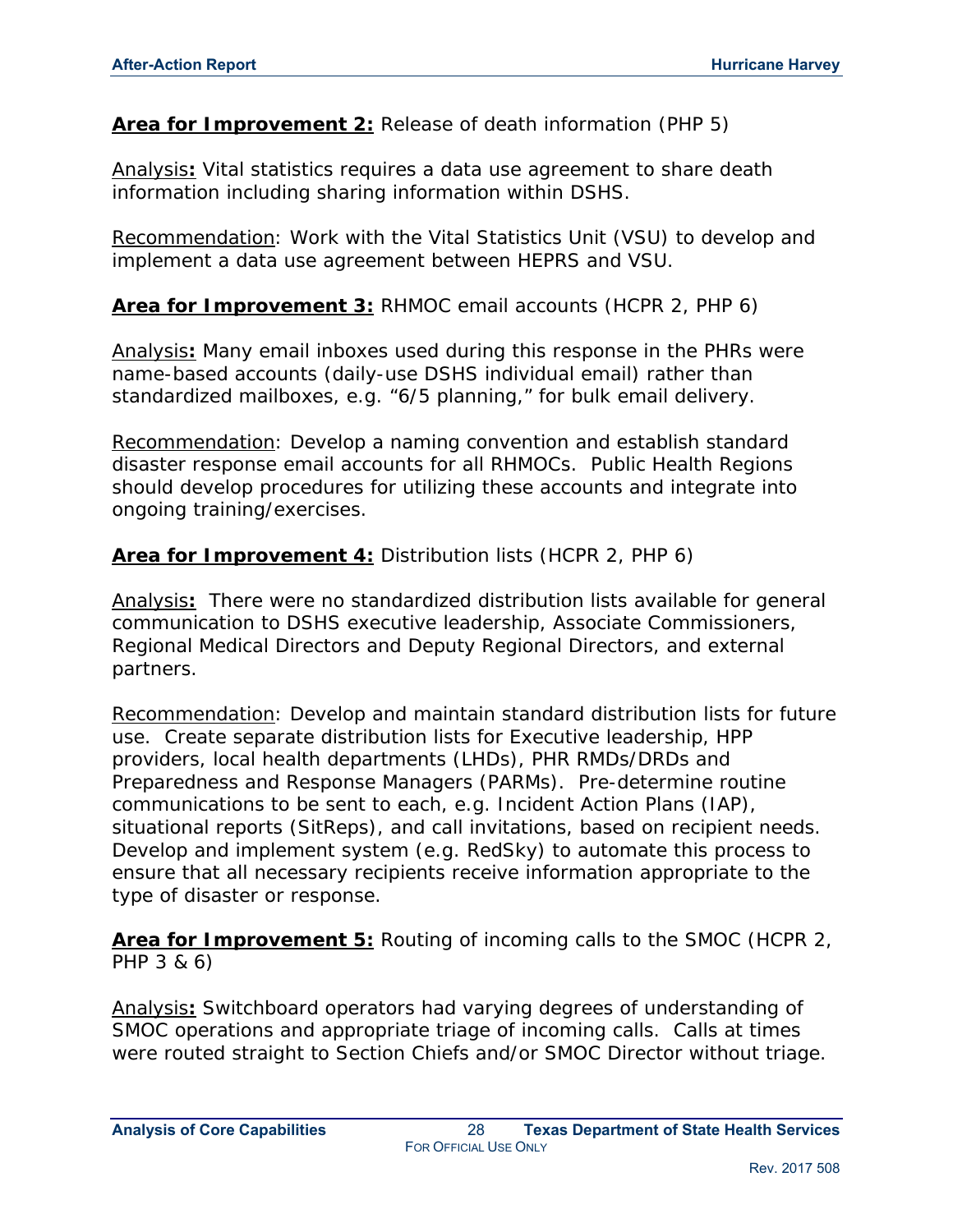Recommendation: Develop trainings and exercises specific to switchboard operators to include call scenarios for triage.

### **IV. Vector Control**

### **Strengths**

The following items were identified as successful aspects of the response and should be sustained in future responses:

**Strength 1:** The SMOC leadership established a Vector Control Task Force (VCTF), led by a medical entomologist, within the SMOC Operations Branch. *Recommend including the Vector Control Task Force in SMOC reorganization discussions to formalize procedures and roles.* 

**Strength 2:** The VCTF consulted with federal medical entomologists from the United States Air Force (USAF) and the Centers for Disease Control and Prevention (CDC) and worked with the United Stated Department of Agriculture (USDA) to address organic farmer concerns. *Recommend documenting processes used to protect agricultural interests.* 

**Strength 3:** Daily pre-flight vector coordination calls among SMOC staff, contractor, and regional staff provided up-to-date information on flight plans and possible changes. *Recommend documenting process for scheduling and managing calls, including list of recommended invitees, for replication in future large-scale vector control operations.* 

**Strength 4:** Communication among SMOC staff, regional staff, spraying contractors, and DSHS leadership provided situational awareness and allowed DSHS to disseminate targeted public health messaging to affected areas. *Recommend documenting information sharing process for replication in future large-scale vector control operations.*

#### **Areas for Improvement**

The following items were identified as areas for improvement:

**Area for Improvement 1:** Emergency public information and warning

Analysis**:** Developing vector control public health messages/content prior to an event would shorten the notification timeline for local, regional, and state leaders, city and county judges, and emergency management coordinators.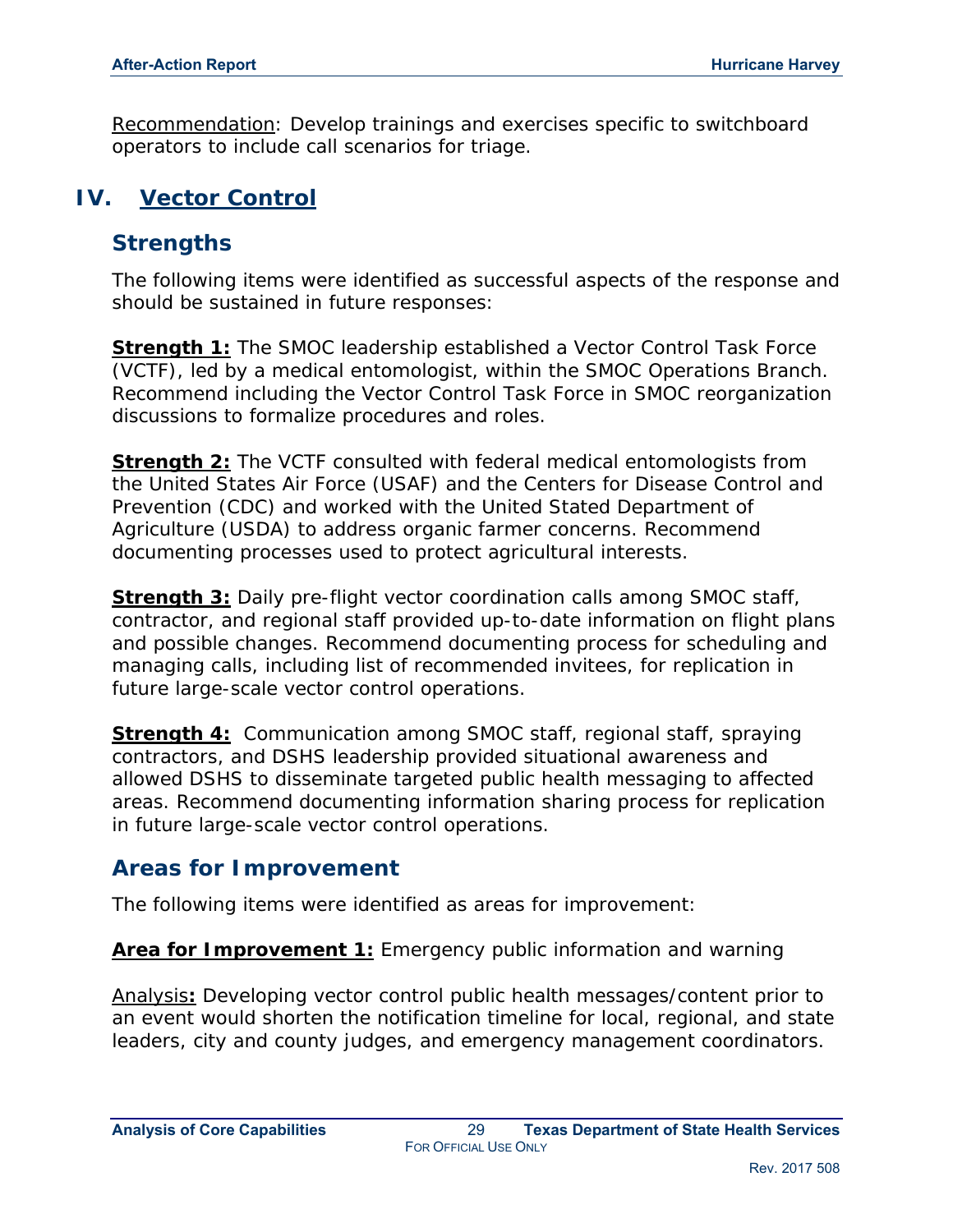Recommendation: Develop pre-scripted vector control protocols/messages and outline steps to establish webpages specific to responses and/or incidents.

A webpage specific to vector control would:

- Provide situational awareness to stakeholders such as local leaders, judges, and emergency management coordinators, eliminating the need to email stakeholders daily
- Expand the reach of public service announcements (PSAs) related to aerial spraying in the affected areas
- Communicate any aerial spraying scheduling changes to county judges and the public

**Area for Improvement 2:** Vector control policy waivers and exemptions

Analysis**:** Coordination between the SMOC, SOC, and FEMA regarding a Vector Control Policy Waiver was challenging and lengthy.

Recommendation: Develop a comprehensive checklist or job aid outlining all the potential policy waivers or exemptions that may be needed in a large vector control aerial spraying operation. Develop and document procedures for identifying and mapping no-fly zones for aerial spraying immediately prior to aerial vector control operations.

#### **Area for Improvement 3:** Cost associated with contracts

Analysis**:** Vector control contingency contracts should be reviewed annually to ensure contracts adequately address state needs and that costs are current and accurate.

Recommendations: Annually review vector control contingency contracts to update price sheets for contractors, add line items related to spray blocks, and specify chemicals to be used in aerial spraying.

#### **Area for Improvement 4: VCTF staffing and resources**

Analysis**:** SMOC staffing quickly outgrew the physical space available in the SMOC, initially leaving the newly created VCTF without space in the State Public Health Laboratory, where the SMOC is located (the VCTF was later accommodated within the laboratory, with some staff working virtually). Additionally, the VCTF needed additional resources such as dedicated administrative support and environmental epidemiologist, which were only added later in the response. Resource needs include:

- Designated workspace for VCTF
- IT support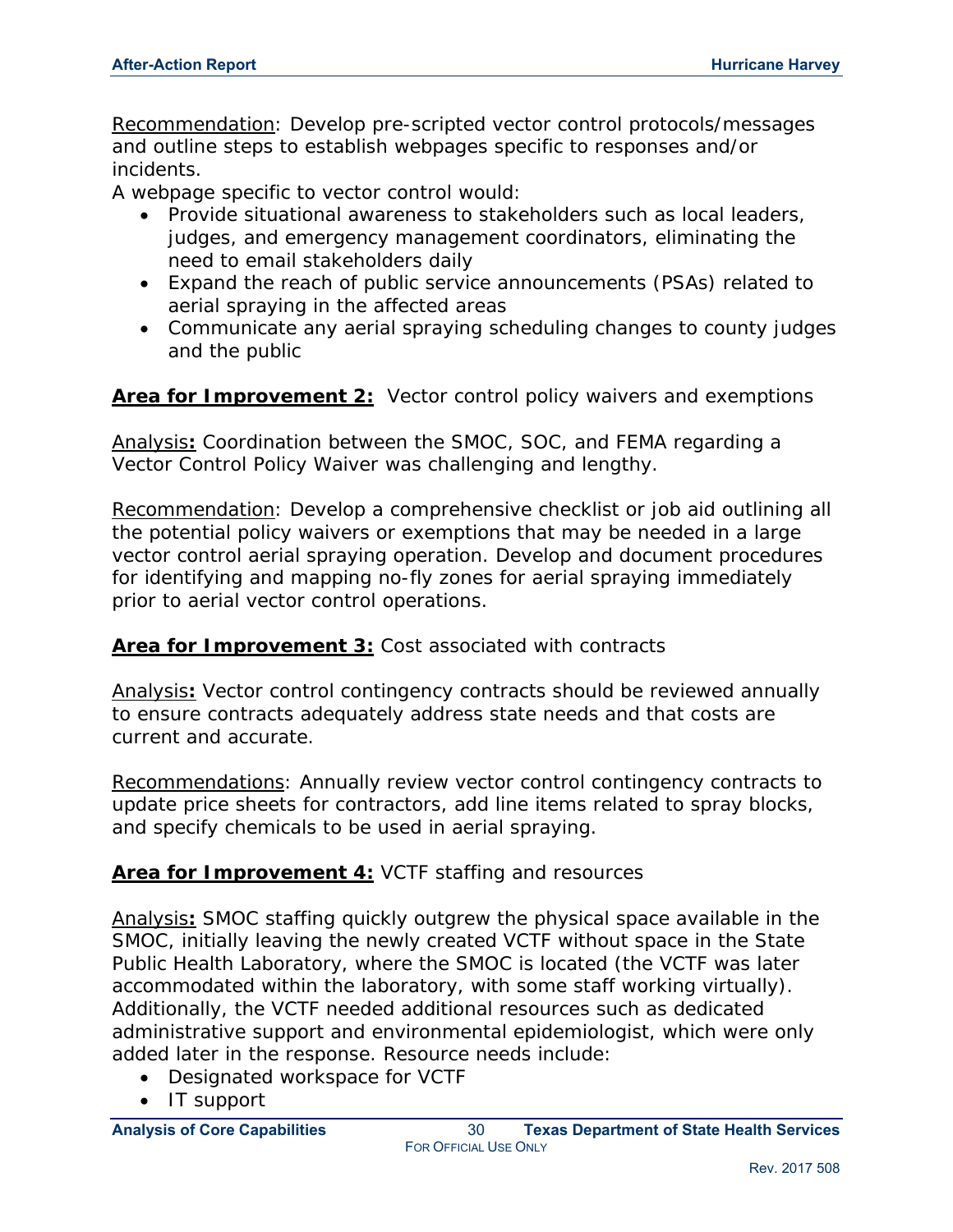- Dedicated email inbox
- Access to a plotter for large map print jobs
- GIS software, hardware and two GIS specialists
- Administrative support (e.g. Section Controller)

Recommendation: Permanently include VCTF in the SMOC structure for activation during large-scale aerial/ground spraying vector control responses. Assign a section controller and designate appropriate workspaces and resources to adequately sustain operations.

**Area for Improvement 5:** Vector control response operations timeline

Analysis**:** Texas does not typically conduct vector control operations at the state level, so there is not a state-level vector control operations plan. Further, the H-120 planning timeline did not include vector control, consequently vector control activities were not activated as early as optimal.

Recommendation: Develop a state-level vector control operations plan. Integrate vector control decision points into the H-120 timeline.

**Area for Improvement 6:** Vector control contractor daily activity reports

Analysis**:** Standardized template for contractors to report daily vector control activities does not exist.

Recommendation: Develop a standardized report format for reporting vector control activities.

#### **Area for Improvement 7:** Airfield selection

Analysis**:** The VCTF was not familiar with the criteria used by the Department of Defense (DoD) to select airfields from which to fly vector control missions. Flight crews could not always be accommodated near the selected airfields.

Recommendation: Work with DoD to gain better understanding of criteria for airfield selection. Include the process for working with DoD to select airfields in the VCTF plan, including blocking rooms for flight personnel. Use SMOC GIS support to map identified airfields while planning flight operations.

#### **Area for Improvement 8:** Prioritizing vector control requests

Analysis**:** The VCTF would have benefitted from a tool or matrix to help prioritize the different types of vector control requests received (e.g.: truckbased ground spraying, larvicide dunks, aerial spraying, DEET cans/wipes,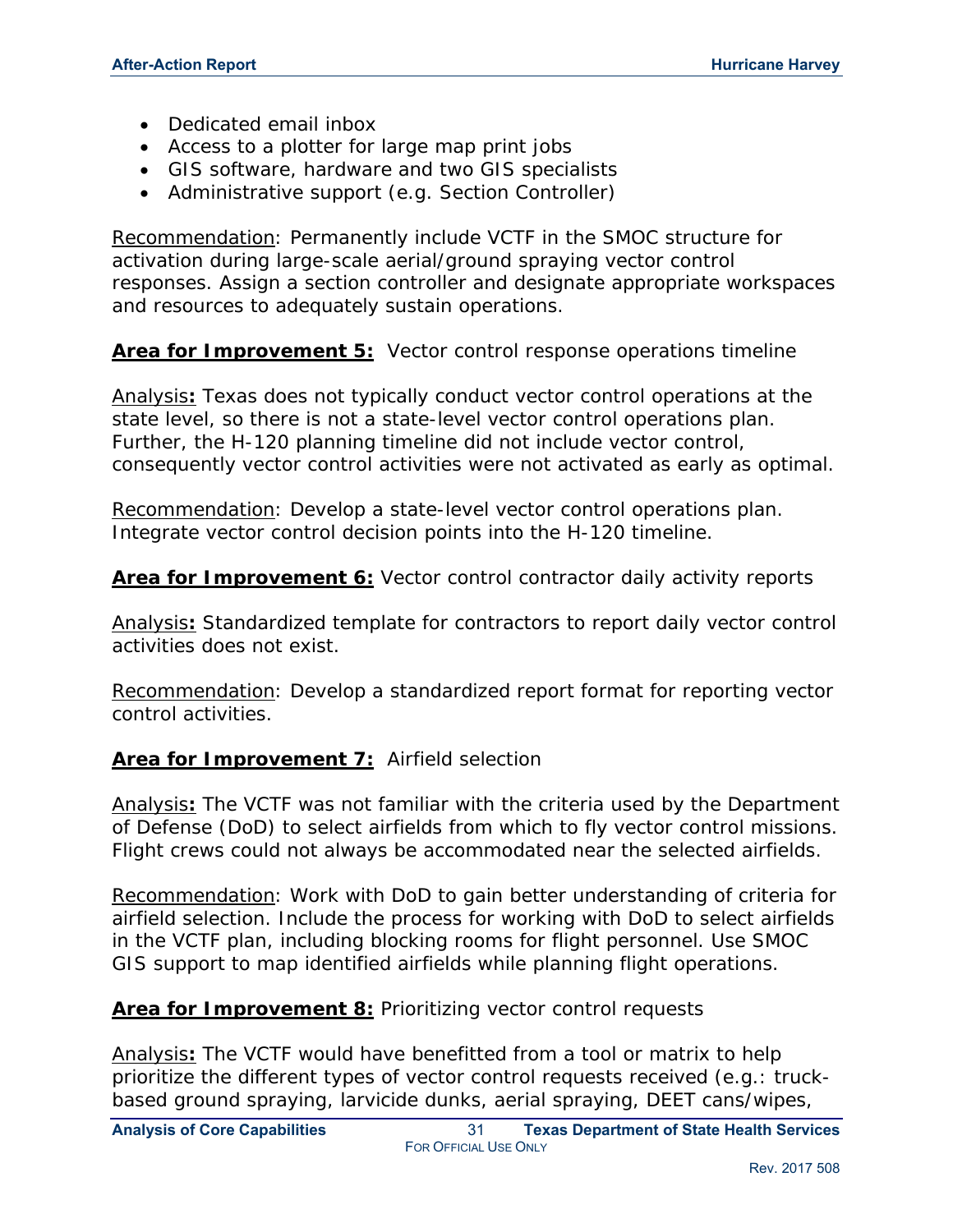etc.) A tool should include decision points and allow for mitigating factors. The VCTF also needs protocols to process, assign, and fill vector control requests.

Recommendation: Develop process for VCTF personnel on how to prioritize, process, assign, and fulfill vector control requests.

**Area for Improvement 9:** Communication and collaboration with SMOC GIS specialists

Analysis**:** GIS support is an integral part of vector control activities. Improving communication between SMOC GIS and VCTF GIS personnel will eliminate duplication of efforts.

Recommendation: Develop protocols for GIS specialists to include adding all GIS personnel to a shared drive; provide adequate training once protocols are established.

### **V. Surveillance**

### **Strengths**

The following items were identified as successful aspects of the response and should be sustained in future responses:

**Strength 1:** Health department jurisdictions, such as Harris County Public Health, who regularly conduct CASPERs during the preparedness phase had the capacity and capability to plan CASPERs during the Harvey response and execute these CASPERs immediately upon entering Harvey recovery. *Recommend recognizing routinely conducting preparedness CASPERs as a*  best practice and supporting health department jurisdictions in replicating *this activity to enhance their capacity and capability to conduct CASPERs during the recovery phase of a disaster.* (PHP 13)

### **Areas for Improvement**

The following items were identified as areas for improvement:

**Area for Improvement 1:** Rostering of Disaster Death Tracking Team (PHP 5 & 13)

**Analysis of Core Capabilities** 32 **Texas Department of State Health Services**  FOR OFFICIAL USE ONLY Analysis**:** There were many legal and programmatic barriers encountered in conducting Harvey mortality surveillance and planning issues in standing up a disaster death tracking team (DDTT). The DDTT needs to be rostered with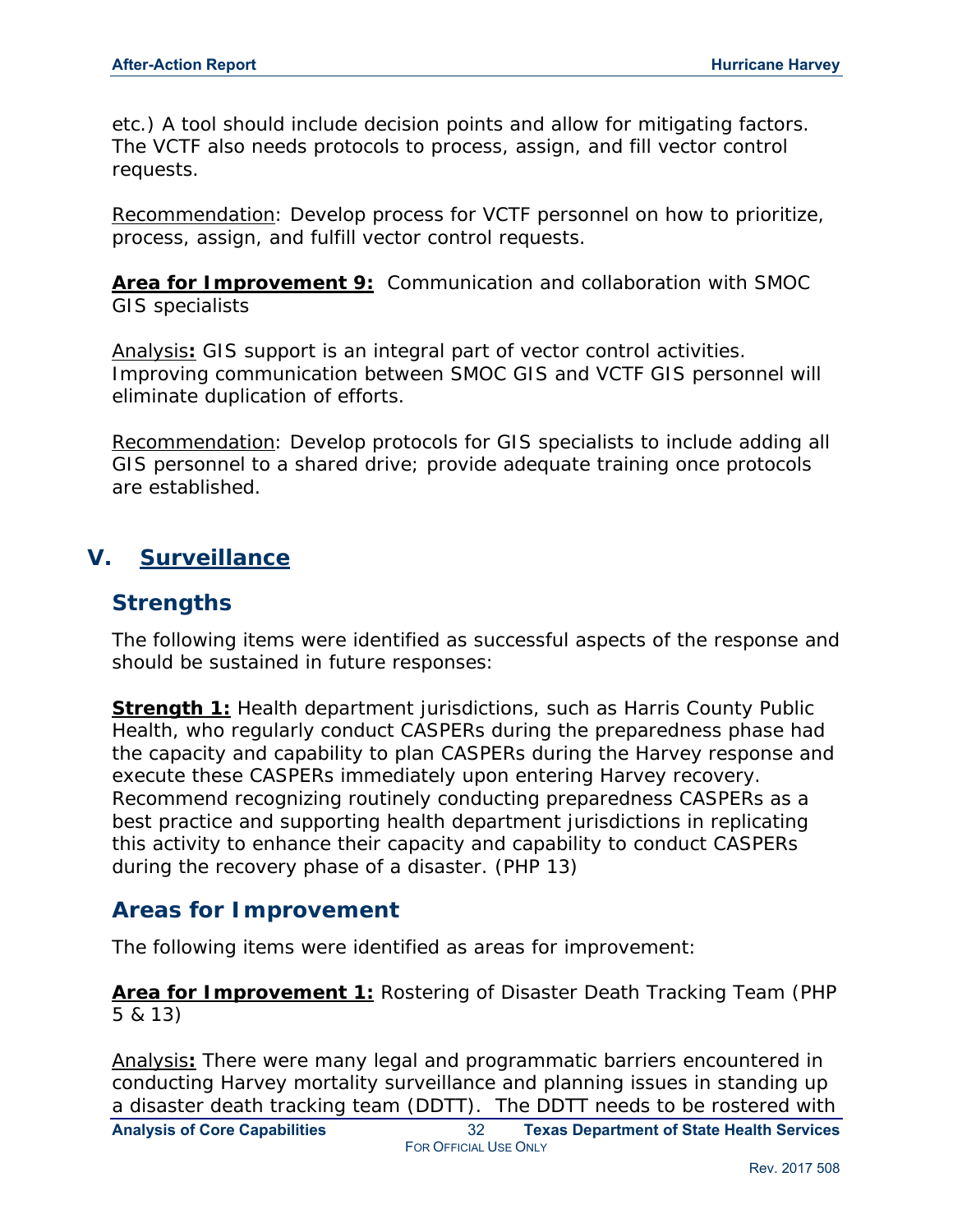DSHS central office staff who have programmatic access to specific data systems and whose DSHS programs have statutory authority to access death data and conduct disaster mortality surveillance.

Recommendation: Create a disaster mortality surveillance system. Develop a guidance document outlining the responsibilities and activities of DSHS central office programs involved in the disaster mortality surveillance system. Update death tracking procedures for the DDTT and the disaster mortality surveillance forms. Develop a rostering process for the DDTT needs and incorporate these processes into the guidance document. The guidance document should also clarify the overall expectation of the disaster mortality surveillance system and tracking by DDTT, including who should be tracked (expected vs. unexpected deaths) and who should receive mortality surveillance reports. Link any requirements for Justices of the Peace and medical examiners in this guidance document into the fatality management course.

**Area for Improvement 2:** American Red Cross (ARC) Shelter Surveillance (PHP 7 & 13)

Analysis**:** The ARC was reluctant to share shelter surveillance data with some DSHS epidemiologists. It was not clear if this was due to ARC policy or if shelters were not staffed well enough to be able to collect the data at the shelter.

Recommendation: Work with the ARC to determine roles and responsibilities for shelter surveillance data collection and sharing.

**Area for Improvement 3:** Process for identifying open and active shelters (PHP 7 & 13)

Analysis**:** Multiple entities (FEMA, TDEM, ARC, local emergency management, etc.) were contacting shelter locations daily and asking similar questions for different purposes (shelter census, verify open/closed). The location of open, active or planned shelters was not consistently shared with local and regional health department epidemiologists trying to establish shelter surveillance. Some shelter staff would say they had given the information to other entities and did not want to repeat this information again and would not cooperate with health departments in establishing or collecting surveillance specific information. There was also a lack of guidance to distinguish shelters vs. places of refuge and the expectation to conduct surveillance at places of refuge.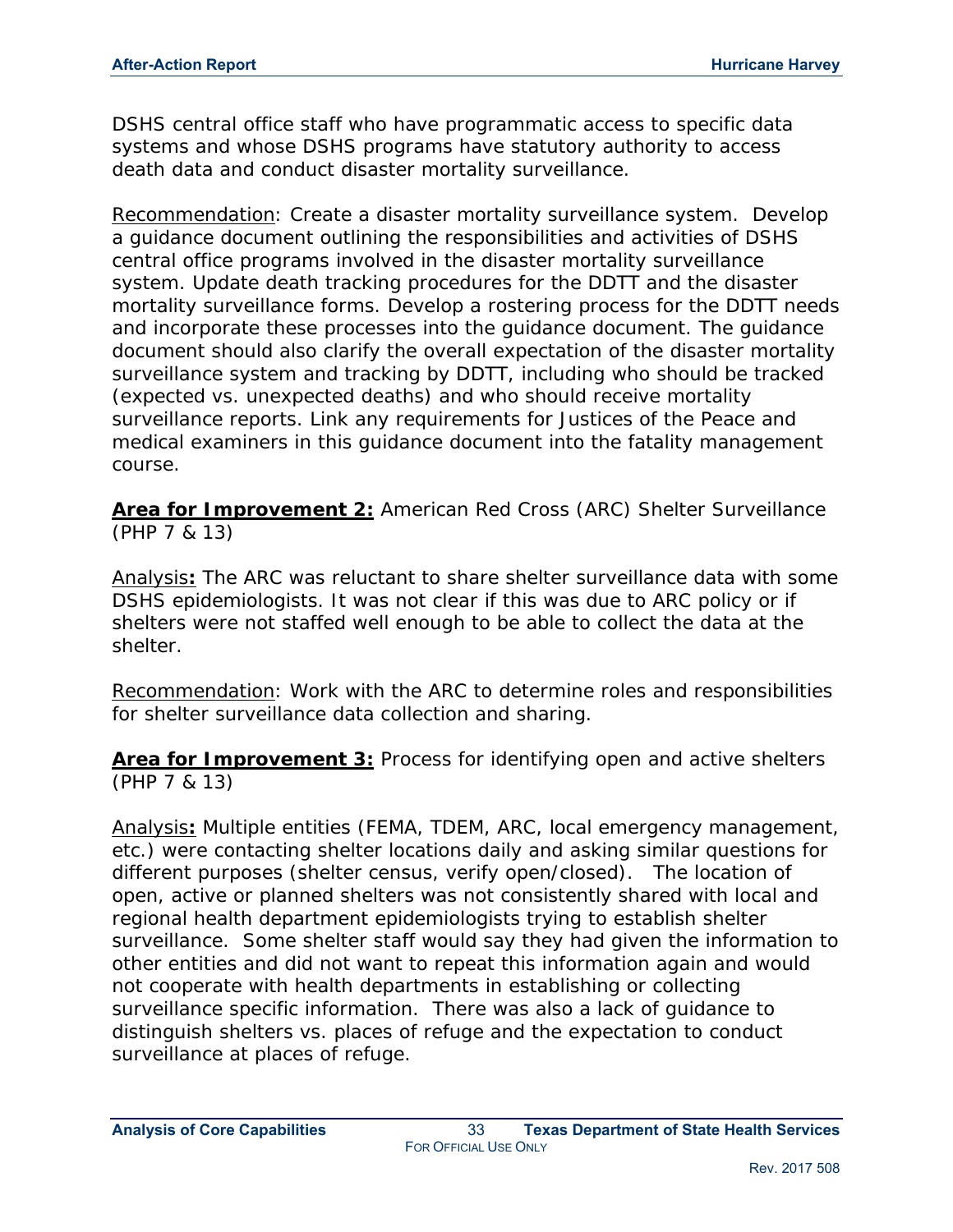Recommendation: Work with TDEM (and ESF-6 partners) to develop a shelter location sharing process so situational awareness of open/active and planned shelters flows to the SMOC and down to the RHMOCs and LHD EOCs in a timely manner. Determine best/evidence based practice for conducting shelter surveillance, develop guidance and training.

#### **Area for Improvement 4:** Shelter surveillance reporting (PHP 7 & 13)

Analysis**:** There is no standard database template to enter shelter surveillance data. This template would be used by local, regional, and central office shelter surveillance teams to enter shelter surveillance data received from medical or general population shelter staff.

Recommendation: Convene a small workgroup to include epidemiologists from various sections within DSHS, including regional epis to research and develop a standardized shelter surveillance database. Database should align with the shelter surveillance forms being used by local, regional and central office public health jurisdictions. Develop a training module and include in exercise objectives.

**Area for Improvement 5:** Rostering of Shelter Surveillance Team (PHP 13)

Analysis**:** There was a lack of a rostered shelter surveillance team at DSHS central office to receive shelter surveillance data from local and regional health departments and compile and analyze this data for inclusion in SMOC documents (Situational Report).

Recommendation: Create and train a DSHS central office shelter surveillance team. Create a just-in-time training for the central office based shelter surveillance team and for epidemiologists who may be deployed to assist in shelter surveillance in an impacted area.

### **VI. Behavioral Health Services (BHS)**

### **Strengths**

The following items were identified as successful aspects of the response and should be sustained in future responses:

**Strength 1:** Overall SMOC staff morale remained high throughout the response, and staff monitored and supported each other. *Recommend including behavioral health considerations in SMOC staff trainings.* (HCPR 1, PHP 1 & 14)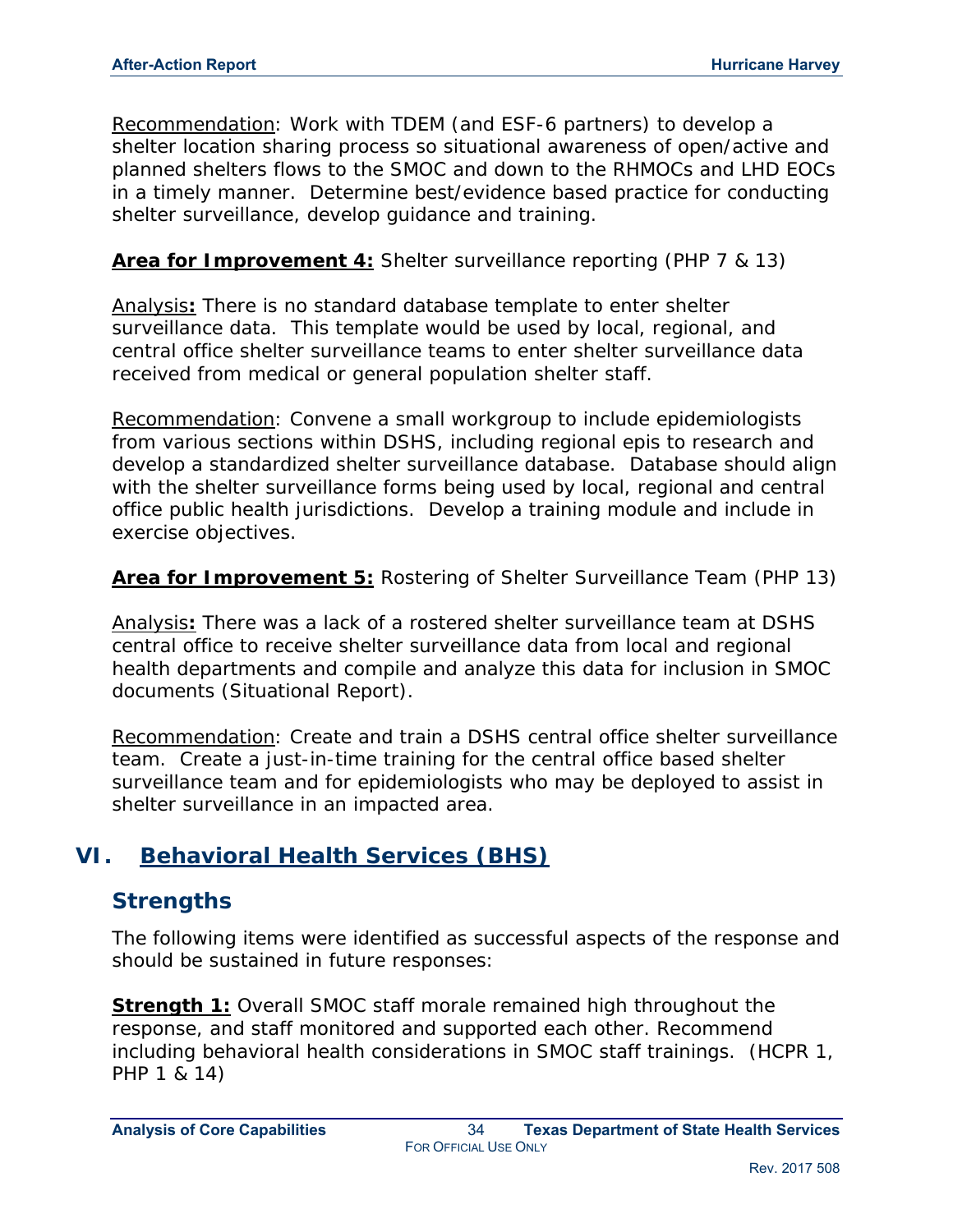### **Areas for Improvement**

The following items were identified as areas for improvement:

#### **Area for Improvement 1:** SMOC staff monitoring (HCPR 2, PHP 14)

Analysis**:** There was no designated safety officer assigned to the SMOC to monitor the well-being of activated staff. Response staff were tasked with working long hours over many consecutive days. The high operations tempo combined with the high-pressure environment caused some staff members to exhibit signs of stress. Tension, fatigue, lack of focus, irritability, short tempers, and anxiety were indications that staff were becoming overwhelmed and "burnt-out". Although staff did a good job looking out for each other, there was little assistance available off duty following a typical 14-16 hours shift.

Recommendation: Review the SMOC Safety Officer position to ensure the SMOC Safety Officer role includes both the physical safety aspects of the SMOC facility as well as the mental state of the SMOC staff.

#### **Area for Improvement 2:** BHS support and awareness in SMOC (PHP 7)

Analysis**:** There was not a dedicated BHS liaison in the SMOC during the early phases of the response. This position was needed to coordinate communications between the SMOC and BHS staff, and to provide the SMOC with situational awareness of BHS issues and activities. There was confusion about the role of the BHS liaison rostered in the SMOC, which affected the overall coordination of the BHS activities and STARs. SMOC was not aware of or invited to daily BHS calls with Local Mental Health Authorities until later in the response.

Recommendation: Ensure rostered BHS liaison position is activated for all phases of incident response and recovery. Work with BHS HHSC staff to determine SMOC information needs related to BHS during disaster response.

#### **Area for Improvement 3:** BHS support in congregate settings (PHP 7)

Analysis**:** There was a lack of overall BHS presence in congregate locations such as embarkation hubs, staging areas, reception centers, and shelters was sometimes lacking. The sheer scale and scope of the Hurricane Harvey response created choke points in the evacuation, transportation, and sheltering system, thus magnifying the need for BHS services. BHS support should be provided throughout the evacuation process to manage potential behavioral health issues.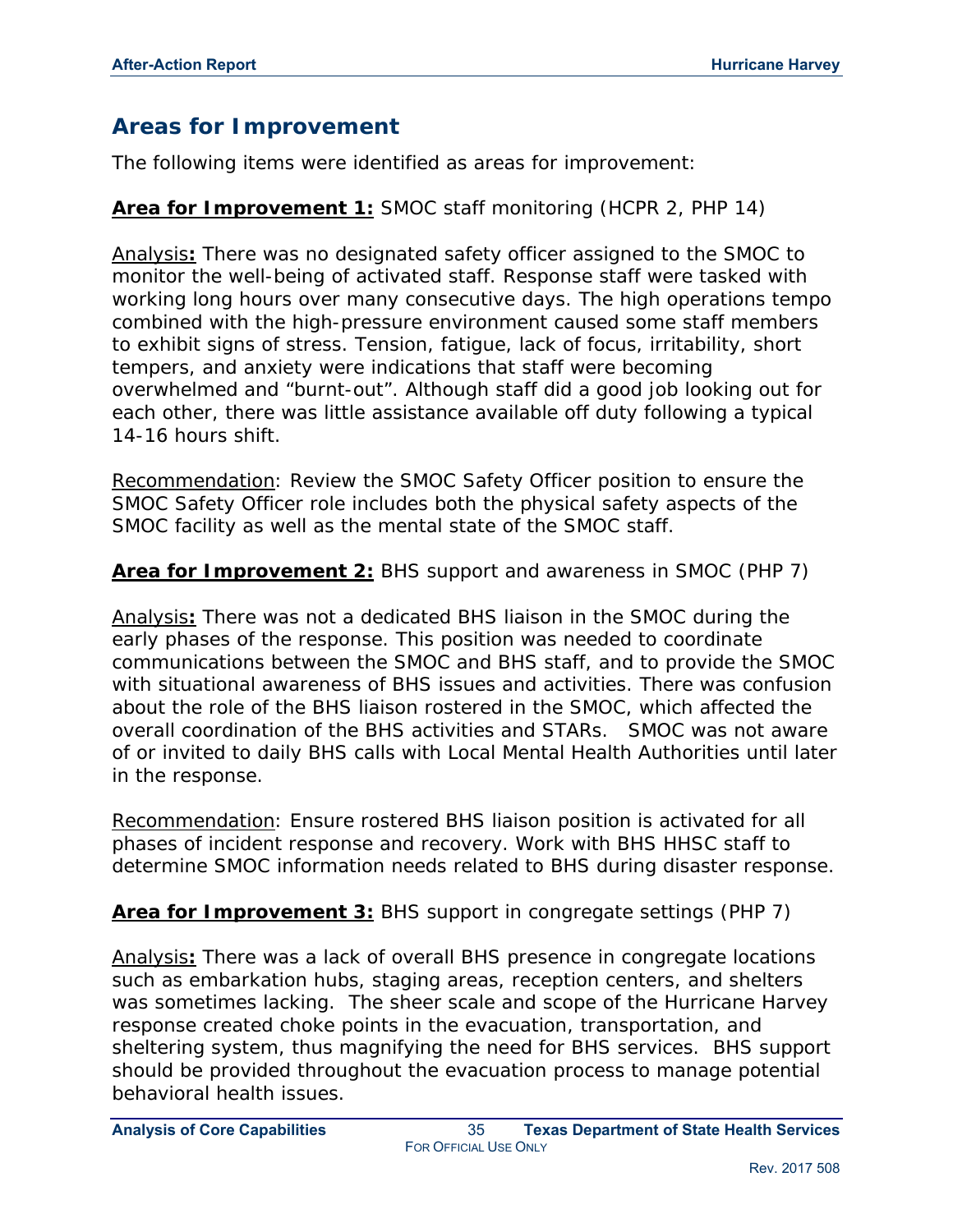Recommendation: Work with HHSC BHS program to expand BHS support to all phases of the evacuation process, especially in larger disasters where people may be shifted through locations multiple times.

### **VII. Logistics and Finance**

### **Strengths**

The following items were identified as successful aspects of the response and should be sustained in future responses:

**Strength 1:** Systems put into place pre-disaster, such as contingency contracts for oxygen resources, pharmacy needs, EMTF, medical sheltering and vector control expedited procurement and response processes. *Recommend maintaining existing disaster response contingency contracts.*  (HCPR 1, PHP 1)

**Strength 2:** SMOC Logistics and Finance Sections did an excellent job tracking and updating response costs. *Recommend maintaining Disaster Finance position in the Health Emergency Preparedness and Response Section (HEPRS) Response and Recovery Unit as well as documentation of processes.* (HCPR 2, PHP 3)

**Strength 3:** The HEPRS Response and Recovery Unit (RRU) Finance Section Chief, along with representatives from the budget and contracts management offices, did an exceptional job quickly reviewing all invoices, compiling documents, and submitting all necessary paperwork to FEMA to quickly obtain reimbursement for eligible response expenses. *Recommend sustaining personnel, processes, and procedures related to post-disaster reimbursement.* (HCPR 2, PHP 2)

### **Areas for Improvement**

The following items were identified as areas for improvement:

#### **Area for Improvement 1:** Pro-Card purchasing caps (HCPR 1, PHP 3)

Analysis**:** The Pro-Card assigned to HEPRS was used to make necessary purchases, such as food, supplies, medical supplies, etc. during the response as an expedited purchasing method. However, the card was randomly declined at certain vendors. In one instance, the card was declined when purchasing bandages and alcohol pads.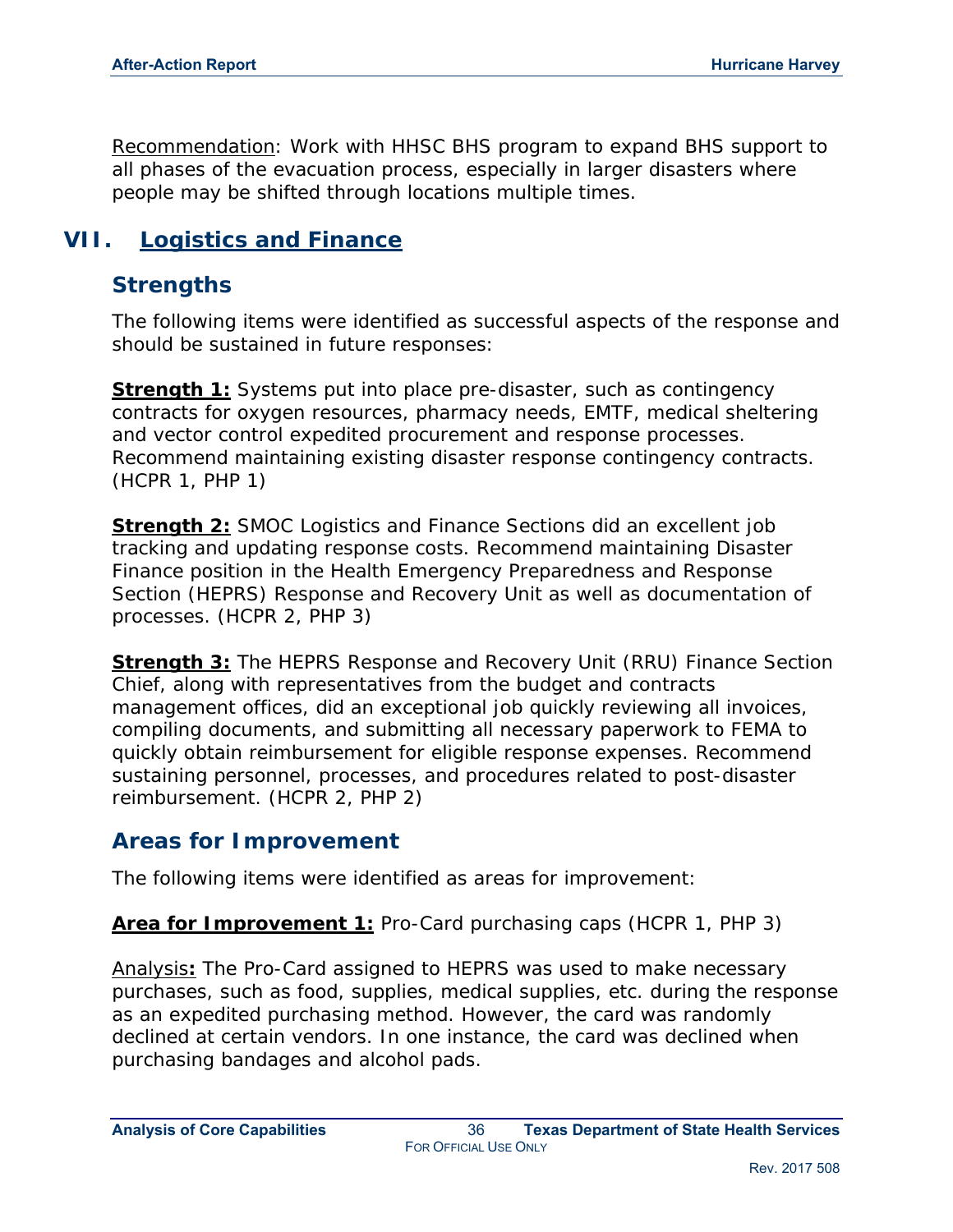Recommendation: Work with the DSHS Finance Department and HHSC Procurement and Contracting Services to solidify administrative preparedness protocols regarding the use of the Pro-Card for emergent purchases, including the possibility of central billing. Ensure spending authority is clearly defined and approved before or early in a response.

**Area for Improvement 2:** Procurement of medical supplies (HCPR 2 & 3, PHP 3)

Analysis**:** During a disaster there is no change in the way items are procured and during Harvey purchasing of medical supplies was a lengthy process, which delayed delivery of needed medical supplies to responders. There is no current method to expedite the process unless a Pro-Card is utilized for purchases.

Recommendation: Work with DSHS Finance and HHSC Procurement and Contracting Services (PCS) to streamline the procurement process during disaster response as a part of administrative preparedness. Consider including a PCS liaison in the SMOC Finance Section.

#### **Area for Improvement 3:** Supply delivery (HCPR 3, PHP 9)

Analysis**:** Flood waters and road closures caused deliveries to be diverted or postponed.

Recommendation: Individual DSHS programs needing to sustain deliveries can work with existing shipping and delivery vendors to develop protocols for providing deliveries during flooding incidents. Explore the possibility of using aircraft, high water vehicles, or other assets. Coordinate with external partners regarding prioritization of shipping and delivery needs through local emergency management.

**Area for Improvement 4:** Requests for DSHS PHR staff deployment (HCPR 2, PHP 3)

Analysis**:** Resource requests for regional staff deployment were sent to the regional director/deputy regional director, rather than being sent to the regional health and medical operations centers (RHMOCs). Because the deployment of DSHS staff was internal to DSHS, there was no need to utilize the State of Texas Assistance Request (STAR) process.

Recommendation: All DSHS staff requests should be directed to the RHMOCs for processing. Ensure training for DSHS staff in this area.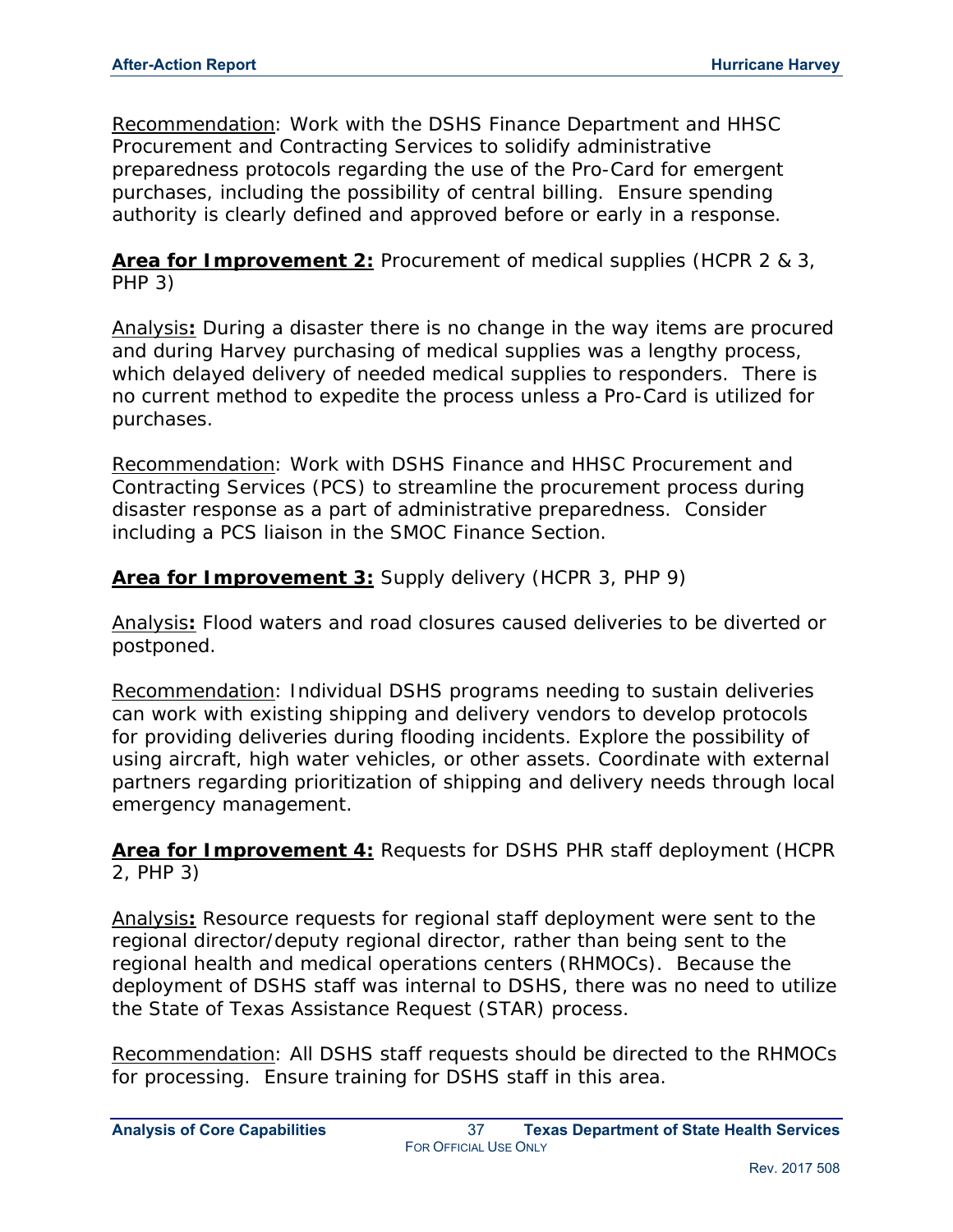#### **Area for Improvement 5:** SMOC footprint capacity (HCPR 1, PHP 1)

Analysis**:** The expansive nature of this historic response required a surge of additional personnel, such as federal regional emergency coordinators, and partner organization liaisons, to be physically present for frequent, if not constant, interaction with SMOC personnel.

Recommendation: Work with the Laboratory Director to predetermine lab space to extend SMOC operations. Discuss this recommendation as part of the SMOC reorganization.

#### **Area for Improvement 6:** Travel arrangements (HCPR 2, PHP 3)

Analysis**:** Various issues regarding travel arrangements, billeting, the deployment process and payments to individuals arose when deploying personnel from central office to the region and deploying personnel from region to region. Travel office personnel are not available 24/7, nor is the travel agency assigned for DSHS personnel travel arrangements.

Recommendation: Convene a workgroup to determine the process for the deployment of personnel to an affected area. Include a liaison from the DSHS travel office in the workgroup and embed a DSHS travel office liaison in the SMOC finance section during a response requiring staff deployment.

#### **Area for Improvement 7:** Purchasing of IT supplies (HCPR 2, PHP 3)

Analysis**:** All IT related purchases within the agency require approval by the IT department. Multiple questions regarding purchase justification were asked delaying the needed expansion of IT capabilities within the SMOC. Purchases were approved and services were provided.

Recommendation: Escalate this concern to executive leadership and upper level management of the IT department for awareness of the criticality of the SMOC IT needs particularly during a disaster response and the need to expedite purchases for immediate accessibility.

**Area for Improvement 8:** Staff unprepared for deployment (HCPR 1, PHP 1)

Analysis**:** DSHS staff were deployed who had no prior deployment experience and were unprepared for what to expect.

Recommendation: Provide deployment basics training to all DSHS staff with the potential for future deployment. Consider including staff deployment in future exercise scenarios.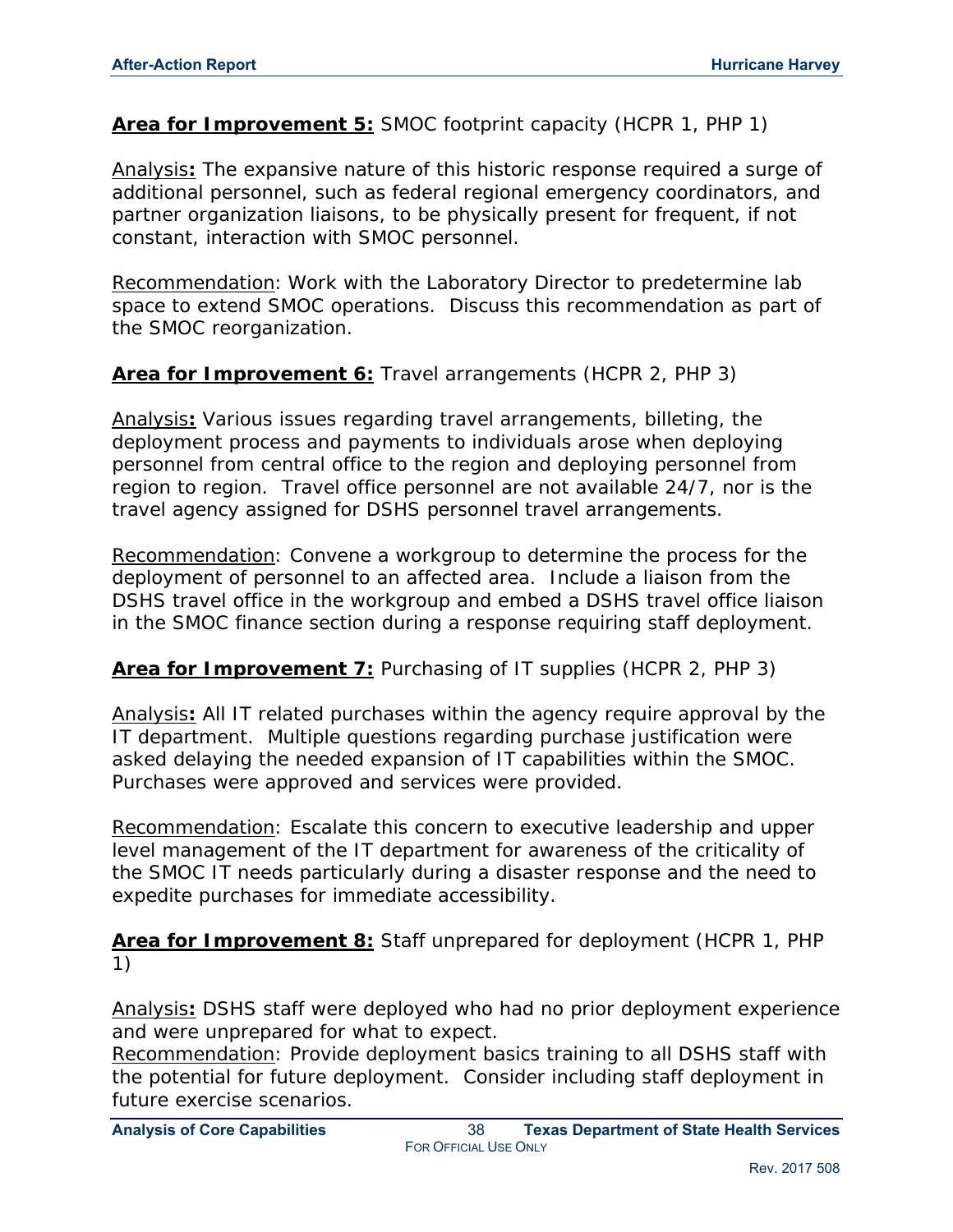**Area for Improvement 9:** Provision of food for SMOC staff (HCPR 2, PHP 3)

Analysis**:** The plan for how to provide food during a large response was not documented so the food unit developed the process as the incident unfolded. The provision of food was essential to SMOC continuity of operations and morale, especially with many people working 13-15 hours a day. While the food unit did an excellent job meeting the needs most days, there were times food ran out or dietary restrictions were not met.

Recommendation: Identify and maintain current contact list of vendors who can manage large orders including those able to provide delivery and/or with overnight availability. Ensure food vendors can accommodate common dietary restrictions such as dairy- or gluten-free and food allergies. Consider a contingency contract with HEB or other stores as a possible source for bulk snacks or food delivery.

**Area for Improvement 10:** State Mission Assignment (SMA) Process (HCPR 2, PHP 3)

Analysis**:** At times multiple SMAs were included on one STAR. SMA requests were submitted through multiple methods, for example some requests came as routing notes on STARs, some came through email communications, and some came via telephone calls. This created a potential for duplication of effort or overlooking a request.

Recommendation: Develop, train, and exercise the SMA process. Ensure documentation for tracking purposes is attached to every SMA including origin of the SMA.

#### **Area for Improvement 11:** Mass fatality asset requests (HCPR 4, PHP 5)

Analysis**:** Local emergency management requested specific assets to support mass fatality operations and sometimes the assets requested were inappropriate for the need. For example, one jurisdiction specifically requested a National Guard unit to provide services the state was able to provide through other mechanisms.

Recommendation: With TDEM, develop and conduct a joint training targeting local jurisdictions regarding morgue/mass fatality assets. Vet STARs for clarification of actual needs. Additionally, work with TDEM to emphasize in all STAR trainings that requests should include a clear description of the need,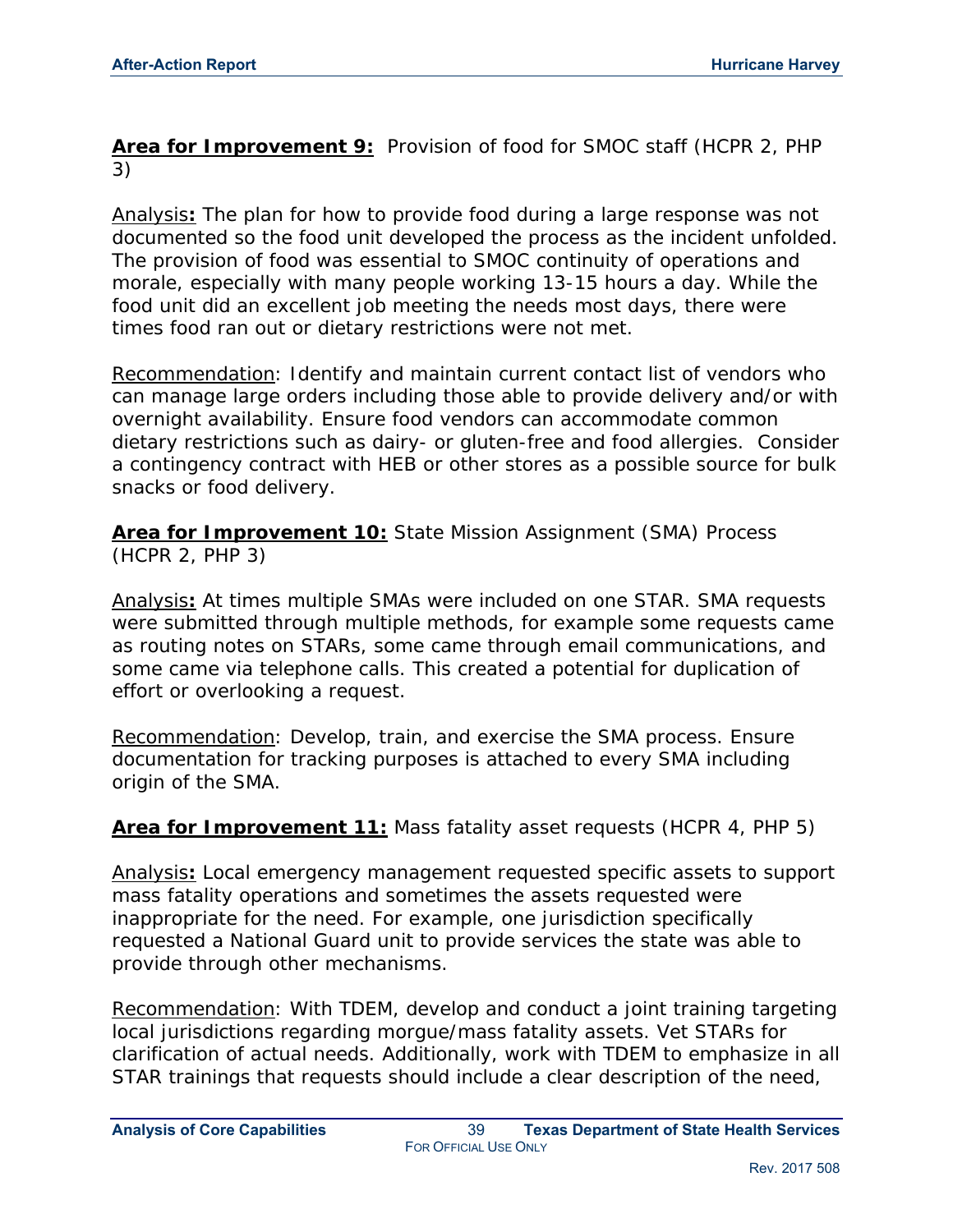rather than requesting a specific asset, to ensure the correct resource is deployed to meet the need.

#### **Area for Improvement 12:** SMOC IT infrastructure (HCPR 1, PHP 1)

Analysis**:** SMOC laptop computers are outdated and responded slowly delaying the processing of STARs and SMAs. The SMOC server is also dated, has reached the end of its serviceable life, and requires replacement.

Recommendation: Replace SMOC server and associated IT assets.

**Area of Improvement 13:** IT support outside of SMOC footprint (HCPR 2, PHR 3)

Analysis**:** As the SMOC footprint expanded into other parts of the laboratory building, IT support was needed to ensure individuals could access the internet and to print. Non-DSHS staff within the SMOC also required support to be able to access the internet and to be able to print. Due to the nature of the response, some of these needs arose outside of regular business hours and IT personnel were not on-site.

Recommendation: HHSC IT should assign staff to support expanded SMOC operations, and provide the SMOC with a 24-hour contact.

#### **VIII. Contingency Contracts**

#### **Strengths**

The following items were identified as successful aspects of the response and should be sustained in future responses:

**Strength 1:** AirGas and PrecisionBlend Inc. (PBI) provided oxygen as outlined in their contracts and were accommodating of locating different sized cylinders when needed. *Recommend continue to maintain contingency contracts with oxygen providers.* (HCPR 1, PHP 1)

**Strength 2: DSHS Contract management staff effectively managed and** executed contracts. *Recommend rostering 24-hour contacts in contract management unit at outset of next major response activation for continued ease of contract activation and management.* (HCPR 2, PHP 3)

**Strength 3:** Established relationships with BCFS HHS and pharmacies enabled DSHS to execute response contracts quickly. *Recommend maintaining contingency contracts with BCFS HHS and pharmacy providers.*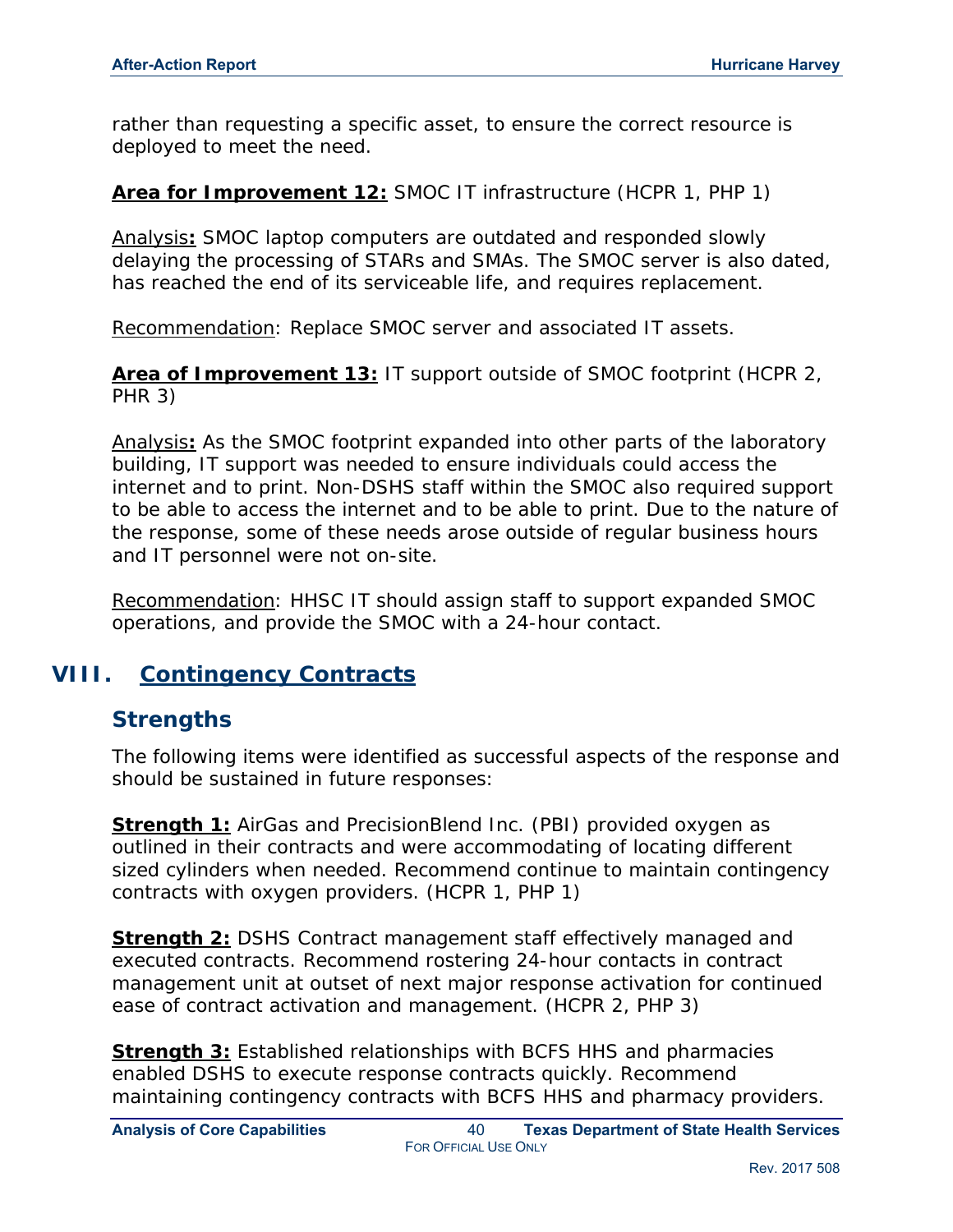*Recommend including contingency contractors in future exercises, as funding and contract language allows.* (HCPR 1, PHP 1)

### **Areas for Improvement**

The following items were identified as areas for improvement:

**Area for Improvement 1:** Communication with PHRs regarding contractors (HCPR 1, PHP 1)

Analysis**:** PHR 8 was not aware that BCFS HHS was responsible for case management and re-population of people in medical shelters. Also, they were not aware of a change in the contract with shipping vendor and did not immediately have information regarding the correct points-of-contact.

Recommendation: Share disaster response-related and contingency contracts with appropriate staff in DSHS central office and PHRs and other relevant stakeholders. PHRs and stakeholders should be familiar with the contents of existing contracts.

**Area for Improvement 2:** Training and exercising with current Emergency Support Services (ESS) contract holder (HCPR 1, PHP 1)

Analysis**:** Due to current interpretation of the HHS ESS Contract, DSHS is not allowed to conduct preparedness activities (e.g. training or exercise) with the current ESS contract holder. This adversely affects preparedness and response.

Recommendation: Work to resolve this issue to allow the conduct of preparedness activities, including training and exercise, under the existing ESS contract and with the current ESS contractor. Alternately, pursue other avenues for resolution, which could include the execution of a separate preparedness contract with the existing ESS vendor.

**Area for Improvement 3:** After-hours vendor contacts (HCPR 1, PHP 1)

Analysis**:** Contracts did not all include a point-of-contact available 24/7.

Recommendation: Include 24/7 point-of-contact in contract language.

**Area for Improvement 4:** Pharmacy contract activation (HCPR 3, PHP 9)

Analysis**:** PHRs needed to utilize the pharmacy contract prior to the contract being activated.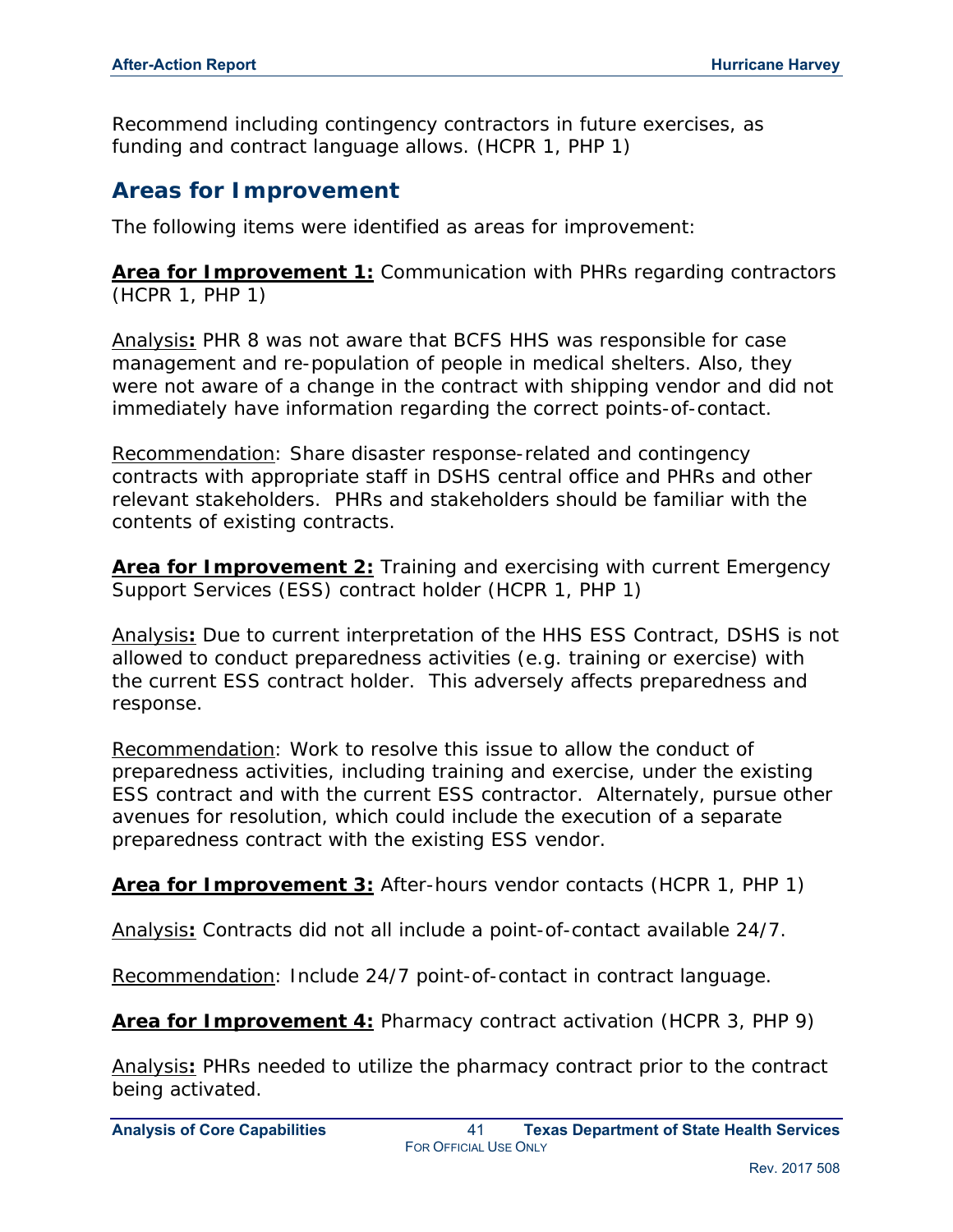Recommendation: Establish standard protocol of when to activate contracts. Add to H-120 timeline.

### **IX. Immunizations**

### **Strengths**

The following items were identified as successful aspects of the response and should be sustained in future responses:

**Strength 1:** SMOC collaboration with immunizations staff to facilitate processing large quantities of vaccine orders. *Recommend SMOC and Immunizations staff formalize processes used during this response.* (HCPR 2, PHP 3 & 8)

**Strength 2:** Activation of DSHS pharmacy staff to meet demand for large vaccine orders. *Recommend documenting the process used to activate pharmacy staff and include decision points in H-120 timeline.* (PHP 9)

**Strength 3:** SMOC and Immunizations staff provided technical assistance to PHRs regarding need for vaccine, ordering process, and fulfillment. *Recommend documenting the process and frequently asked questions for use during next incident requiring large-scale distribution of vaccines.* (PHP 8 & 9)

### **Areas for Improvement**

The following items were identified as areas for improvement:

**Area for Improvement 1:** Provision of immunizations during an emergency response (PHP 8)

Analysis**:** Protocols related to the immunization cell will need to be established to include: guidance regarding the use of Adult Safety Net and other vaccines for first responders and guests in shelters; guidance regarding the provision of vaccines not recommended by the CDC during a response, such as Hepatitis A; and general protocols such as vaccine ordering and donations, vaccine supplies, and provider assessments.

Recommendation: Develop policies for providing immunizations to first responders, evacuees in shelters, and others affected by a disaster. Develop policies and procedures for immunization cell.

**Area for Improvement 2:** Responder vaccination requests (PHP 14)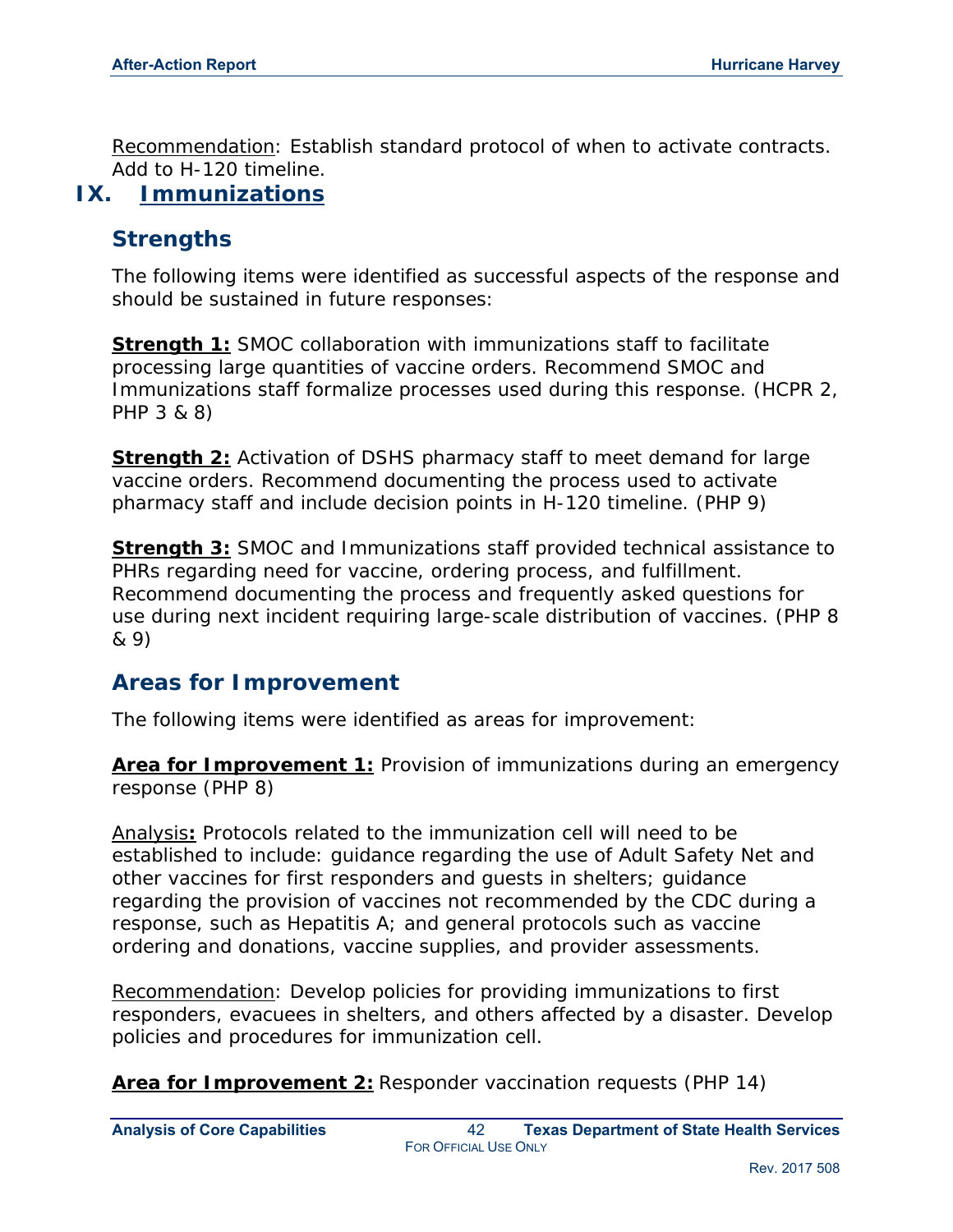Analysis**:** First responders are either not receiving their recommended vaccines, such as Tetanus-Diphtheria-Pertussis (Tdap), or they are not aware of their current vaccination status. During an incident, responders request vaccines they may already have or should already have received.

Recommendation: Increase Tdap vaccination rates for first responders in Texas. Work with partners and stakeholders to increase first responder vaccine awareness to reduce the need for just-in-time or last-minute vaccinations during response operations.

**Area for Improvement 3:** Storage and handling of vaccines (PHP 9)

Analysis**:** Improper storage of vaccine by a delivery company in a nonrefrigerated location resulted in the near-loss of several hundred doses of vaccines. Failed generators in several locations caused vaccine to become unusable.

Recommendation: Develop vaccine storage and handling guidelines and include those as requirements in contracts with delivery companies. Include storage and handling guidelines with vaccine shipments. Provide receiving sites storage and handling tools (ex. temperature monitoring forms, data loggers) for the proper tracking and documentation of vaccine storage unit temperatures.

#### **Area for Improvement 4:** Vaccine request process (PHP 9)

Analysis**:** Staff in the SMOC were managing vaccine requests using an Excel spreadsheet, while the Immunizations Unit (off-site from the SMOC) was using a SharePoint site to track orders, provide notifications, and reconcile STAR requests. Any information regarding vaccine requests or quantities onhand would have to be routed through the Immunizations Unit. This process caused delays in obtaining this information.

Recommendation: SMOC should be given access to the Immunizations Unit SharePoint site to track orders, provide notifications, determine available doses on hand, and reconcile STAR requests as part of SMOC operations. Establish a dedicated position in the SMOC for an Immunizations LNO to coordinate with the Immunizations Unit to obtain any needed information for the SMOC.

**Area for Improvement 5:** Scaling up the provision of vaccines (PHP 9)

Analysis**:** Lack of historical knowledge of previous large-scale responses involving vaccines led to an inadequate initial vaccine response effort: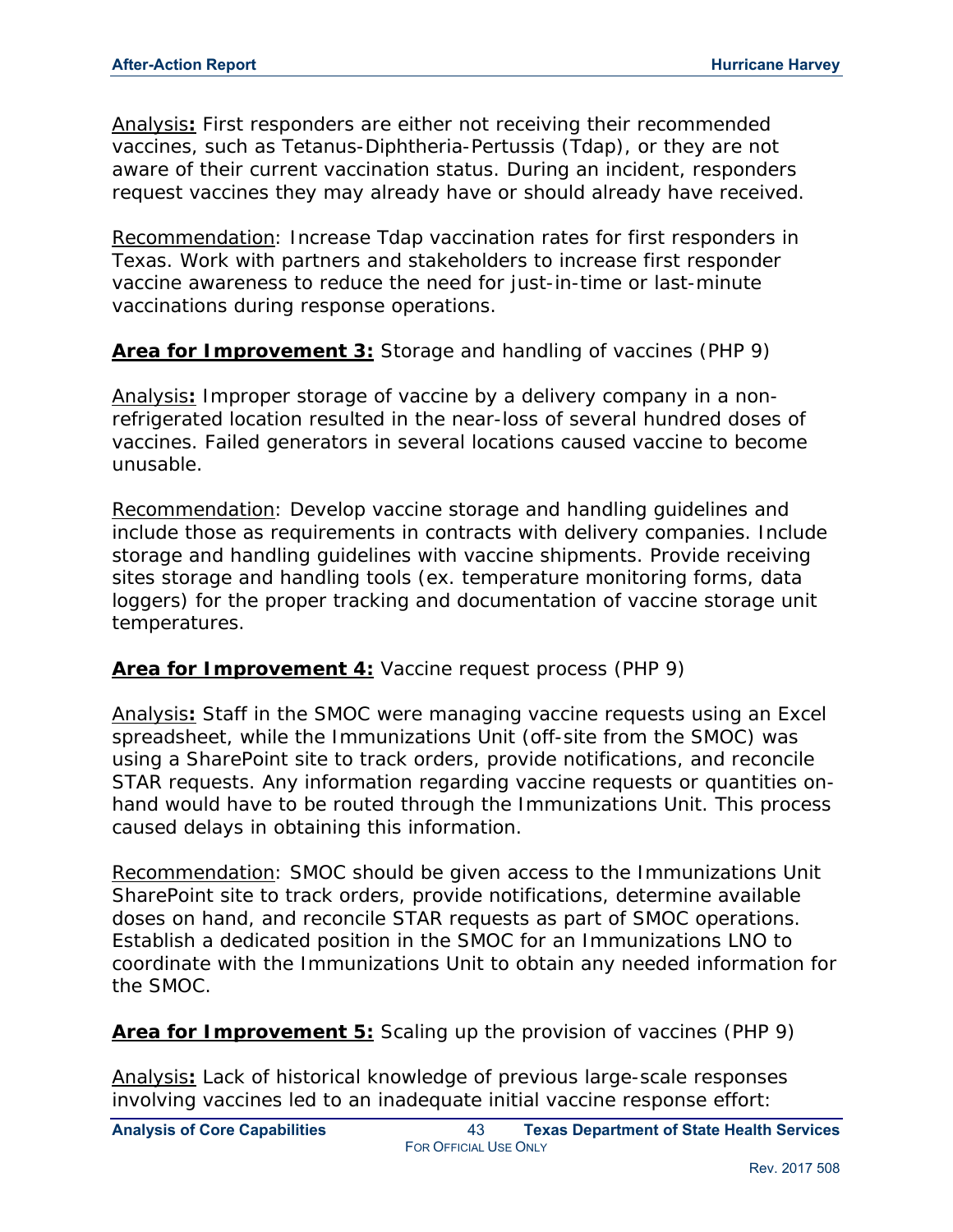- Extra vaccine doses were not immediately ordered to meet anticipated need because anticipated need was underestimated.
- Additional Immunizations Unit support staff were not immediately activated.
- Vaccine distribution plan was delayed and not immediately communicated to the LHDs.

Recommendation: Create policies and procedures related to vaccination cell activation and vaccine ordering. Add decision points related to vaccines and the activation of the vaccination cell to the H-120 timeline. Utilize Immunizations Public Information, Education, and Training (PIET) Group to provide timely and regular communications with stakeholders regarding vaccine handling.

### **X. Volunteers and Donations**

### **Strengths**

The following items were identified as successful aspects of the response which should be sustained in future responses:

**Strength 1:** Numerous volunteers, both clinical and non-clinical, desired to support the response operations to Hurricane Harvey. *Recommend sustaining, or enhancing, the existing volunteer recruiting and management efforts.* (HCPR 4, PHP 15)

### **Areas for Improvement**

The following items were identified as areas for improvement:

**Area for Improvement 1:** Volunteer Management (PHP 15)

Analysis**:** The SMOC received numerous calls from individuals offering to volunteer but there was no identified process to manage these offers.

Recommendation: Ask TDEM to develop a state-level virtual volunteer reception center and process for managing those volunteers.

**Area for Improvement 2:** Credentialing of out-of-state volunteers (PHP 15)

Analysis**:** There is no rapid method for credentialing some medical volunteers through the Texas Disaster Volunteer Registry (TDVR). Once an in-state volunteer registers in the TDVR, there is an electronic data exchange between the TDVR and the specific licensing board providing an electronic verification of licensure. There is no such data exchange with out-of-state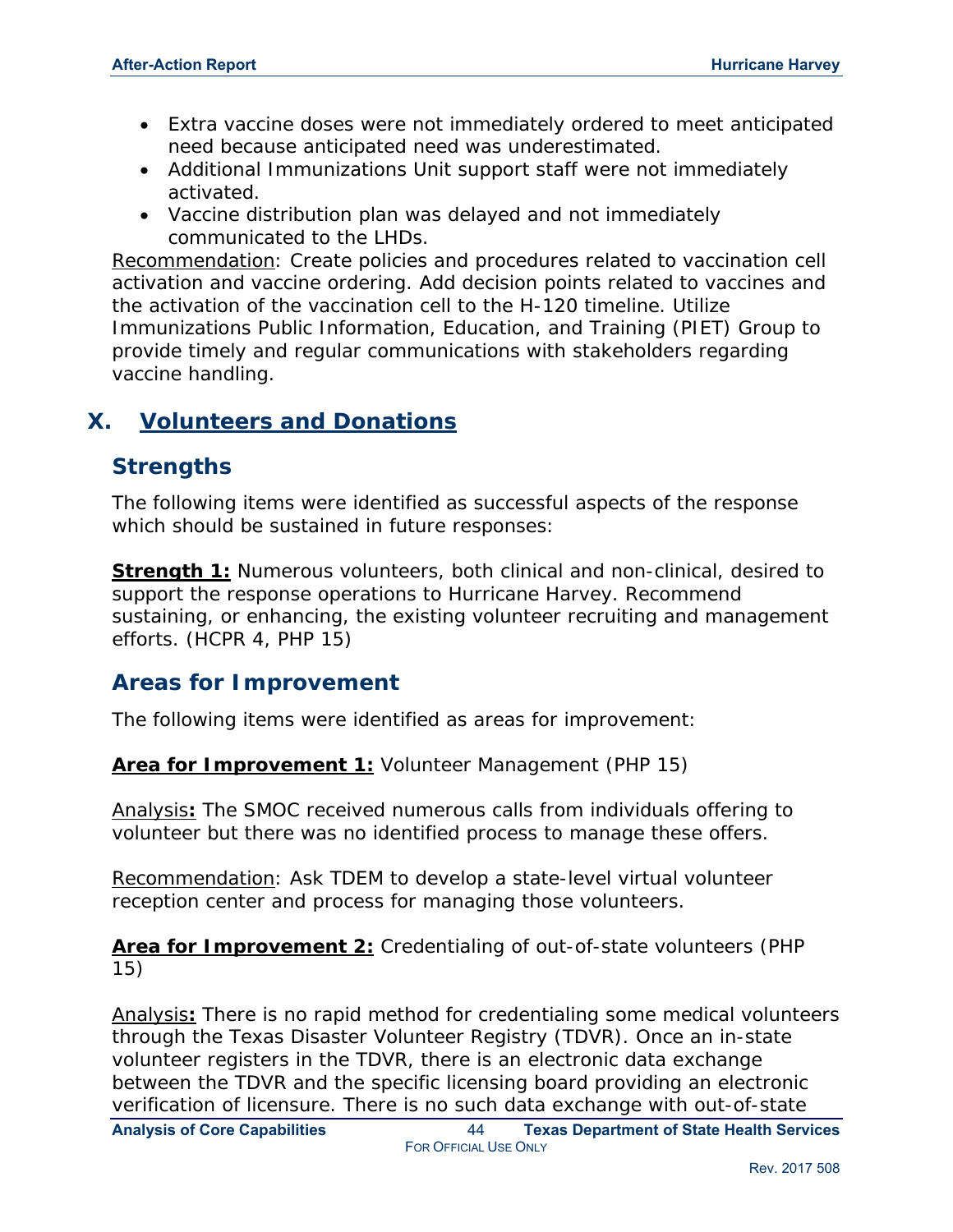licensing boards, so individuals who register in the TDVR must be vetted manually, i.e. personal contact with the out-of-state licensing board. (PHP 15)

Recommendation: Gain further understanding of the process and challenges. Research best practice with other states. Develop and implement new processes which clarify and streamline the implementation of all volunteers into disaster response operations.

#### **Area for Improvement 3:** TDVR registration (PHP 15)

Analysis**:** The TDVR registration process is lengthy with questionable return on the questions asked.

Recommendation: Review the relevance of the questions required to be answered to register in the TDVR and revise accordingly. Implement appropriate and allowable modifications to the TDVR process to expedite volunteer registration. Lastly, share information related to TDVR with stakeholders to increase understanding of registration process and necessary components.

#### **Area for Improvement 4:** TDVR data currency (PHP 15)

Analysis**:** Some jurisdictions do not "scrub" the data within TDVR regularly, which causes challenges when attempting to activate some volunteers who may no longer be active.

Recommendation: Work with local Medical Reserve Corps units to ensure registered volunteer information is reviewed and updated on a regular basis.

**Area for Improvement 5:** Assignment of volunteers to local jurisdictions (PHP 15)

Analysis**:** Volunteers who were not already registered in the TDVR, both in state and out-of-state, were directed to register in the TDVR with the expectation they would be assigned to a local jurisdiction for further contact and processing. In the TDVR, volunteers are asked to choose a local MRC unit or jurisdiction in which to volunteer. Without knowledge of the state, volunteers did not know which unit or jurisdiction to choose. To rectify this, a single "Hurricane Harvey" jurisdiction was created. Volunteers were directed to select this "jurisdiction" to then be forwarded to local jurisdictions in the impacted area. However, the redirection to the local level did not occur and volunteers were not able to be utilized.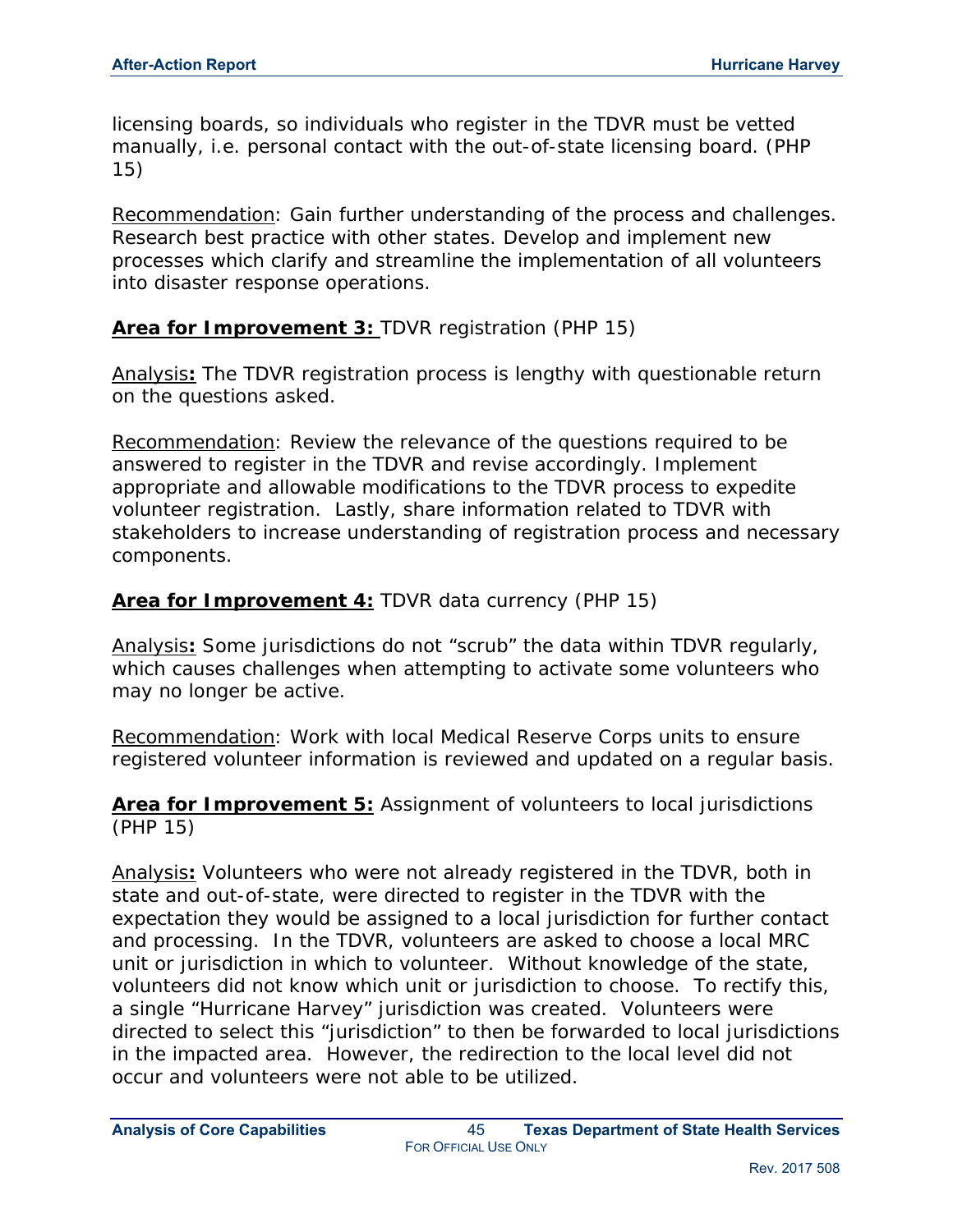Recommendation: Convene a workgroup to research possible solutions and develop a plan for resolution.

#### **Area for Improvement 6:** Donations management (HCPR 3 & 4, PHP 9)

Analysis**:** The SMOC received numerous calls from organizations/companies with offers of large scale donations, e.g. medical supplies. There was no identified process to manage donation offers.

Recommendation: Request TDEM to develop a statewide system and process for donations management. In the interim, develop DSHS donations management process and procedures. Consider identification of a liaison position for large scale response.

### **XI. Planning and Documentation**

### **Strengths**

The following items were identified as successful aspects of the response and should be sustained in future responses:

**Strength 1:** The "Battle Book" was a helpful reference for staff in the SMOC. *Recommend keeping Battle Book updated and providing print copies in the SMOC during trainings, exercises, and real-world activations.* (HCPR 1, PHP 1)

**Strength 2:** SMOC staff was able to develop and/or update templates as required to meet changing information needs. *Recommend documenting a process to request and implement template updates during a response.*  (HCPR 2, PHP 3)

#### **Areas for Improvement**

The following items were identified as areas for improvement:

#### **Area for Improvement 1:** Reporting templates (HCPR 1, PHP 1)

Analysis**:** While SMOC staff was successful in developing or adapting templates to meet changing information needs, the frequent changes in reports made it difficult to meet deadlines and to provide accurate information.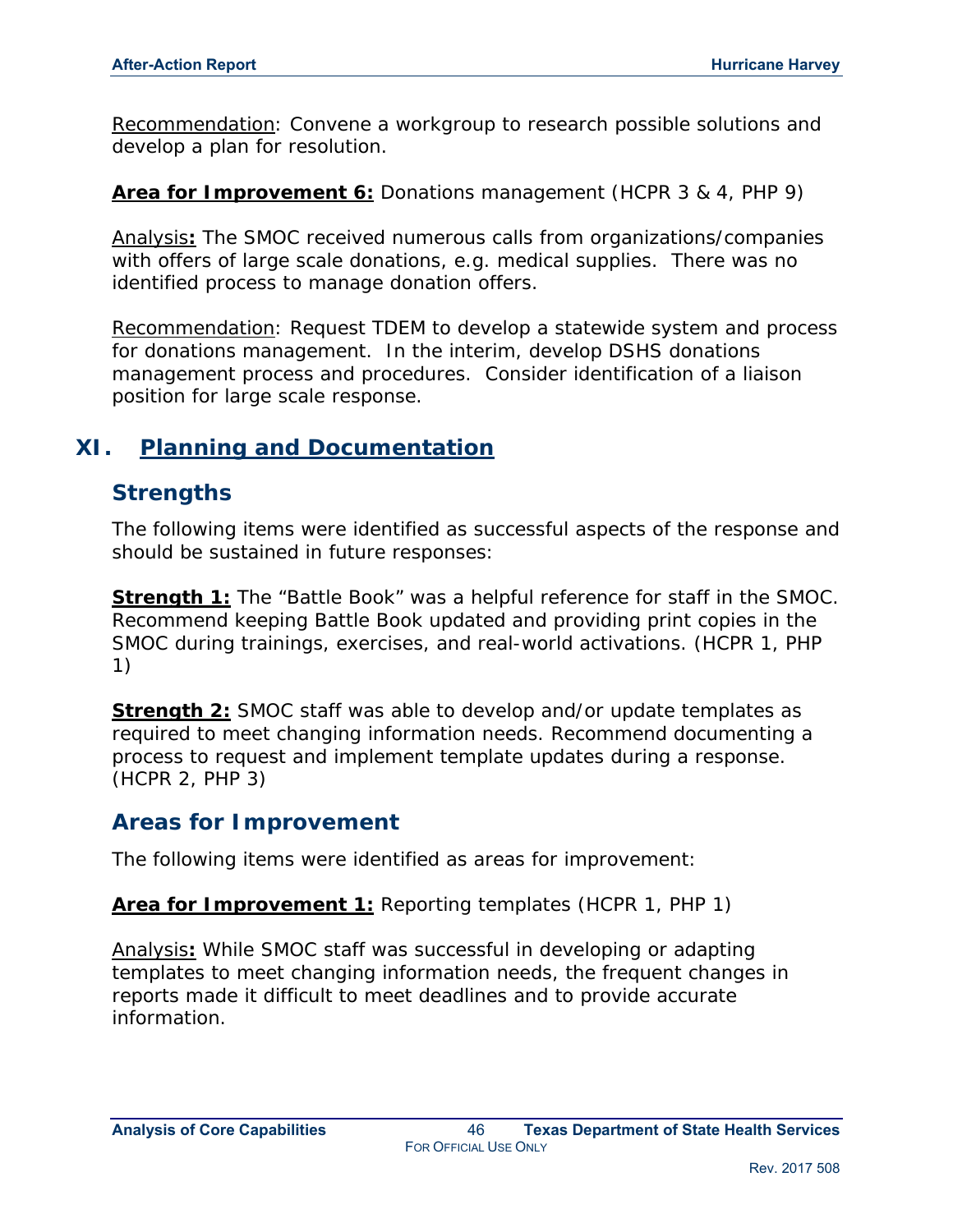Recommendation: Identify and develop reporting and data collection templates. Develop task sheets or embed instructions for use within the templates themselves.

**Area for Improvement 2:** PHR Contact information in WebEOC (HCPR 2, PHP 3)

Analysis**:** PHRs were inconsistent in posting their contact information to WebEOC daily, whether due to oversight or response tempo.

Recommendation: Create a process to ensure PHRs post their contact information to WebEOC daily.

#### **Area for Improvement 3:** Daily report production (HCPR 2, PHP 3)

Analysis**:** The SMOC produced multiple briefing documents, including the Incident Action Plan, that required updating throughout the day and had frequent changes made to the required information. The update and maintenance of multiple documents amid the frequent changes was challenging.

Recommendation: Convene a workgroup to evaluate the briefing documents and consider consolidating reports to lessen the reporting burden. Develop an automated process to populate current information across multiple documents, databases, etc.

#### **Area for Improvement 4:** Conference calls (HCPR 2, PHP 6)

Analysis**:** The high volume of conference calls and brief-outs were overwhelming and staff were not always certain on which calls they were required to participate.

Recommendation: Consider alternative methods of information sharing. Develop and share clear expectations of who will participate in which calls, including which are optional or required.

**Area for Improvement 5:** Activity Logs (ICS 214 forms) (HCPR 2, PHP 3)

Analysis**:** Staff in the SMOC did not consistently complete their daily activity logs – either due to the response tempo or a lack of understanding.

Recommendation: Reinforce the importance of activity logs in SMOC training curriculum and practice during SMOC annual exercise. Consider having section controllers maintain a section-level activity log.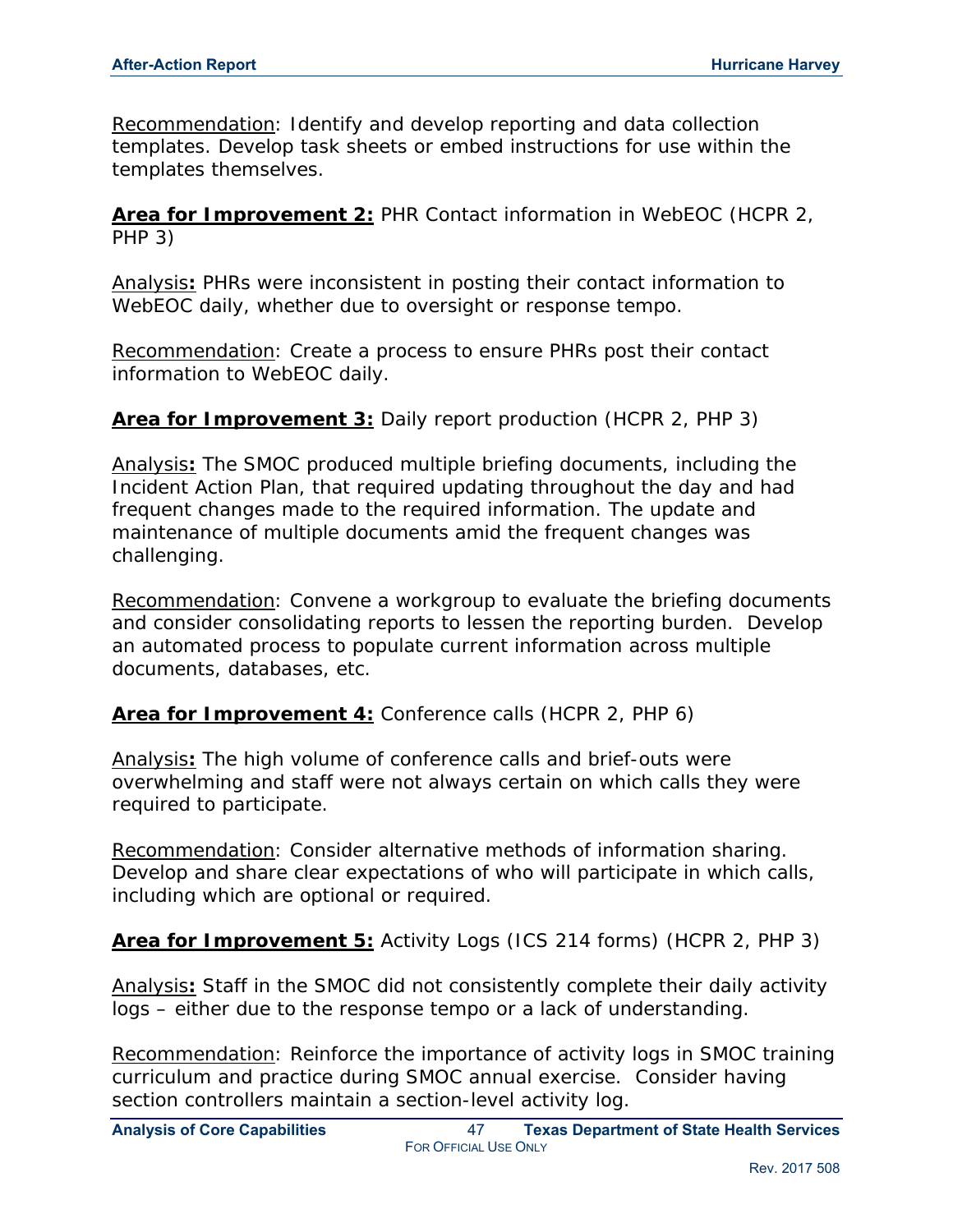**Area for Improvement 6:** Use of acronyms (HCPR 1, PHP 1)

Analysis**:** The use of acronyms created some confusion with individuals who do not routinely use them. Additional new acronyms were also used during the response.

Recommendation: Update the master acronym list to reflect newly identified acronyms. Ensure multiple printed copies of the acronym list are available on each section table in the SMOC during an activation.

**Area for Improvement 7:** Email documentation (HCPR 2, PHP 6)

Analysis**:** The current SMOC protocol is to copy the SMOC Planning email inbox for every email during a major activation, which resulted in emails coming in faster than they could be categorized and addressed.

Recommendation: Develop a protocol for documenting and archiving emails.

**Area for Improvement 8:** Assignment tracking (HCPR 2, PHP 3)

Analysis**:** There was no formal system used to keep track of internal assignments and due outs within various Sections of the SMOC.

Recommendation: Utilize the SMOC Mission Task Board in WebEOC to track internal SMOC tasks/due outs.

### **XII. WebEOC**

### **Strengths**

The following items were identified as successful aspects of the response and should be sustained in future responses:

**Strength 1:** New accounts were created rapidly and access issues were quickly resolved. *Recommend documenting the process by which accounts are requested and created and how access issues, such as forgotten passwords, can be resolved for use in future activations and exercises.* (HCPR 2, PHP 3)

**Strength 2:** EMTF Mission Assignment Boards provided visibility of EMTF assets in the field. *Recommend working with TDEM to ensure Mission Assignment Boards are visible across various WebEOC servers.* (HCPR 2, PHP 3)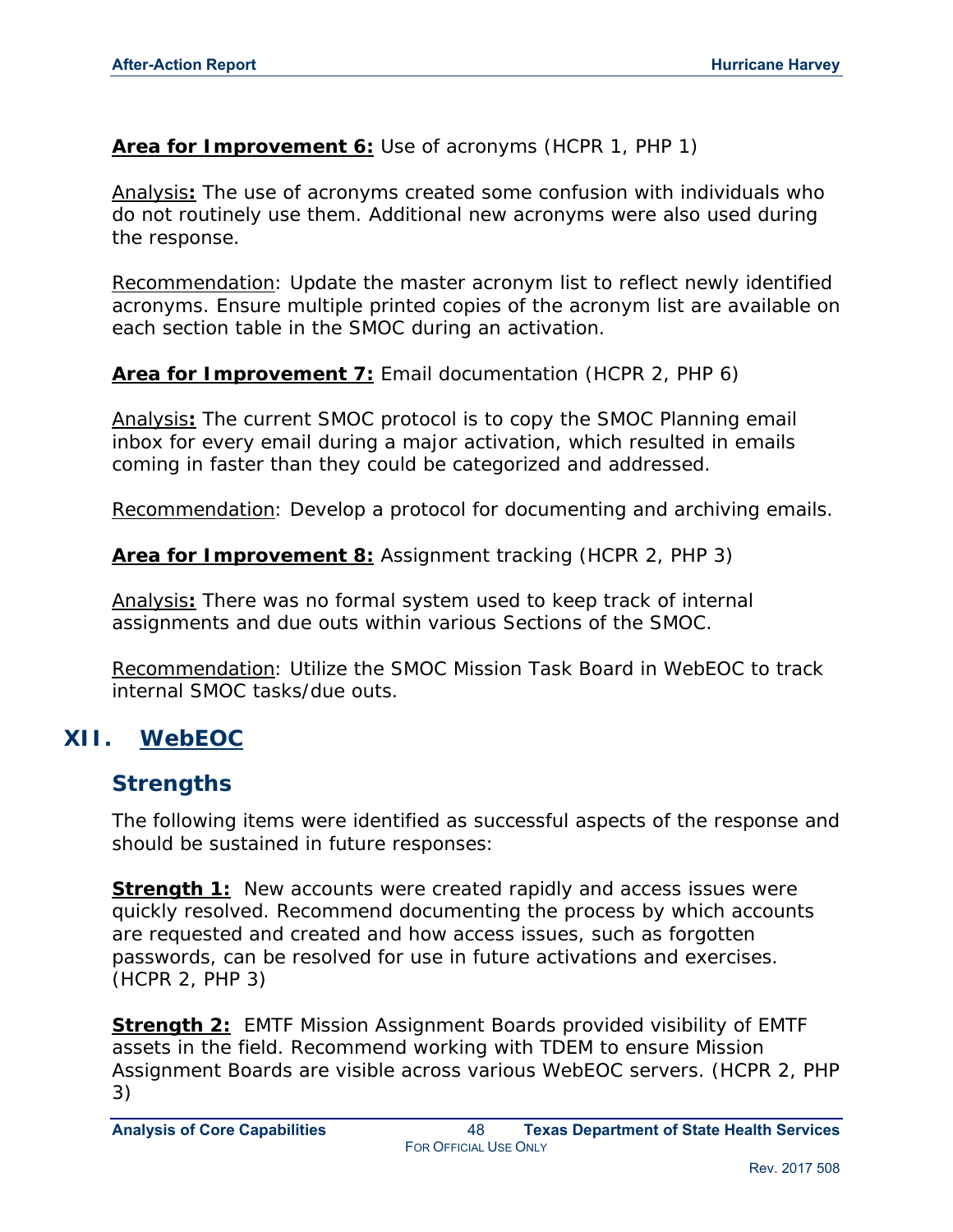### **Areas for Improvement**

The following items were identified as areas for improvement:

**Area for Improvement 1:** Use of ESF-8 board inconsistent across regions and SMOC (HCPR 2, PHP 6)

Analysis**:** Not all regions were posting information to the ESF-8 board consistently.

Recommendation: Standardize the use of ESF-8 board across DSHS PHRs and the SMOC. Include ESF-8 board utilization in the annual SMOC training and exercise. Also, PHRs should include ESF-8 board utilization in RHMOC training and exercise.

**Area for Improvement 2:** Emergency Tracking Network (ETN) (HCPR 3, PHP 3)

Analysis**:** ETN user-interface was difficult to use and medical transport providers maintained separate records.

Recommendation: Work with TDEM and the ETN Advisory Group of the Texas Emergency Management Advisory Committee to better integrate patient tracking into and improve the usability of ETN.

**Area for Improvement 3:** WebEOC board access (HCPR 1, PHP 1)

Analysis**:** With numerous WebEOC servers in use across Texas, not all users have access to the same boards. This inconsistency created challenges in many situations, including on visibility of boards across the SMOC/RHMOCs and the CMOC and RMOC.

Recommendation: Evaluate which users need visibility of which boards and work to ensure users on separate servers gain access. Work with TDEM to resolve WebEOC fusion issues and to clarify understanding and limitations of multiple WebEOC servers across all levels of response.

### **XIII. State of Texas Assistance Request (STAR) Process**

#### **Strengths**

The following items were identified as successful aspects of the response and should be sustained in future responses: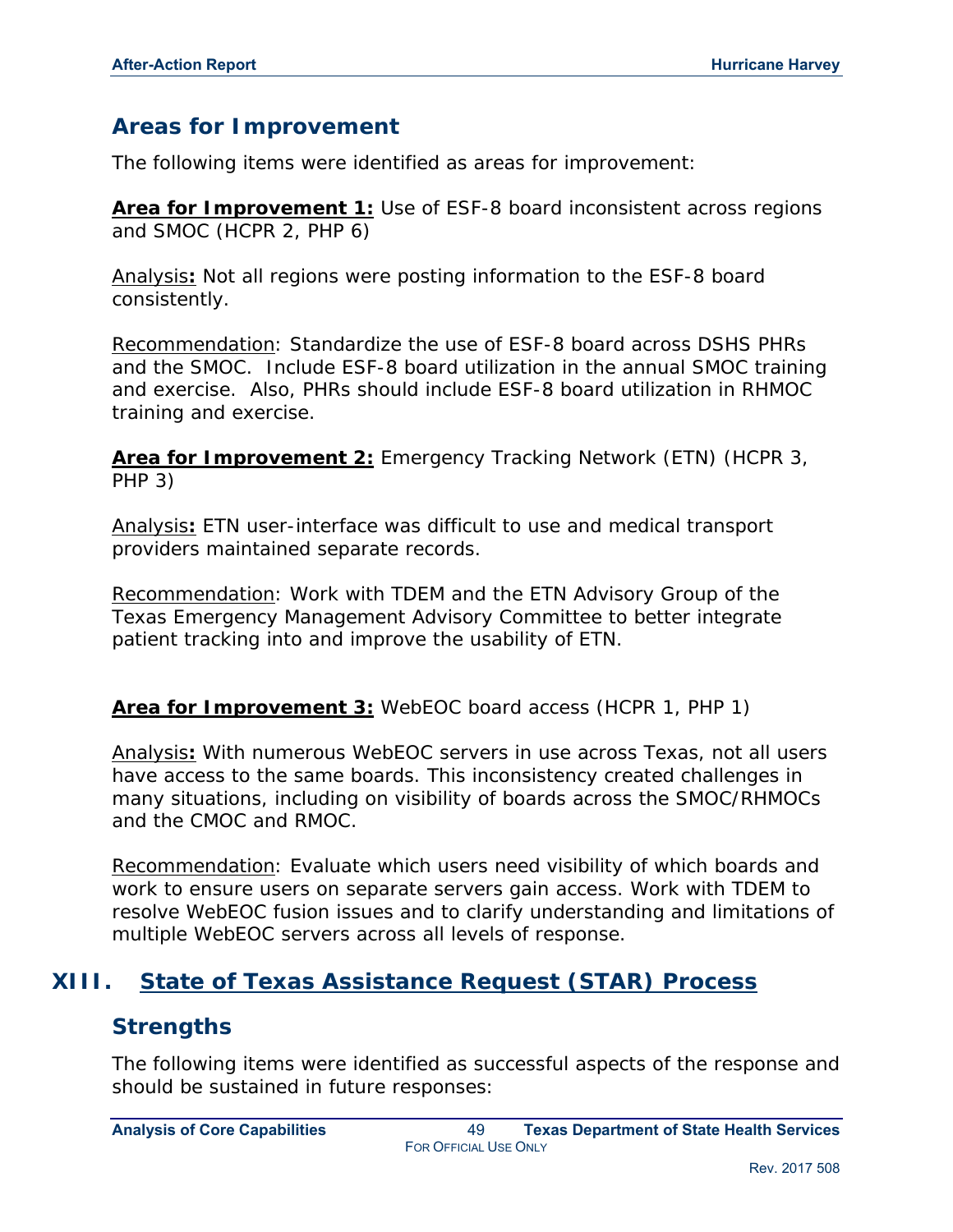**Strength 1:** STAR intake successfully processed and tracked a total of 439 incoming STARs. *Recommend documenting processes used by STAR intake position for replication in future activations.* (HCPR 2, PHP 3)

**Strength 2:** The SMOC successfully improvised a paper routing system for STARs during a WebEOC outage. *Recommend documenting the process used to manually route STARs to include as a contingency plan in future activations.* (HCPR 2 & 3, PHP 3)

### **Areas for Improvement**

The following items were identified as areas for improvement:

**Area for Improvement 1:** STAR routing to SMOC (HCPR 2, PHP 3)

Analysis**:** The SOC routed STAR requests to the SMOC for resources not related to the public health and medical response. SOC LNO should serve as a "gatekeeper" for all DSHS STARs and re-direct any STARs which are outside of public health and medical response. The SOC also routed STARs that originated in the SMOC back to the SMOC, even when the requested resources were from another ESF.

Recommendation: Request TDEM SOC staff to coordinate closely with DSHS SOC LNO on all potential public health and medical requests so DSHS SOC LNO is aware of all requests being routed from SOC to SMOC. Provide training to DSHS SOC LNOs on how to identify whether a resource request is related to public health and medical response. Educate external partners on the DSHS mission to minimize the number of STARs incorrectly routed to DSHS.

**Area for Improvement 2:** Understanding of STAR fulfillment process (HCPR 2, PHP 3)

Analysis**:** LHDs misrouted STARs, had unrealistic expectations about how long it would take to fill a request, and failed to include all information to fill requests, which resulted in further delays.

Recommendation: Educate LHDs and other partners on STAR processes and procedures, including providing realistic timeframes from delivery of requests by type.

**Area for Improvement 3:** STAR screening at intake (HCPR 2, PHP 3)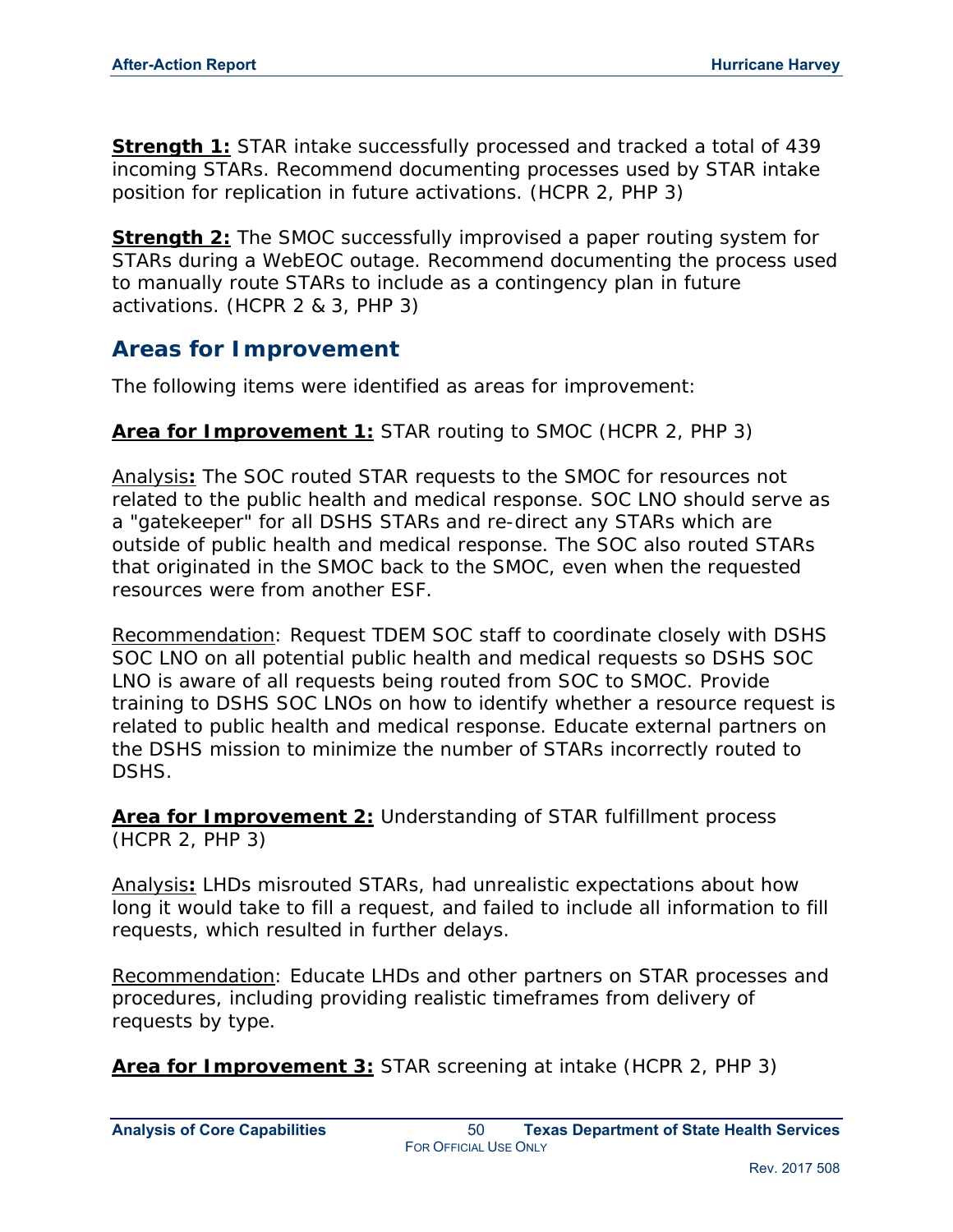Analysis**:** STAR intake staff did not have a prepared resource list detailing what types of supplies could be ordered. Without a list, STAR intake had difficulty making determinations.

Recommendation: Prepare a resource list that details what types of supplies can be ordered.

**Area for Improvement 4:** STAR routing prior to reaching SMOC (HCPR 2, PHP 3)

Analysis**:** STARs for public health and medical needs were pushed to the SMOC without the local/regional MOCs being aware of the requests. CMOC could not see STARs since it operates on a different WebEOC server.

Recommendation: Work with TDEM to ensure STARs are routed through the appropriate channels of local and regional response partners prior to being escalated to the state level and that partners on different servers can have visibility of STARs.

**Area for Improvement 5:** WebEOC access for various DSHS Liaison Officers serving in different EOCs (HCPR 2, PHP 3)

Analysis**:** WebEOC permissions for the various DSHS LNOs needs to be reviewed. Some DSHS SOC LNOs were only able to view STARs, while others could view and submit STARs. The DSHS Air Operations Center (AOC) LNO at Camp Mabry was able to view and submit STARs. This inconsistency caused challenges as sometimes it was beneficial and time effective for the DSHS SOC LNO to submit a STAR on behalf of DSHS, at the direction of DSHS. The AOC LNO submitted STARs on behalf of DSHS without the direction of DSHS, which led to confusion and some incorrectly requested assets.

Recommendation: Work with SMOC Command staff to determine appropriate permissions for DSHS LNOs. Evaluate which boards are available to the various DSHS LNO positions and ensure all staff who may be rostered as a DSHS LNO has appropriate WebEOC access and permissions. Coordinate with TDEM Critical Information Systems to ensure all necessary staff have appropriate WebEOC access when working from the SOC. If DSHS LNOs have capability to submit STARs, ensure they understand to only submit a STAR when specifically requested by the SMOC Director.

**Area for Improvement 6:** Tracking STAR fulfillment status (HCPR 2, PHP 3)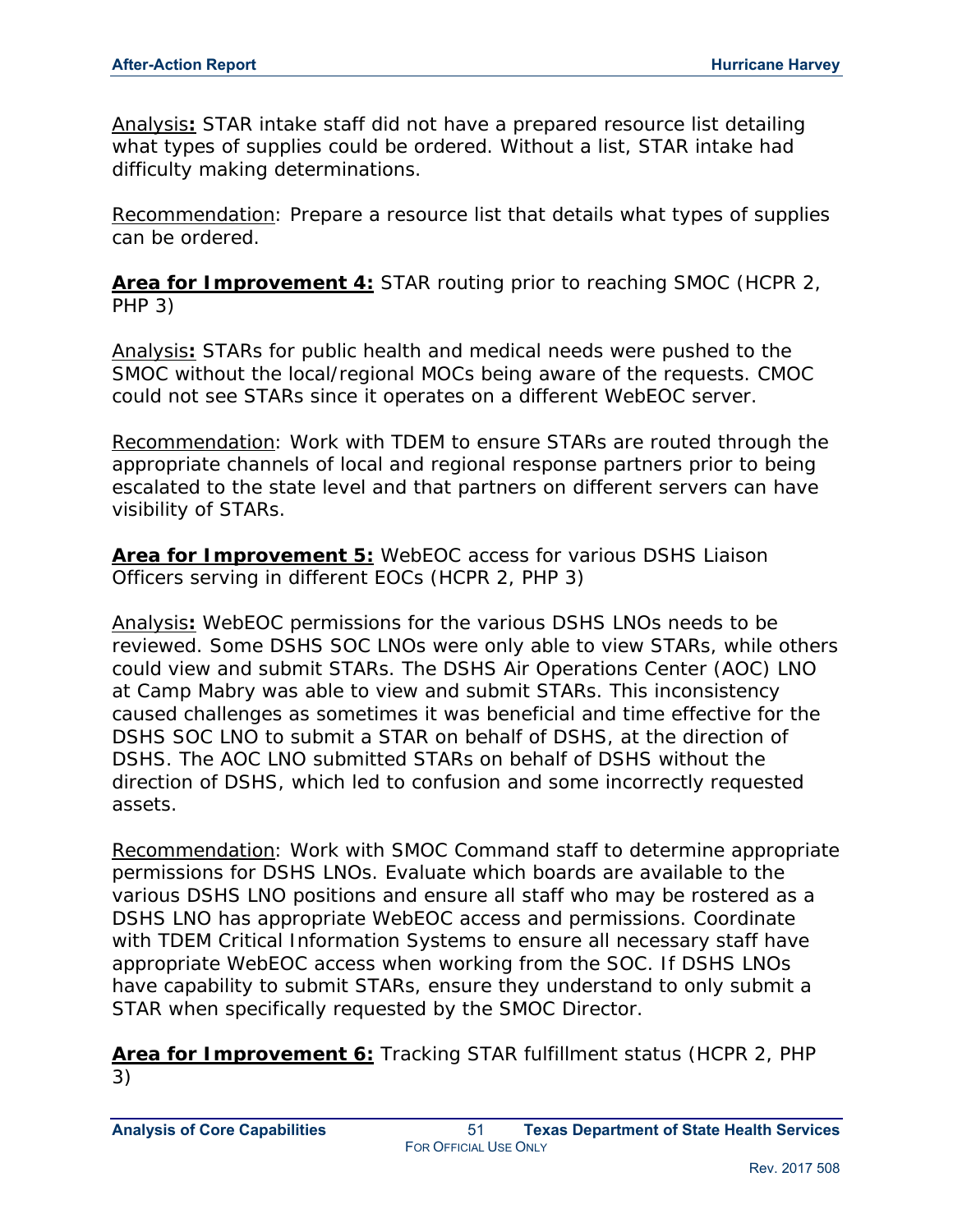Analysis**:** SMOC staff worked STARs and modified requests, but did not always notate actions in the STAR routing notes. While routing notes are helpful, the notes display at the bottom of the STAR and were often overlooked.

Recommendation: Train SMOC staff to notate all actions and edits in the STAR routing notes. Modify the way STARs record updates/edits so information is more prominently displayed toward the top.

#### **Area for Improvement 7:** STAR routing within the SMOC (HCPR 2, PHP 3)

Analysis**:** Not all SMOC responders understood their section's role in processing and routing STARs, which led to confusion and misdirected requests.

Recommendation: Ensure STAR routing process and required actions are included in section-specific trainings.

**Area for Improvement 8:** STAR status awareness (HCPR 2, PHP 3)

Analysis**:** Without an alert, SMOC Sections often were not aware STARs were routed to their section, which slowed the STAR process.

Recommendation: Work with TDEM on filtering options to improve the ability to identify assigned STARs. Additionally, explore with TDEM the possibility of creating a "tickler" system in the STAR board that alerts when a STAR is assigned to the SMOC. Train section controllers to utilize filtering and search functions and identify STARs assigned to their respective Sections.

#### **Area for Improvement 9:** Verifying filled STARs (HCPR 2, PHP 3)

Analysis**:** No mechanism exists to verify a resource has been received by a STAR requestor. Additionally, it was unclear if STARs should be marked "filled" if an already activated asset had been deployed out of staging. It was unclear at what point a STAR should be marked as "closed."

Recommendation: Develop a system to track filled STARs and protocols for when to update STAR status.

**Area for Improvement 10:** Protecting patient privacy in STARs (HCPR 1, PHP 1)

Analysis**:** WebEOC users submitted STARs which included protected health information (PHI). STARs are not easily edited to remove PHI and protect patient privacy.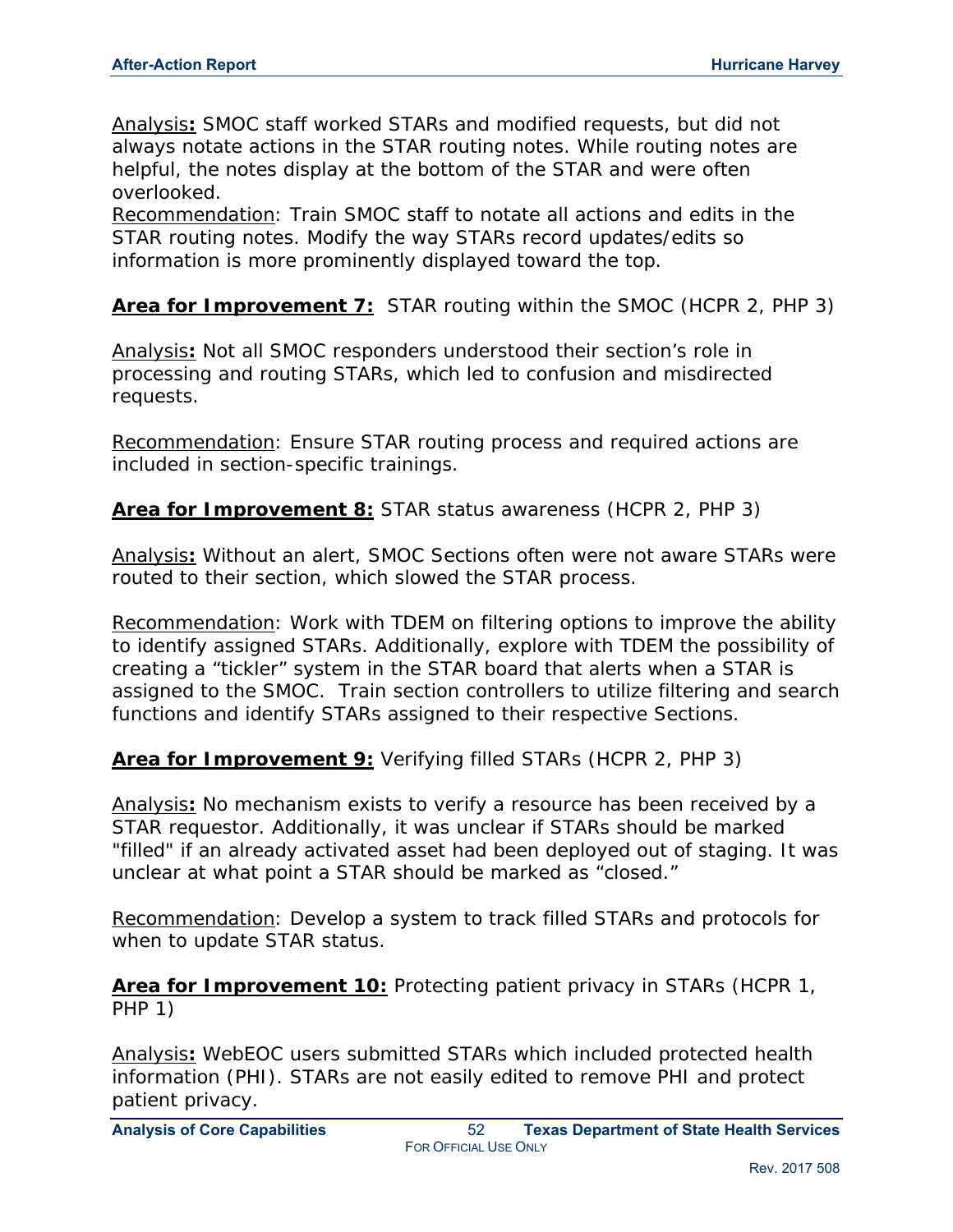Recommendation: Work with TDEM to ensure appropriate stakeholders are familiar with the Health Insurance Portability and Accountability Act (HIPAA) and understand the requirements to protect PHI. Develop a system for editing STARs in WebEOC when PHI is included.

### **XIV. SMOC Activation and Call Downs**

### **Strengths**

The following items were identified as successful aspects of the response and should be sustained in future responses:

**Strength 1:** Staff were quick to respond to the SMOC and were flexible about filling needed positions that may not have aligned with roster assignments. *Recommend cross-training SMOC responders to maximize their ability to fill critical roles.* (HCPR 2, PHP 3)

**Strength 2:** The SMOC request for additional staffing was met with a great response, with the Laboratory freeing up staff to support the Hurricane Harvey response effort. *Recommend adding some of the ad hoc respondents to the SMOC roster for future activations. Recommend highlighting lab staff participation in the SMOC in The Connection to help educate other leadership about how their staff can support disaster operations.* (HCPR 2, PHP 3)

### **Areas for Improvement**

The following items were identified as areas for improvement:

**Area for Improvement 1:** Call-down procedures (HCPR 2, PHP 3)

Analysis**:** After sending out the call-down notification through SendWordNow (SWN), there were many follow-up questions about when exactly staff had to report to their shifts, and for how long. Also, the shift (Alpha, Charlie, etc.) being cited in the message did not always correspond to the shift of those being activated. There needs to be a separate message for Alpha, Bravo, etc.

Recommendation: Refine the call-down process, develop templates for SWN messages, notification/alert emails, and routinely test the system throughout the year.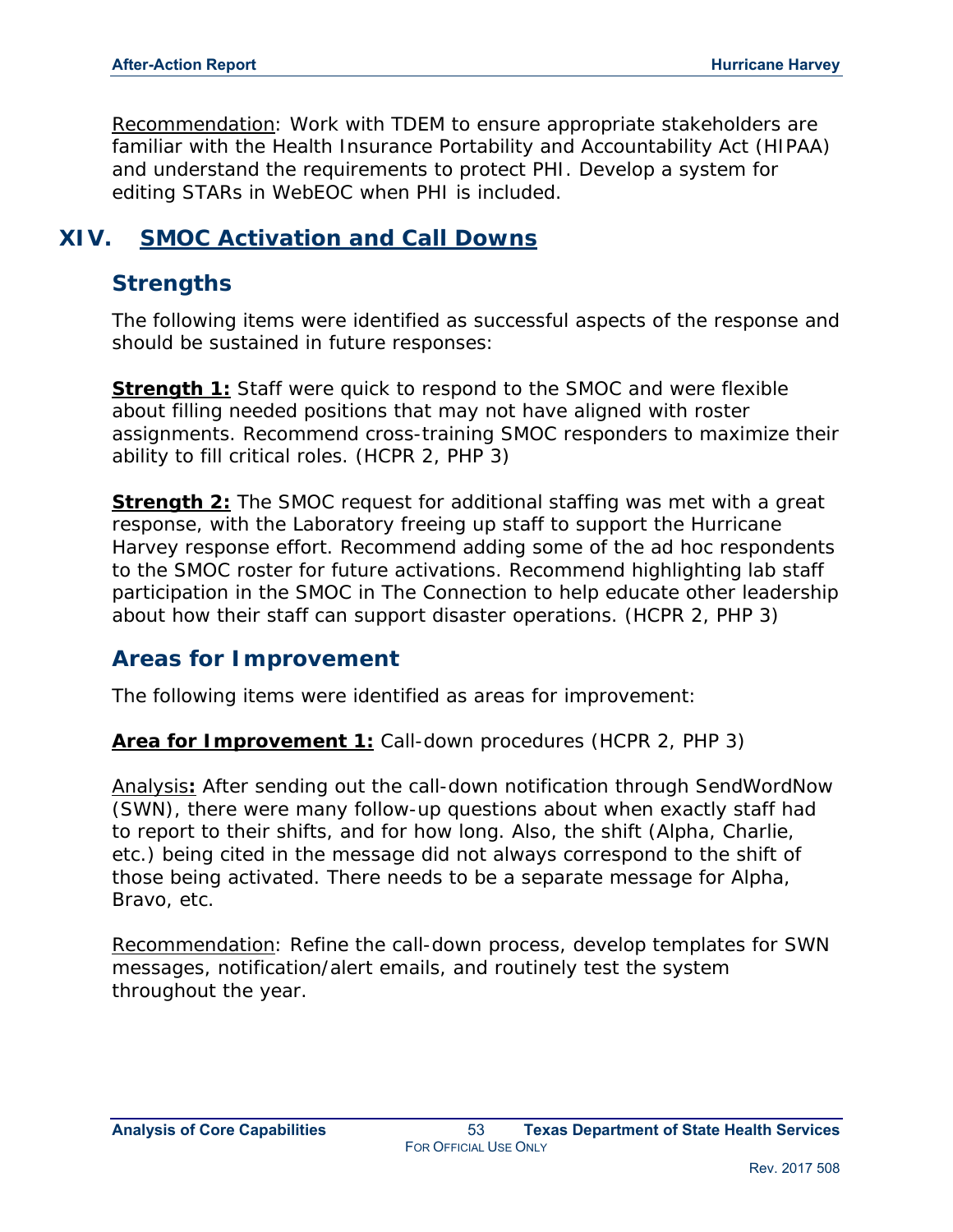**Area for Improvement 2:** SMOC activation notification (HCPR 2, PHP 3)

Analysis**:** DSHS leadership, PHRs, and other stakeholders were not always notified of transitions in SMOC activation levels. Since information was not shared widely throughout the agency, some managers were unaware of the SMOC activation when their employees were asked to report to the SMOC.

Recommendation: Develop protocols to notify DSHS leadership and relevant stakeholders about SMOC activation and changes.

### **XV. Personnel**

### **Strengths**

The following items were identified as successful aspects of the response and should be sustained in future responses:

**Strength 1:** Administrative tasks related to personnel management, including the approval of overtime and the establishment of a timekeeping code, were completed early and quickly. *Recommend documenting the process used to gain early approval for use in future incidents.* (HCPR 2, PHP 3)

**Strength 2:** Having representation from both public information and government affairs present in the SMOC improved their understanding of the incident and enabled them to lean forward on emerging issues. *Recommend including PIO and government affairs staff in the SMOC during future largescale activations.* (HCPR 2, PHP 3)

#### **Areas for Improvement**

The following items were identified as areas for improvement:

**Area for Improvement 1:** Rostering SMEs and specialized teams (HCPR 1, PHP 1)

Analysis**:** There were no pre-identified rosters for specialized teams such as sanitarian strike teams or SMEs (such as GIS and epidemiological support) in the SMOC. Also, the epi teams were not established pre-disaster.

Recommendation: Identify rosters for all the specialized teams for use in future responses. Add a section controller to support specialized SMOC teams and task forces.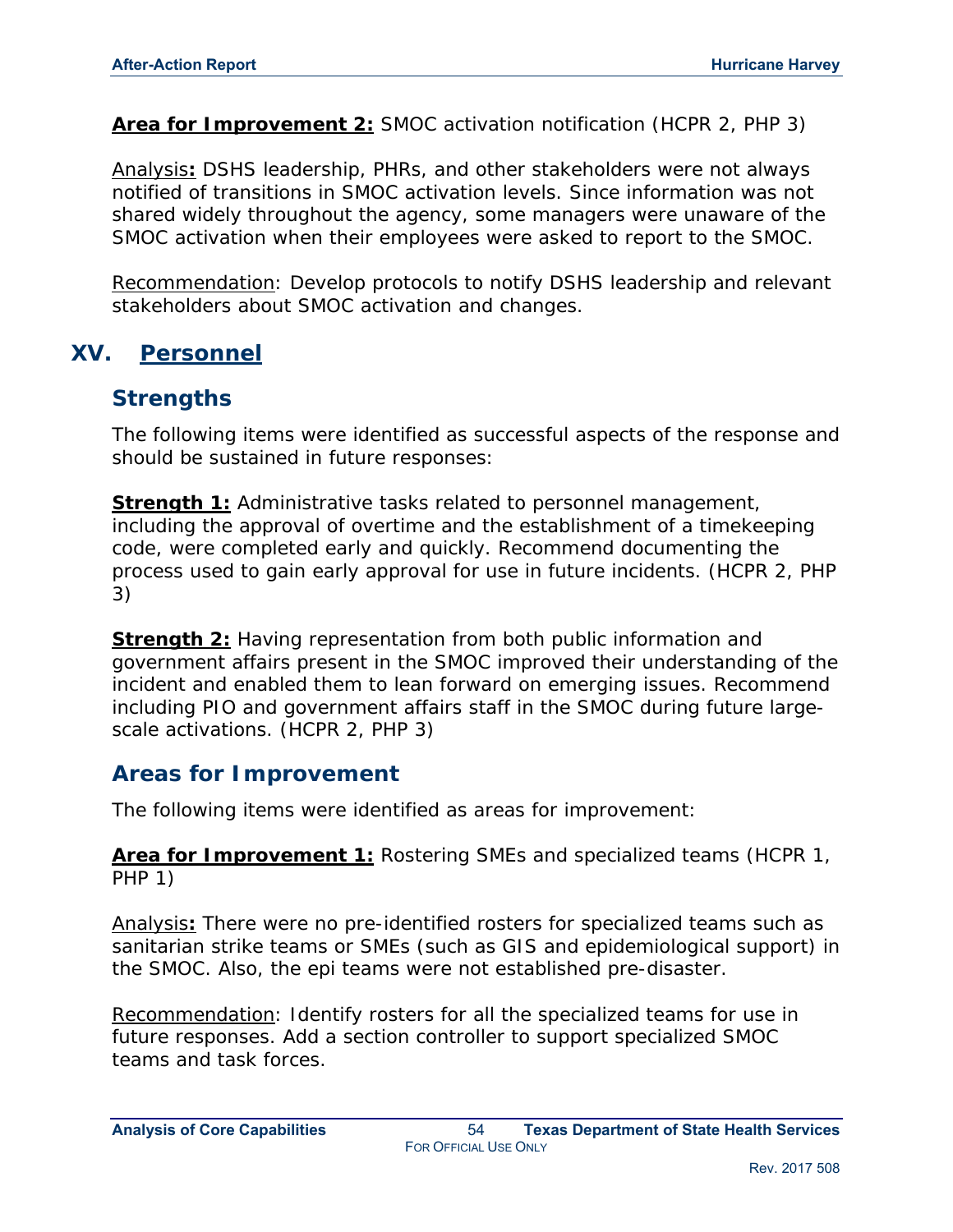#### **Area for Improvement 2:** Staff training (HCPR 1, PHP 1)

Analysis**:** Response staff were not fully trained on specific job functions and on general administrative items.

Recommendation: Refine training for SMOC staff, and expand scope to include deployable teams.

#### **Area for Improvement 3:** SMOC staffing (HCPR 1, PHP 1)

Analysis**:** Staff turnover and transition of some staff to HHSC left the SMOC with vacant rostered positions. As a result, remaining staff were overscheduled and required to work extended stretches, which led to work schedules that often went weeks with no days off.

Recommendation: Explore options to increase redundancy across all positions on the SMOC roster.

**Area for Improvement 4:** HHSC representation at the SMOC (HCPR 1, PHP 1)

Analysis**:** While HHSC has a representative assigned to the SOC, there is not an HHSC LNO assigned to the SMOC (HHSC crosses ESF-8 and ESF-6). This position is needed for coordination on various health and medical issues that relate to healthcare facilities but also could be helpful for Medicaid related issues. The ongoing transformation process of HHSC, DSHS, and the other sister organizations increases this need as the institutional knowledge and familiarity of how some programs operate is lost in transformation.

Recommendation: Work with HHSC to roster liaisons on all shifts for the SMOC for future activations.

#### **Area for Improvement 5:** Shift staffing levels (HCPR 2, PHP 3)

Analysis**:** At the start of the disaster incident, the night shift was staffed with only Section Chiefs and Deputies, which was not adequate to support the response tempo.

Recommendation: Adjust scheduling and staffing so the SMOC stays adequately staffed during all shifts.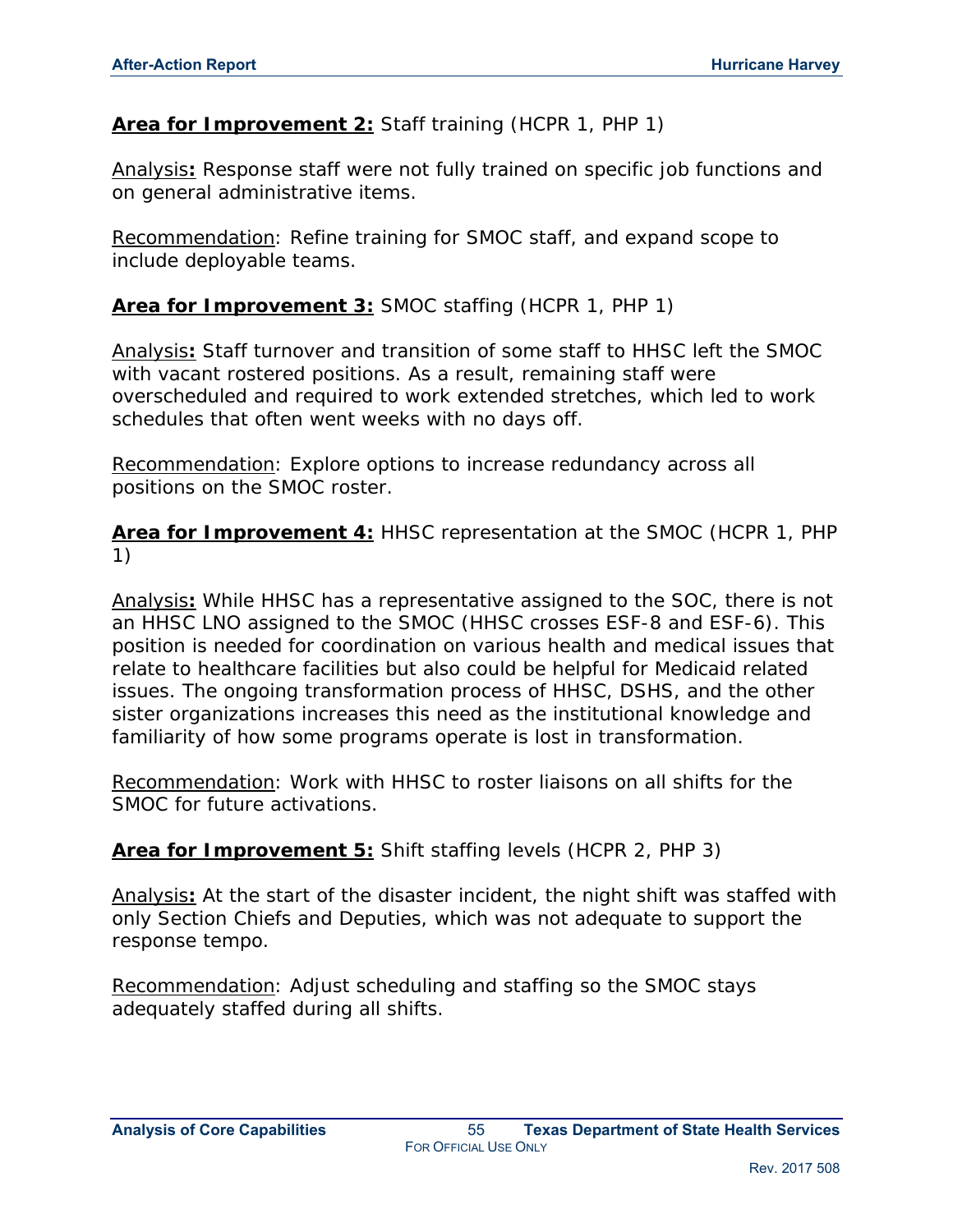**Area for Improvement 6:** Personnel sign-in process (HCPR 2, PHP 3)

Analysis**:** Many SMOC staff members created new entries in the SMOC Personnel Sign-In Board for each shift rather than creating one during their first shift and checking back in with the original entry for subsequent shifts. This inconsistency created challenges in documenting hours worked.

Recommendation: Ensure sign-in procedures are included in the Battle Book. Train SMOC staff on sign-in procedures. Include check-in/check-out procedures as part of training and exercises.

**Area for Improvement 7:** Temporary duty stations (HCPR 2, PHP 3 & 14)

Analysis**:** Staff assigned to RHMOCs were sometimes expected to travel back and forth to their homes through hazardous conditions rather than stay at a nearby hotel. SMOC had difficulty finding safe lodging for staff from other PHRs who were deployed to affected PHRs due to high demand for hotel rooms in the area.

Recommendation: PHRs should work with DSHS travel office to evaluate existing policies and develop procedures to address travel safety concerns, lodging reimbursement restrictions, per diem, etc. Work with the travel office and the contract management section to establish contingency contracts with major hotel chains to provide responder lodging during disaster response operations.

### **XVI. Shift Change Procedures**

### **Strengths**

The following items were identified as successful aspects of the response and should be sustained in future responses:

**Strength 1:** The shift change briefings conveyed critical information. *Recommend documenting the critical elements which should be included in shift change briefings and developing a standardized presentation template for use in future activations.* (HCPR 2, PHP 3 & 6)

**Strength 2:** Some SMOC Sections had impromptu shift change briefings to provide awareness of significant ongoing issues. *Recommend each SMOC Section document the process for briefing the oncoming shift.* (HCPR 2, PHP 3 & 6)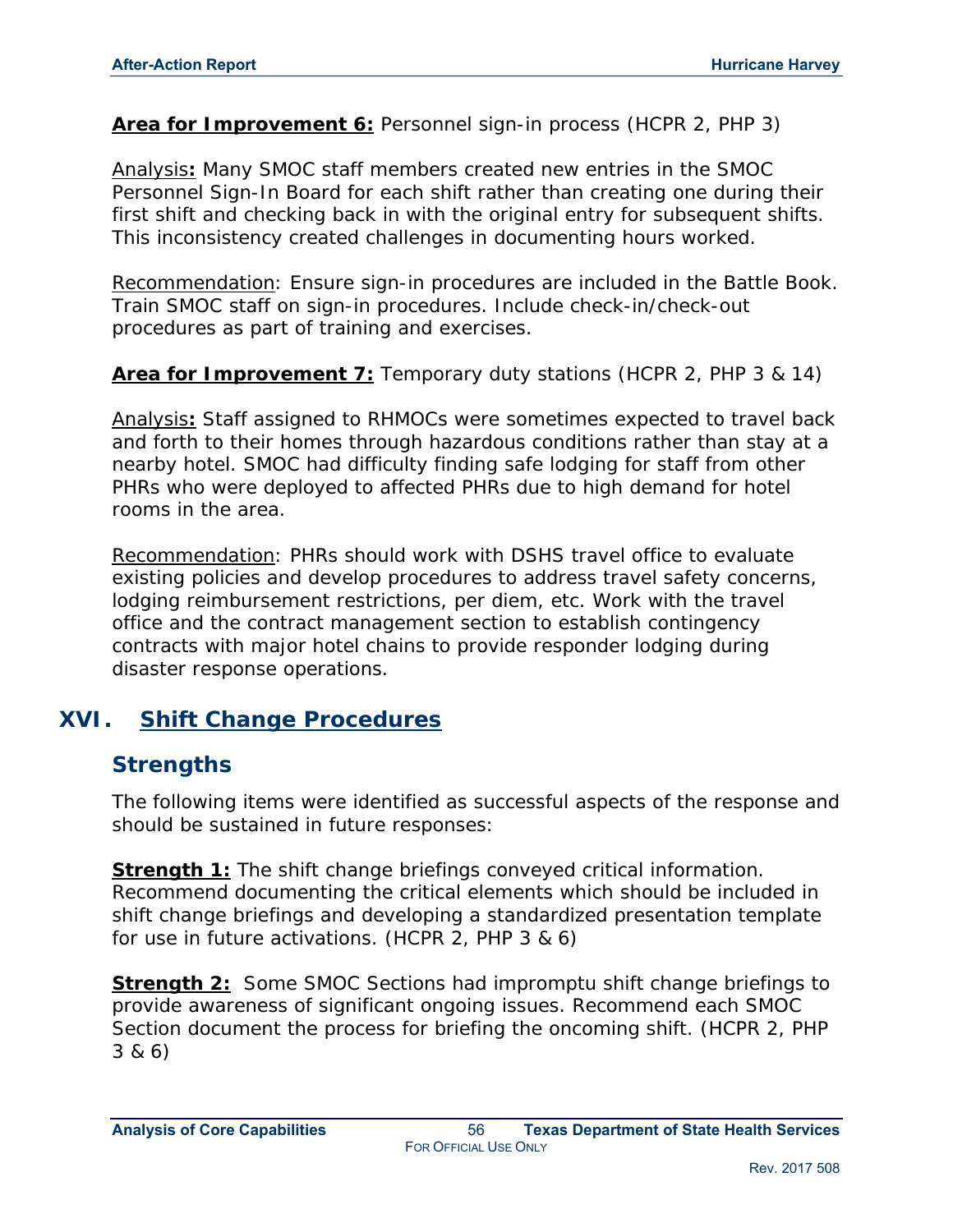### **Areas for Improvement**

The following items were identified as areas for improvement:

**Area for Improvement 1:** Information sharing between shifts (day shift/night shift) (HCPR 2, PHP 3 & 6)

Analysis**:** No standard briefing guidance or template exists for SMOC staff. However, depending on the response tempo, there may not be time for staff to complete a tool for a written briefing.

Recommendation: Document the key components to include in a shift change briefing, both oral and written, in future trainings and exercises.

**Area for Improvement 2:** Operational period briefing slides accuracy and consistency (HCPR 2, PHP  $3 & 6$ )

Analysis**:** The SMOC does not have a standardized template for operational period briefing slides or a checklist of items to be included in the briefings. To ensure accuracy of information, each section should develop and brief on their own slide.

Recommendation: Develop standard templates and/or content checklist for shift change slides and post on SharePoint.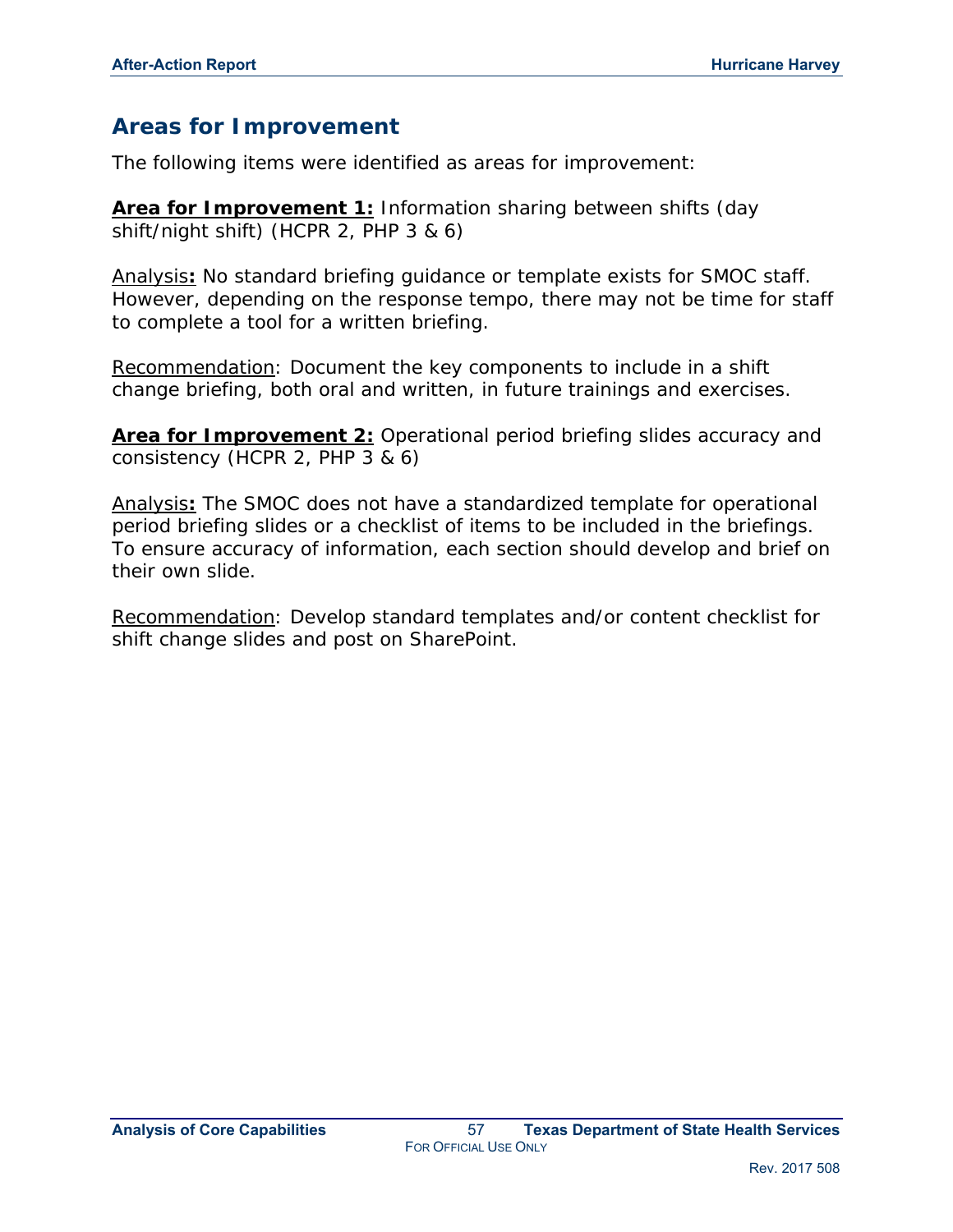## **ACRONYMS LIST**

| <b>Acronym</b>  | <b>Definition</b>                                                   |  |
|-----------------|---------------------------------------------------------------------|--|
| AAR             | <b>After-Action Report</b>                                          |  |
| <b>AFN</b>      | <b>Access and Functional Needs</b>                                  |  |
| <b>AMBUS</b>    | <b>Ambulance Bus</b>                                                |  |
| <b>AOC</b>      | Air Operations Center                                               |  |
| <b>ARC</b>      | <b>American Red Cross</b>                                           |  |
| <b>AST</b>      | Ambulance Strike Team                                               |  |
| <b>BCFS HHS</b> | <b>BCFS Health and Human Services</b>                               |  |
| CDC             | Centers for Disease Control and Prevention                          |  |
| <b>CERC</b>     | Crisis and Emergency Risk Communications                            |  |
| <b>CMOC</b>     | Catastrophic Medical Operations Center (Houston)                    |  |
| <b>BHS</b>      | <b>Behavioral Health Services</b>                                   |  |
| <b>DDTT</b>     | Disaster Death Tracking Team                                        |  |
| <b>DMAT</b>     | Disaster Medical Assistance Team                                    |  |
| <b>DoD</b>      | Department of Defense                                               |  |
| <b>DSHS</b>     | (Texas) Department of State Health Services                         |  |
| <b>EMAC</b>     | <b>Emergency Management Assistance Compact</b>                      |  |
| <b>EMTF</b>     | <b>Emergency Medical Task Force</b>                                 |  |
| <b>ESF</b>      | <b>Emergency Support Function</b>                                   |  |
| ESF-6           | Mass Care                                                           |  |
| ESF-8           | Public Health and Medical                                           |  |
| <b>ESRD</b>     | <b>End Stage Renal Disease</b>                                      |  |
| <b>ESS</b>      | <b>Emergency Support Services</b>                                   |  |
| <b>ETN</b>      | <b>Emergency Tracking Network</b>                                   |  |
| <b>FEMA</b>     | Federal Emergency Management Agency                                 |  |
| <b>FNSS</b>     | <b>Functional Needs Support Services</b>                            |  |
| <b>FOG</b>      | <b>Forward Operating Group</b>                                      |  |
| GIS             | Geographic Information System                                       |  |
| <b>HCPR</b>     | Health Care Preparedness and Response Capabilities (for<br>the HPP) |  |
| <b>HEPRS</b>    | Health Emergency and Preparedness and Response<br>Section (at DSHS) |  |
| <b>HHS</b>      | U.S. Department of Health and Human Services                        |  |
| <b>HHSC</b>     | <b>Texas Health and Human Services Commission</b>                   |  |
| <b>HPP</b>      | Hospital Preparedness Program                                       |  |
| <b>IAP</b>      | <b>Incident Action Plan</b>                                         |  |
| IP              | Improvement Plan                                                    |  |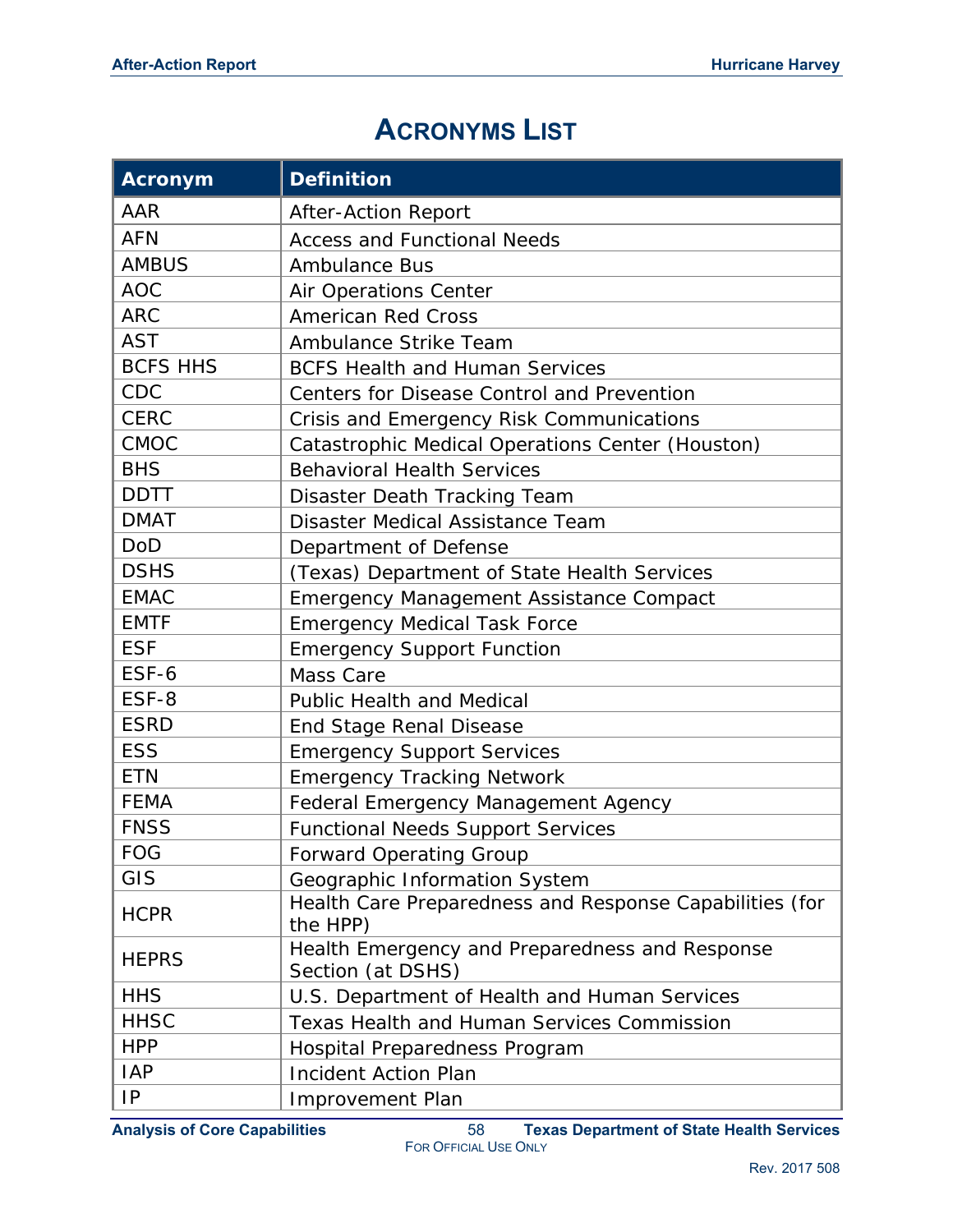| <b>Acronym</b> | <b>Definition</b>                                                    |  |
|----------------|----------------------------------------------------------------------|--|
| <b>LNO</b>     | Liaison Officer                                                      |  |
| <b>MIST</b>    | Medical Incident Support Team                                        |  |
| <b>MMU</b>     | <b>Mobile Medical Unit</b>                                           |  |
| <b>MRSA</b>    | Methicillin-resistant Staphylococcus aureus                          |  |
| MUR-C          | <b>Medical Unit Rehab Crew</b>                                       |  |
| <b>NDRF</b>    | National Disaster Recovery Framework                                 |  |
| <b>NIMS</b>    | National Incident Management System                                  |  |
| <b>PARM</b>    | Preparedness and Response Manager                                    |  |
| PBI            | PrecisionBlend Inc.                                                  |  |
| <b>PCS</b>     | Procurement and Contracting Services                                 |  |
| <b>PHEP</b>    | Public Health Emergency Preparedness Program                         |  |
| PHI            | <b>Protected Health Information</b>                                  |  |
| <b>PHP</b>     | Public Health Preparedness Capabilities (for the PHEP<br>Program)    |  |
| <b>PHR</b>     | <b>Public Health Regions</b>                                         |  |
| PIET           | Public Information, Education, and Training Group<br>(Immunizations) |  |
| <b>REC</b>     | Regional Emergency Coordinator                                       |  |
| <b>RHMOC</b>   | Regional Health and Medical Operations Centers                       |  |
| <b>RMOC</b>    | Regional Medical Operations Center (San Antonio)                     |  |
| <b>RRF</b>     | Resource Request Form (Federal)                                      |  |
| <b>RRU</b>     | Response and Recovery Unit                                           |  |
| <b>RSF</b>     | <b>Recovery Support Function</b>                                     |  |
| <b>SCO</b>     | State Coordinating Organization (for EMTF)                           |  |
| <b>SitRep</b>  | <b>Situation Report</b>                                              |  |
| <b>SMA</b>     | <b>State Mission Assignment</b>                                      |  |
| <b>SMOC</b>    | <b>State Medical Operations Center</b>                               |  |
| <b>SOC</b>     | State Operations Center (TDEM)                                       |  |
| <b>STAR</b>    | <b>State of Texas Assistance Request</b>                             |  |
| Tdap           | Tetanus, Diphtheria, Pertussis vaccine                               |  |
| <b>TDEM</b>    | <b>Texas Division of Emergency Management</b>                        |  |
| <b>TDVR</b>    | Texas Disaster Volunteer Registry                                    |  |
| <b>USAF</b>    | <b>United States Air Force</b>                                       |  |
| <b>USDA</b>    | United States Department of Agriculture                              |  |
| <b>VCTF</b>    | <b>Vector Control Task Force</b>                                     |  |
| <b>VSU</b>     | <b>Vital Statistics Unit</b>                                         |  |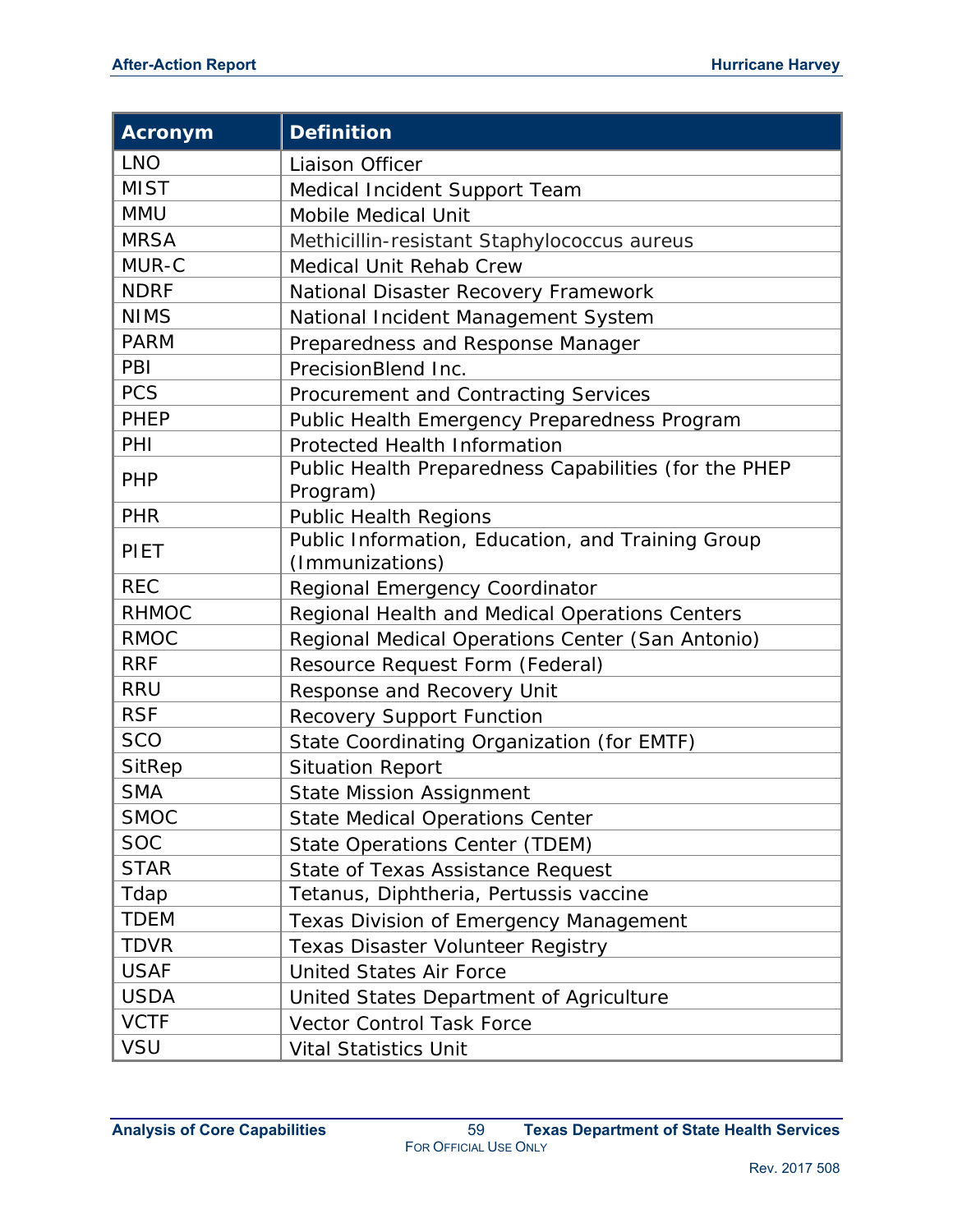## **HURRICANE HARVEY HOT WASH SCHEDULE**

| <b>Participants</b>                                                              | Date(s)                         |
|----------------------------------------------------------------------------------|---------------------------------|
| <b>SMOC Section Chiefs 1-on-1</b>                                                | September 11-26, 2017           |
| <b>SOC Participating Agencies</b>                                                | September 14, 2017              |
| <b>DSHS Regional Directors and</b><br>Deputy Regional Directors                  | September 21, 2017              |
| <b>EMTF</b> members                                                              | September 26-27, 2017           |
| <b>DSHS Executive Team</b>                                                       | October 5, 2017                 |
| RHMOCs (PHRs 2/3, 4/5N, 6/5S, 7,<br>8, and 11)                                   | Various (October/November 2017) |
| SMOC responders                                                                  | October 24, 2017                |
| <b>DSHS</b><br>(open to all programs and partners<br>engaged in Harvey response) | October 31, 2017                |
| <b>Immunizations Unit</b>                                                        | November 14, 2017               |
| <b>Vector Control Unit</b>                                                       | November 16, 2017               |
| <b>Shelter Surveillance Unit</b>                                                 | February 9, 2018                |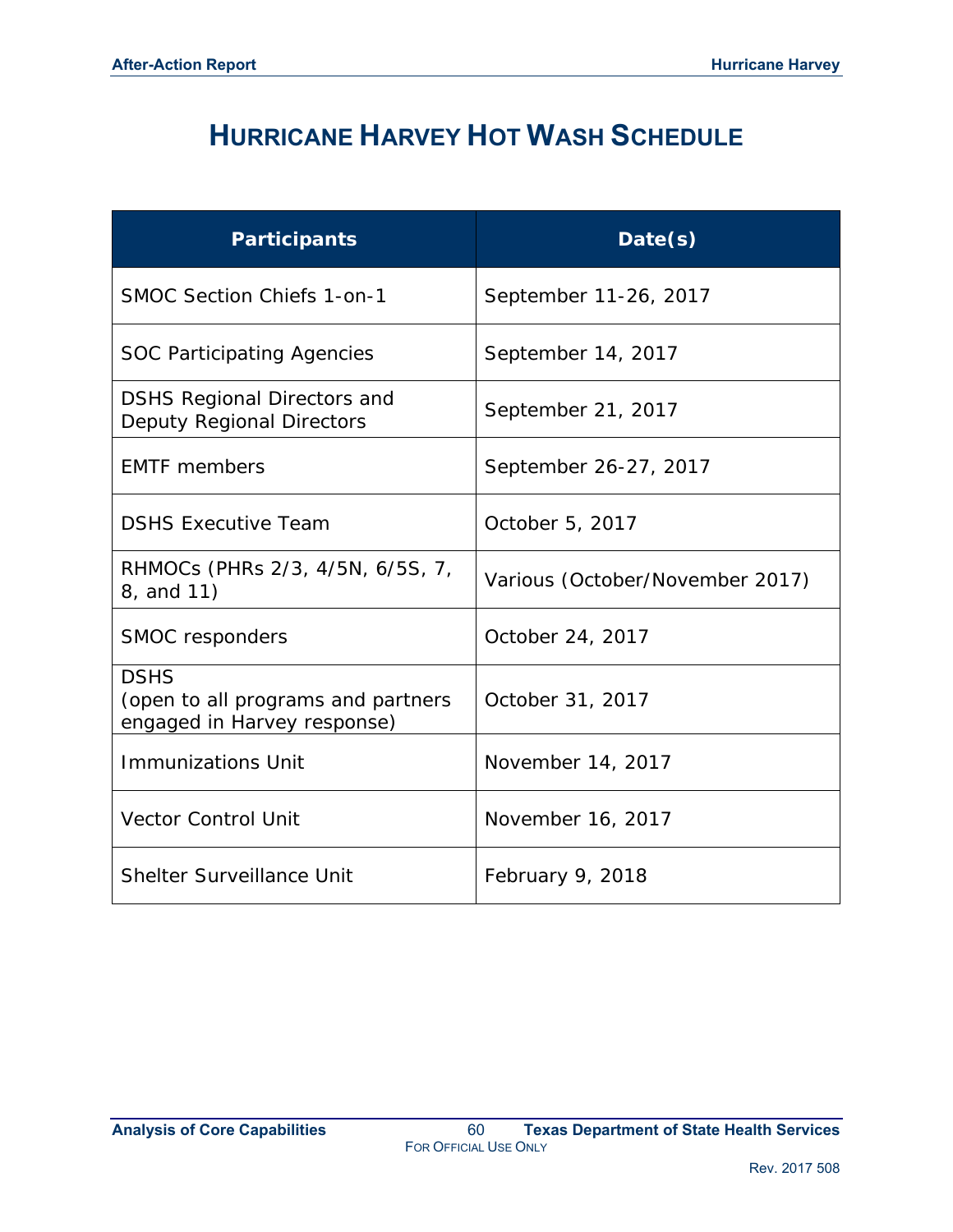## **DSHS PUBLIC HEALTH REGIONS' AFTER-ACTION REPORTS**

### **DSHS Public Health Region 2/3**



PHR 2\_3 Harvey AAR.pdf

### **DSHS Public Health Region 4/5N**



PHR 4\_5 Harvey AAR.pdf

### **DSHS Public Health Region 6/5S**



AAR.pdf

### **DSHS Public Health Region 7**



PHR 7 Harvey AAR.pdf

### **DSHS Public Health Region 8**